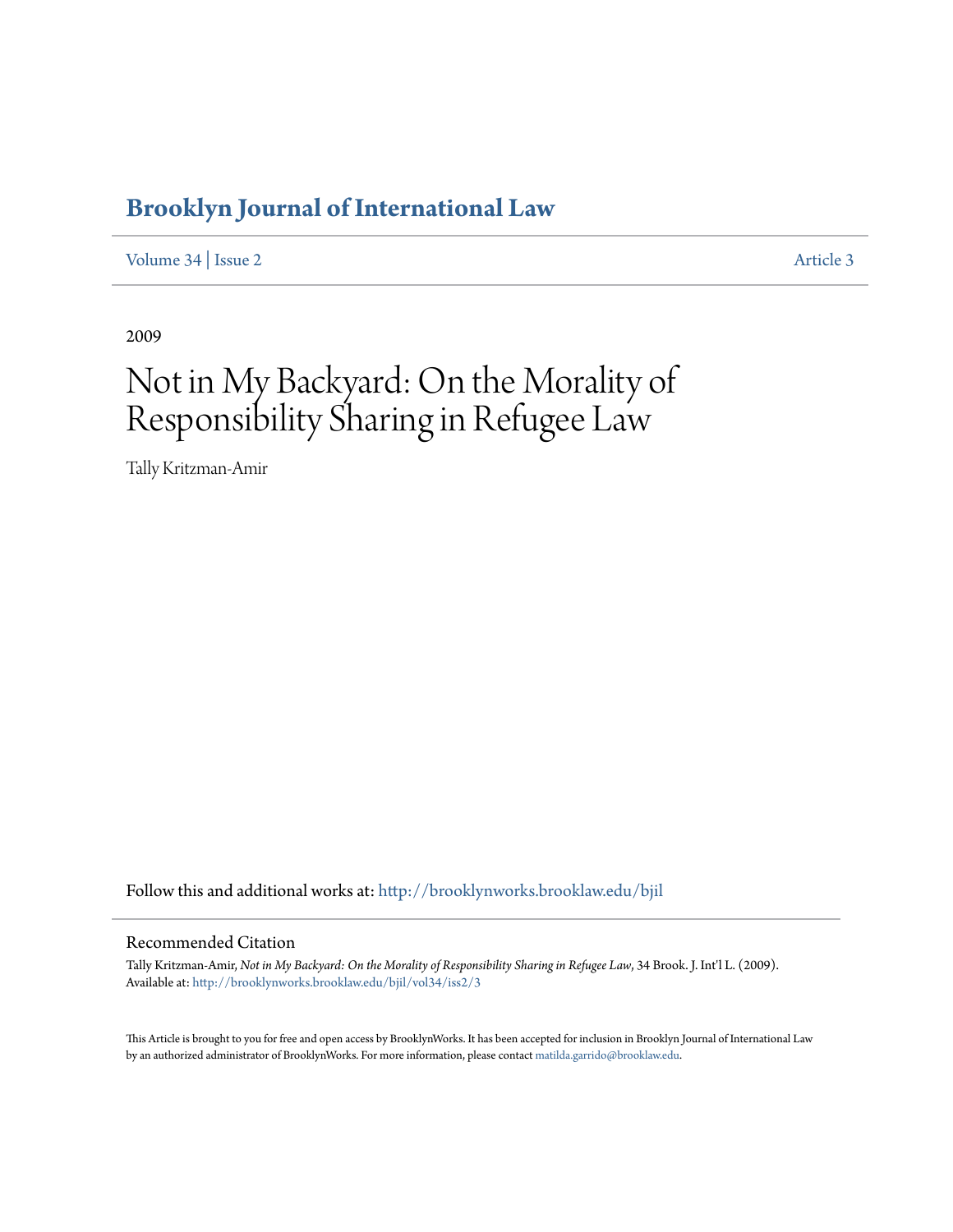# **NOT IN MY BACKYARD: ON THE MORALITY OF RESPONSIBILITY SHARING IN REFUGEE LAW**

# *Tally Kritzman-Amir*\*

#### **INTRODUCTION**

 $\overline{a}$ 

awid is an asylum seeker from Eritrea who fled his country of **D**awid is an asylum seeker from Eritrea who fled his country of nationality, the country where he was born and raised and in whose army he served.<sup>1</sup> Dawid inarguably meets the definition of a refugee: a person outside of his or her country of origin who has a "wellfounded fear of persecution" on account of his or her "nationality, race, religion, membership in a particular social group, or political opinion."<sup>2</sup> In Dawid's case, he qualifies as a refugee based on evidence that he suffered extreme human rights abuse in Eritrea due to his membership in a religious minority group. Like most of the tens of thousands of Eritrean asylum seekers, Dawid migrated from Eritrea to Sudan.<sup>3</sup> Conflictstricken, impoverished Sudan is both a country of origin for many refugees and a country of asylum for others. In Sudan, Dawid can expect to gain refugee status, but it will be virtually meaningless, given that he will likely live impoverished in a refugee camp or elsewhere, or perhaps find undocumented employment. He will face restrictions preventing him from practicing his religious beliefs and eventually risk refoulement to

 <sup>\*</sup> Hauser Research Scholar, New York University School of Law, 2008–2009; Lecturer, Tel Aviv University School of Law, 2005–2008; Fox International Fellow, Yale University, 2006–2007. I wish to thank for their valuable comments the many people with whom I discussed this paper: Professor Eyal Benvenisti, Professor Peter Schuck, Professor Stephen Wizner, Professor Hanoch Dagan, and Professor James Hathaway. I would also like to express my gratitude to the participants of the Fox Fellows Workshop at the Yale Center for International and Arial Studies and the participants of the Exercise of Public Authority by International Institutions Workshop from the Max Planck Institute and Tel Aviv University.

 <sup>1.</sup> Interview with Dawid, in Tel-Aviv, Isr. (June 26, 2008). Dawid eventually left Sudan for Egypt and then went to Israel, where he is now seeking asylum along with a few thousand other Eritreans who escaped political or religious persecution, or evaded the draft. I met Dawid in the course of my work with the Refugee Rights Clinic at Tel-Aviv University School of Law. Dawid's situation is emblematic of many of the problems described and discussed in this Article.

 <sup>2.</sup> Convention Relating to the Status of Refugees art. 1, July 28, 1951, 189 U.N.T.S. 137 [hereinafter Convention].

 <sup>3.</sup> According to the United Nations High Commissioner for Refugees ("UNHCR"), at the end of 2007, there were approximately 160,500 Eritrean refugees in Sudan. *See*  UNHCR GLOBAL REPORT 2007, SUDAN 205–11 (2007), *available at* http://www.unhcr. org/publ/PUBL/4848fd3e2.pdf.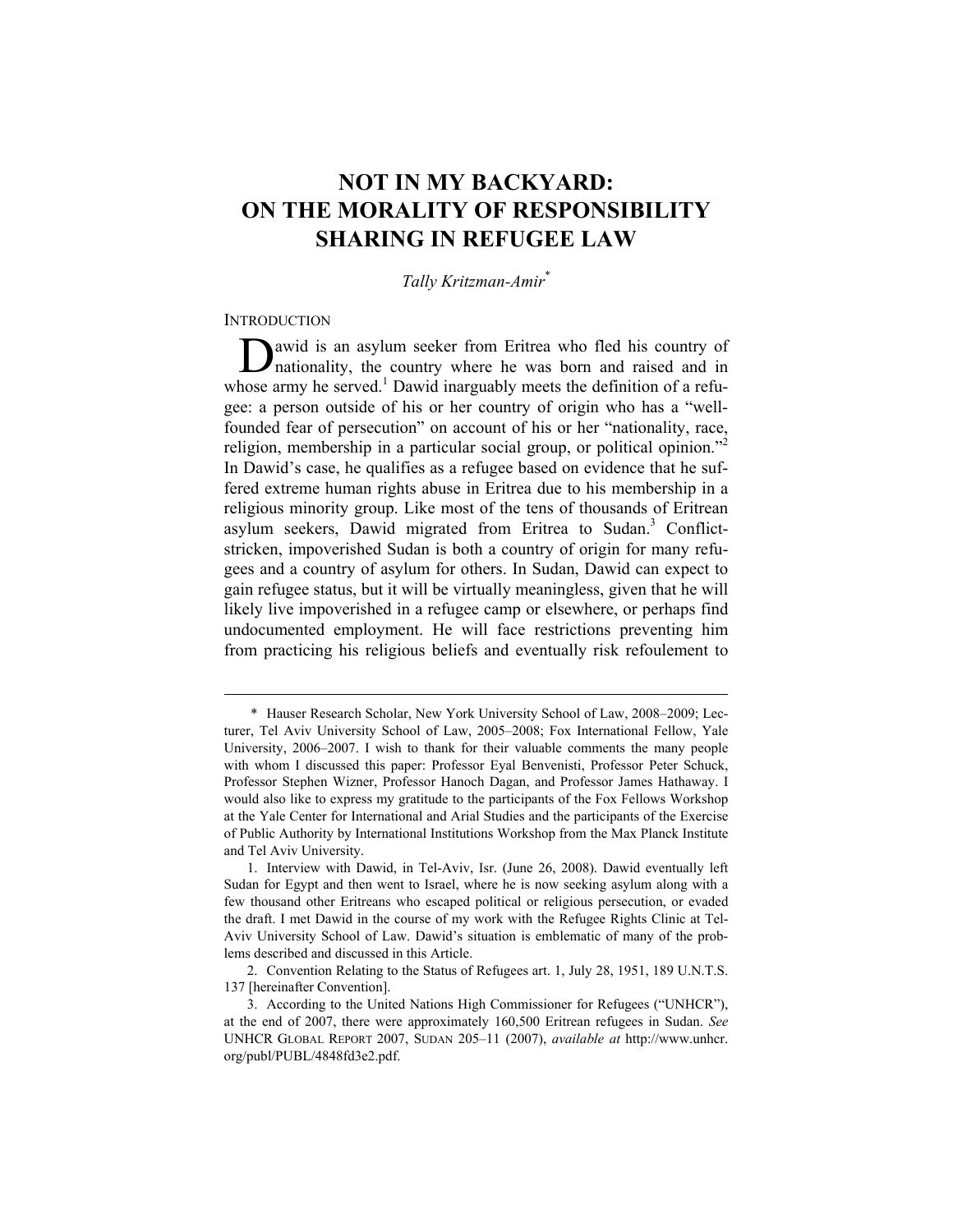Eritrea.<sup>4</sup> Nearly 200,000 Eritrean asylum seekers have faced the difficult decision of where to flee. For many morally arbitrary, yet practical reasons, which have to do with geographical proximity and the fact that the Sudanese border is easier to cross, most Eritrean refugees flee to Sudan. Alternatively, other Eritrean asylum seekers escape to Ethiopia, $5$  a destitute neighboring country against which Eritrea has been waging an ethnic war.<sup>6</sup> A small minority flees to Italy, the former colonizer of Eritrea and a far wealthier option.<sup>7</sup> In other words, Dawid, like most asylum seekers, sought refuge in a neighboring country that is the least likely place for him to find substantive protection and the ability to exercise his human rights. Only a small percentage of refugees manage to reach countries that have the resources to provide them with adequate protection.

The story of Dawid exemplifies one of the most pressing questions in the context of refugees' rights: when refugees leave their country of nationality, which country is responsible for protecting and providing for them? It is generally undisputed that refugees are legally and morally entitled to at least some rights and that States have a legal<sup>8</sup> and moral<sup>9</sup>

 6. On the war between Ethiopia and Eritrea, its ethnic and national dimensions and its economic effects on both countries, see UNFINISHED BUSINESS: ETHIOPIA AND ERITREA AT WAR (Dominique Jacquin-Berdal & Martin Plaut eds., 2005).

 7. About 7000 Eritrean refugees were present in Italy at the end of 2007, according to UNHCR statistics. *See supra* note 3.

 9. There are innumerable discussions of the nature and the source(s) of the duty of States toward refugees. Most are based on distributive justice theory, but some also adopt utilitarian, critical race theory, or feminist perspectives. *See, e.g.*, THOMAS POGGE, WORLD POVERTY AND HUMAN RIGHTS: COSMOPOLITAN RESPONSIBILITIES AND REFORMS

 <sup>4.</sup> Nick Wadhams, *Rights Group Accuses Sudan, Eritrea of Deporting Eritrean Refugees from Sudan*, VOICE OF AM. NEWS, Dec. 10, 2007, http://www.voanews.com/ english/archive/2007-12/2007-12-10voa35.cfm?CFID=18690007&CFTOKEN=98990357.

 <sup>5.</sup> After Sudan, Ethiopia is home to the highest concentration of Eritrean asylum seekers. *See* UNHCR, 2007 GLOBAL TRENDS, REFUGEES, ASYLUM-SEEKERS, RETURNEES, INTERNALLY DISPLACED AND STATELESS PERSONS 15 (2008), *available at* http://www. unhcr.org/statistics/STATISTICS/4852366f2.pdf.

 <sup>8.</sup> The legal basis of States' obligation toward refugees is found in the Convention, *supra* note 2, and the 1967 Protocol Relating to the Status of Refugees, 606 U.N.T.S. 8791 (entered into force Oct. 4, 1967) [hereinafter Protocol]. Some of the principles of both have been recognized as principles of customary international law. GUY S. GOODWIN-GILL, THE REFUGEE IN INTERNATIONAL LAW 126–27 (2d ed. 1996). In addition, this obligation is set forth in "soft law" norms such as UNHCR guidelines and handbooks, and various human rights conventions and regional treaties, including the International Covenant on Civil and Political Rights, G.A. Res. 2200A (XXI), 21 U.N. GAOR Supp. No. 16, at 52, U.N. Doc. A/6316 (1966), 999 U.N.T.S. 171 (entered into force Mar. 23, 1976) [hereinafter ICCPR], and the African Union's Convention Governing the Specific Aspects of Refugee Problems in Africa, 1001 U.N.T.S. 45 (Sept. 10, 1969), *available at* http://www.unhcr.org/cgi-bin/texis/vtx/refworld/rwmain?docid=3ae6b36018.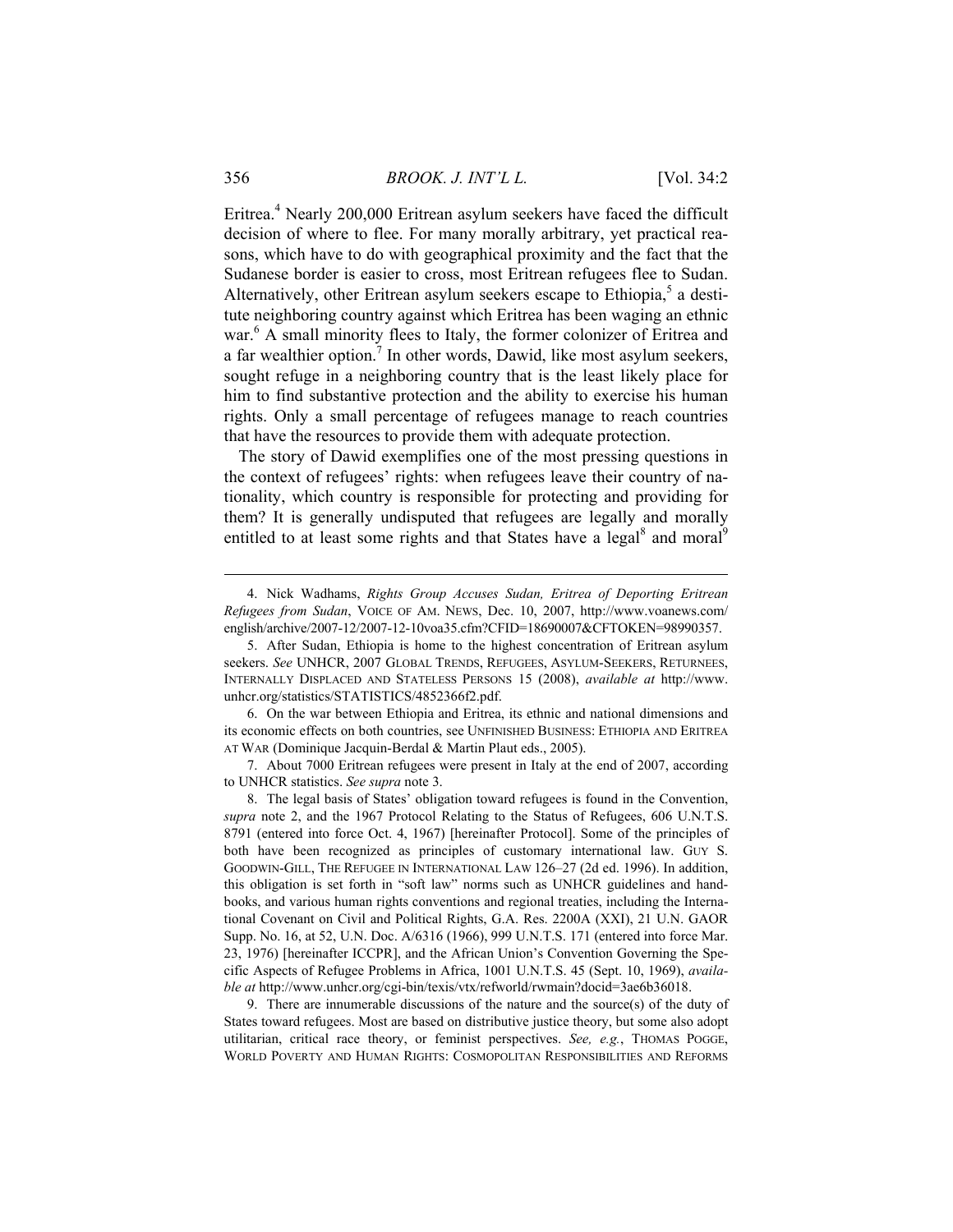obligation to protect these rights. Despite this agreement, States generally prefer that refugees *apply* for asylum, rather than having refugees *end up* "in their backyard." The disagreement begins when we ask the following questions: Which State will be responsible? Whose budget will bear the costs of protecting and assuring the socio-economic rights of refugees? And which State must divert resources traditionally dedicated to securing the rights of its nationals in order to secure the rights of refugees?

In a different context, David Miller discusses an analogous hypothetical in which a person has collapsed on the street.<sup>10</sup> Miller argues that the victim is more likely to receive assistance if there is a single person, rather than several, passing by.<sup>11</sup> This is true for several reasons, the most important of which, according to Miller, is that with several bystanders, there is no clear allocation of responsibility and no one is solely at fault should the victim die.<sup>12</sup> The same phenomenon can be observed with the international community's response to the challenge of refugee policy. Refugees from State B may seek asylum in State A, rather than in States C or D. While it is possible to provide explanations as to why State A has a moral responsibility to the refugees fleeing from State B, in a world of multiple States, it is more difficult to account for and allocate this responsibility. Where there are several state actors, why should State A have any more responsibility for the flight of the refugees from State B than would States C or D?

<sup>116–17</sup> (2002); MICHAEL WALZER, SPHERES OF JUSTICE: A DEFENSE OF PLURALISM AND EQUALITY 35–51 (1983); Joseph Carens, *Aliens and Citizens: The Case for Open Borders*, 49 REV. POL. 251 (1987) [hereinafter Carens, *Aliens and Citizens*]; Joseph Carens, *Immigration, Welfare and Justice*, *in* JUSTICE IN IMMIGRATION 1 (1995); Howard F. Chang, *The Economics of International Labor Migration and the Case for Global Distributive Justice in Liberal Political Theory*, 40 CORNELL INT'L. L.J. 1, 11–17 (2008); Jules L. Coleman & Sarah K. Harding, *Citizenship, the Demand of Justice and the Moral Relevance of Political Borders*, *in* JUSTICE IN IMMIGRATION 18, 38 (Warren F. Schwartz ed., 1995); David Miller, *Justice and Global Inequality*, *in* INEQUALITY, GLOBALIZATION AND WORLD POLITICS 187, 188 (Andrew Hurrell & Ngaire Woods eds., 1999) [hereinafter Miller, *Justice and Global Inequality*]. I will elaborate on these discussions in Part III of this Article.

 <sup>10.</sup> David Miller, *The Responsibility to Protect Human Rights* 4 (Dept. of Pol. & Int'l Relations, Oxford Univ., Working Paper No. SJ006, 2007), *available at* http://www. politics.ox.ac.uk./research/ working\_papers/ Human\_rights\_Miller.pdf.

<sup>11</sup>*. Id*. at 4–5.

<sup>12</sup>*. Id*.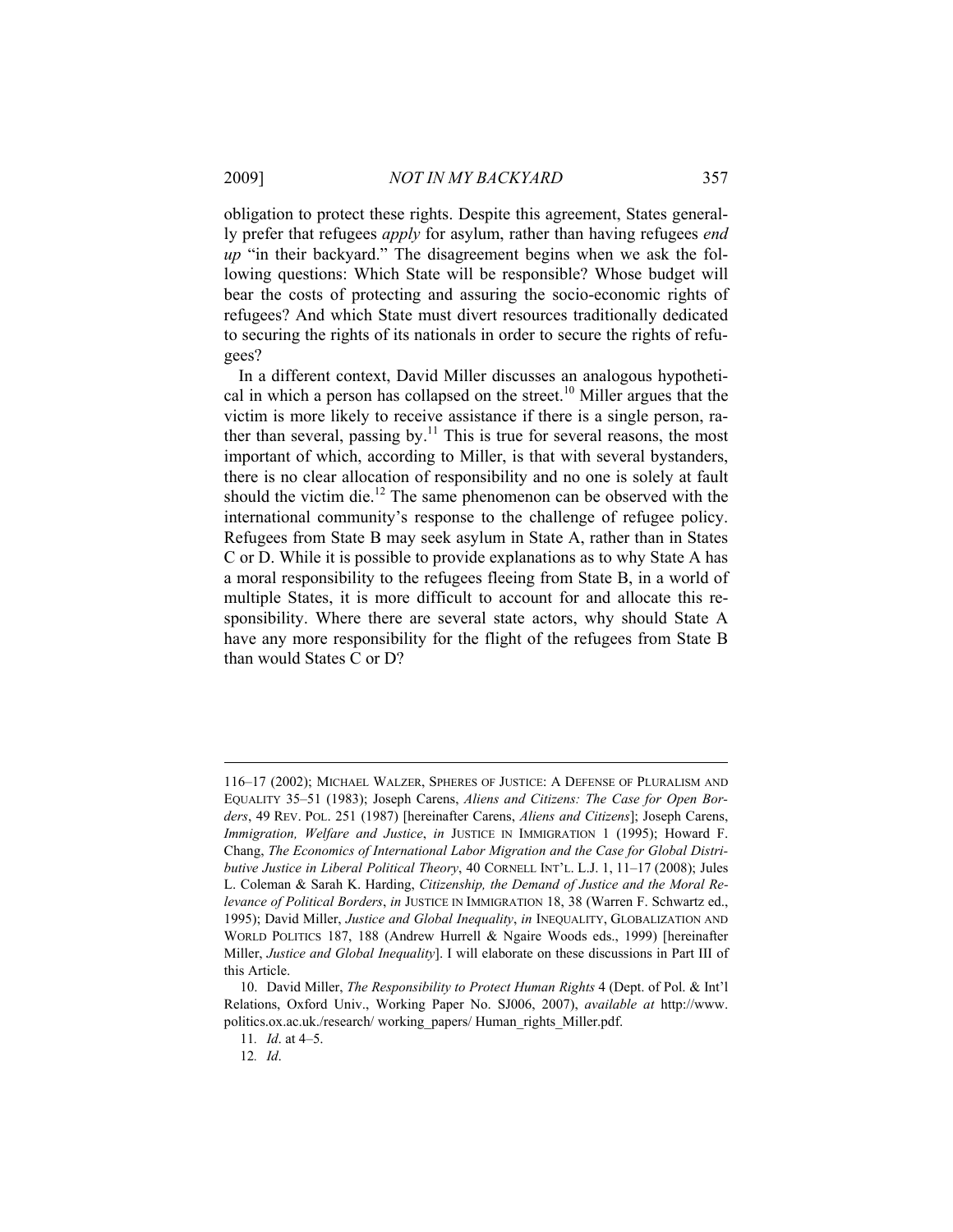There are three main reasons to consider the roles of States C and D, rather than just assuming that State A is responsible for providing for refugees.13 As Daniel Steinbock has noted:

First, refugees do not move evenly around the globe, both because refugee-producing events are concentrated in particular countries or regions, and because most refugees cannot seek sanctuary far from their countries of origin. Second, despite the benefits individual refugees might ultimately bring, refugee-receiving countries regard refugees as an unwanted burden in just about every way imaginable. Third, countries vary widely in their ability to cope with refugees in their territory. 14

This Article examines the roles that States A, B, C, and D should play in the refugee-protection scheme. I assume that each State's legal<sup>15</sup> and moral<sup>16</sup> obligations to refugees are substantiated enough and do not require further elaboration. The term "refugee" will apply loosely, referring to both persons defined as refugees according to the 1951 Convention Relating to the Status of Refugees ("Convention")17 and the 1967 Protocol Relating to the Status of Refugees ("Protocol"),<sup>18</sup> as well as persons in refugee-like situations. Part I explains why the provision of assistance to and protection of refugees is a responsibility-sharing problem. Part II discusses the moral considerations that ground responsibilitysharing efforts in the context of refugee migration, and then Part III offers specific criteria to govern the allocation of responsibility among countries. Part IV attempts to explain the basis of responsibility sharing in international law and international relations. Part V suggests some theoretical models of how the policy of responsibility sharing can be conducted. Finally, Part VI explores the institutional aspect of responsibility sharing, examining which institutions are best equipped to regulate responsibility-sharing frameworks and outlining what their potential role could be.

 <sup>13.</sup> Daniel J. Steinbock, *The Qualities of Mercy: Maximizing the Impact of U.S. Refugee Resettlement*, 36 U. MICH. J.L. REFORM 951, 985 (2003).

<sup>14</sup>*. Id.* at 985.

 <sup>15.</sup> ICCPR, *supra* note 8.

<sup>16</sup>*. See supra* note 9.

 <sup>17.</sup> Convention, *supra* note 2.

 <sup>18.</sup> Protocol, *supra* note 8.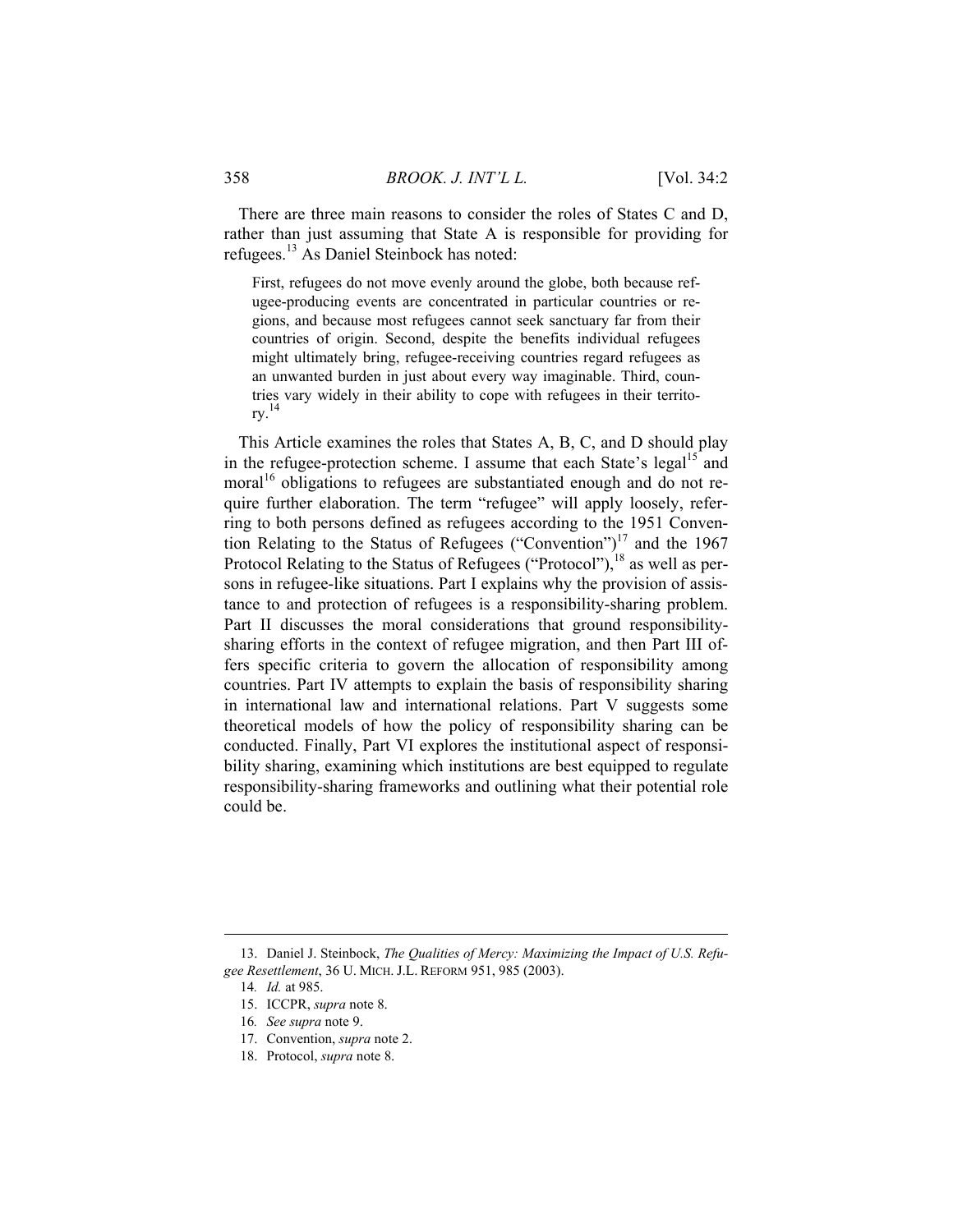I. PROTECTING AND PROVIDING FOR REFUGEES: A PROBLEM OF INTERNATIONAL RESPONSIBILITY SHARING<sup>19</sup>

The immigration of refugees imposes a responsibility on host societies. This type of immigration is uninvited and often unwelcome, and carries a high price. To ensure their assimilation and protection, States receiving refugees must expend resources by providing them with housing, jobs, education, etc. $20$ 

The States from which refugees originate are essentially creating an externality borne by the States that allow the immigrants to enter their borders. When States fail or are unable to provide for their citizens, their citizens seek provision elsewhere. Therefore, the policies or natural conditions of the refugees' home States create a cost not internalized by the States themselves, but rather assumed by others. Unlike other externalities produced by States, this externality has critical long-term social consequences for the countries bearing it. These consequences serve as a justification for the urgent need to resolve the externality or, at the very least, to minimize its burdens. $21$ 

Usually, there is no particular moral justification as to why State A and not States C or D—should bear the externality of the refugees from State B. However, more often than not, most refugees from State B will end up migrating to State A rather than States C or D for any number of reasons: State A is closer to State B, making it easier and less expensive to travel; there is already an existing community of State B's immigrants in State A, which might assist in assimilation; or there are cultural, religious, and linguistic links between the populations of State B and State  $A^{22}$ 

In one sense, State A might often be forced to receive the refugees of State B due to an externality of States C and D. This will occur when these States implement a policy, either intentionally or unintentionally,

 <sup>19.</sup> In most current discussions on refugees or immigrants, the term "burden sharing" is used instead of "responsibility sharing." This Article uses the latter term, though; the former is potentially offensive, as it reduces refugees and immigrants to an encumbrance. For a discussion of this term, see Gregor Noll, *Risky Games?: A Theoretical Approach to Burden Sharing in the Asylum Field*, 16 J. REFUGEE STUD. 236, 237 (2003).

 <sup>20.</sup> Susan Martin et al., *The Impact of Asylum on Receiving Countries*, *in* POVERTY, INTERNATIONAL MIGRATION AND ASYLUM 99, 103–05 (George J. Borjas & Jeff Crisp eds., 2005).

<sup>21</sup>*. See* Astri Suhrke, *Burden-Sharing During Refugee Emergencies: The Logic of Collective Versus National Action*, 11 J. REFUGEE STUD. 396, 399 (1998).

 <sup>22.</sup> For a detailed description of the different theoretical explanations of immigration patterns, see Douglas S. Massey et al., *Theories of International Migration: A Review and Appraisal*, 19 POPULATION & DEV. REV. 431 (1993).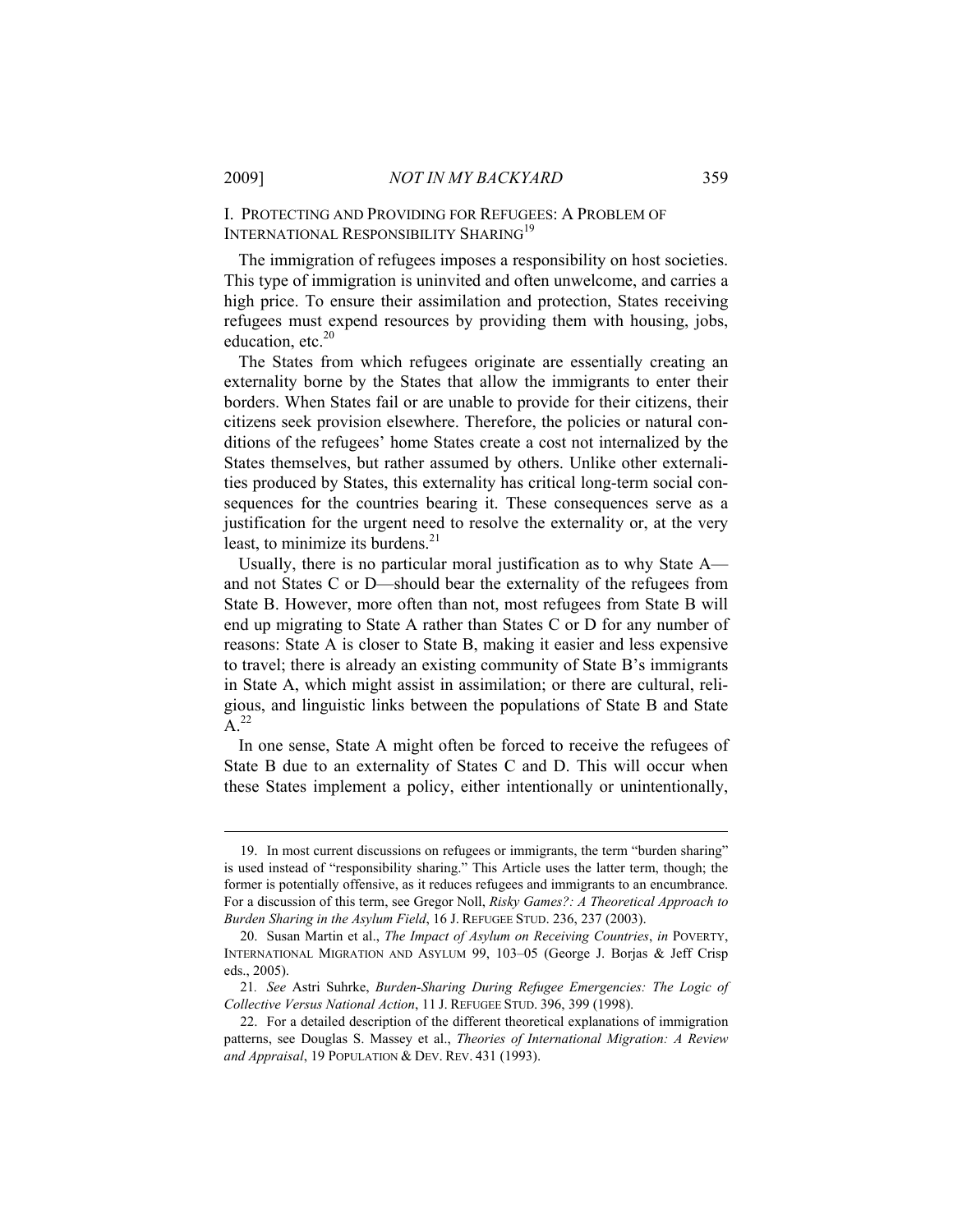that does not allow the entry of or does not attract immigrants from State B, thereby causing them to seek entry into State A alone.

Another way to frame the dynamics among States A, C, and D is to view them as a "chicken game."23 As immigration occurs throughout the world, most States prefer that others accept and provide for refugees. The second best option is for all of them to cooperate and distribute responsibility for immigrants in a fair manner. And the least preferable option for most States is that the individual State alone has to bear responsibility for the immigrants. In this chicken game, State A, which is usually the immigrants' preferred destination, is likely to restrict entry and withhold support and protection to signal to other States that it has no intention of providing for the immigrants.<sup>24</sup> This could potentially lead to a race to the bottom and create incentives for States C and D to apply more restrictive measures.<sup>25</sup>

Interestingly, State A is often not much better off than State B and, even more likely, State A has less resources compared to States C or D. Most refugees immigrate to poor and unstable neighboring countries,  $26$ imposing an additional burden on their politics and economies.<sup>27</sup> This burden could be devastating to some countries, especially given the fact that refugee crises both arise suddenly and are vast in scope.<sup>28</sup> For example, crises in Africa, Asia, and Latin America have resulted in a mass

 <sup>23.</sup> For additional perspectives on the "chicken game" in the context of international law and international relations, see, for example, Eyal Benvenisti, *Collective Action in the Utilization of Shared Freshwater: The Challenges of International Water Resources Law*, 90 AM. J. INT'L. L. 384, 390 (1996).

 <sup>24.</sup> For example, in an effort not to attract additional Eritrean asylum seekers, the Israeli government implemented a series of harsh policy measures, including arbitrary status changes, restrictions on freedom of movement, and imprisonment. *See, e.g.*, *Israel: Eritrean Asylum Seekers Told to Leave Tel Aviv Area*, INTEGRATED REGIONAL INFO. NETWORKS, Aug. 11, 2008, *available at* http://www.unhcr.org/refworld/publisher,IRIN,, ISR,48a14919c,0.html. This has led neighboring governments like Egypt to take even harsher measures against Eritrean asylum seekers, such as deportation and barring access to the UNHCR. *See, e.g.*, Press Release, Human Rights Watch, Egypt: Don't Return Eritrean Asylum Seekers at Risk, Allow UNHCR Access to Detained Migrants (Dec. 19, 2008), *available at* http://www.hrw.org/en/news/2008/12/19/egypt-don-t-return-eritreanasylum-seekers-risk.

 <sup>25.</sup> It should be noted that, at least in theory, there may be circumstances where States do not have such incentives, for example, if States seek to achieve or maintain a strong track record for human rights.

 <sup>26.</sup> However, this situation could change in the future as globalization is spreading and it becomes easier and less expensive to move from one place to another.

 <sup>27.</sup> James L. Carlin, *Significant Refugee Crises Since World War II and the Response of the International Community*, 3 MICH. Y.B. INT'L LEGAL STUD. 3, 12–21 (1982).

 <sup>28.</sup> Peter Schuck, *Refugee Burden-Sharing: A Modest Proposal*, 22 YALE J. INT'L L. 243, 273 (1997).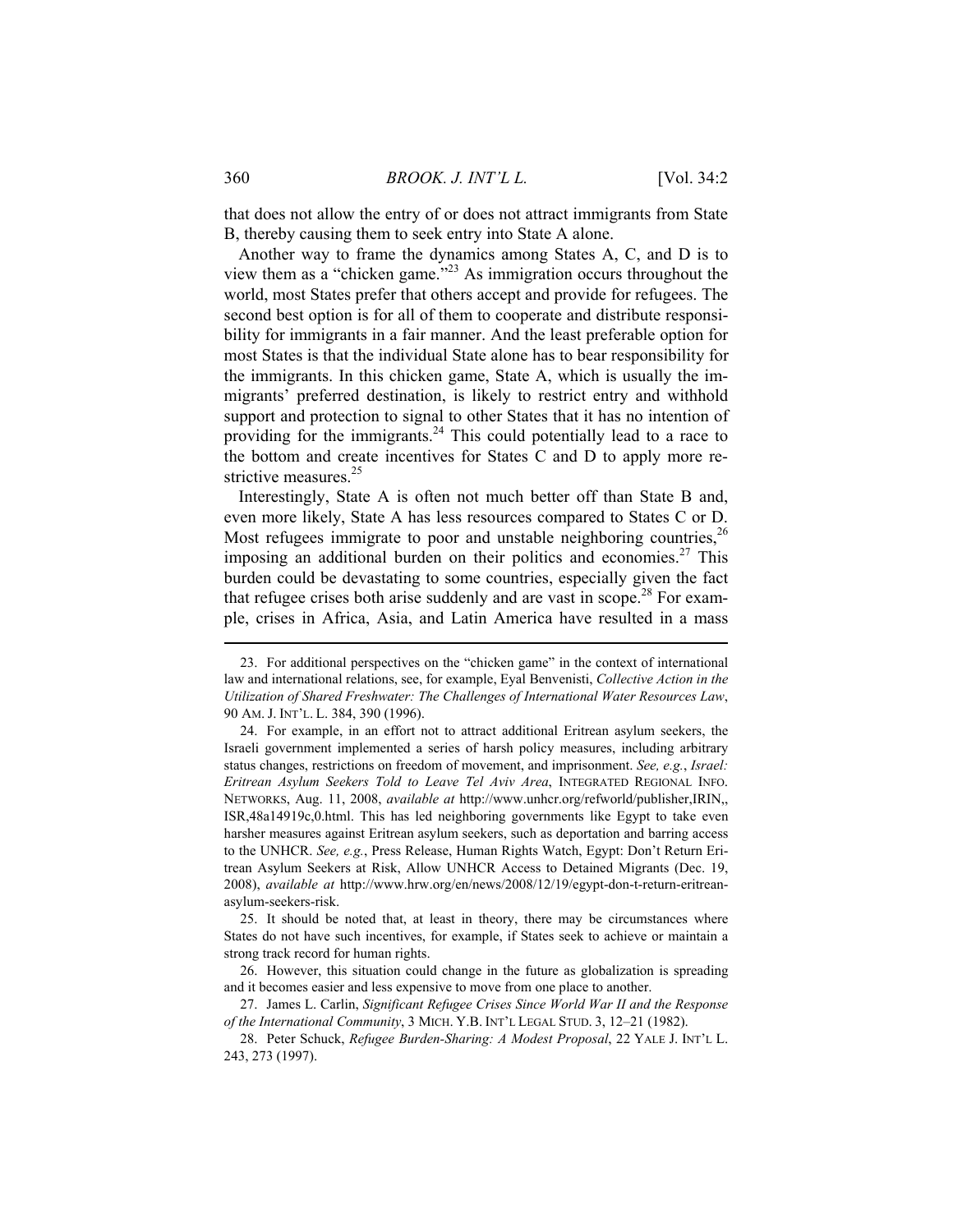influx of immigrants from one poor country in turmoil to another poor country in turmoil.<sup>29</sup> Consequentially, the least politically and economically capable countries are forced to provide for the neediest immigrants and to share the greatest part of the responsibility in caring for them.<sup>30</sup> This phenomenon is coupled with the trend of Western countries toughening their immigration and asylum laws.<sup>31</sup>

The immigration of refugees to impoverished countries carries a sociopolitical price. Uneasy feelings, which may amount to xenophobia, sometimes arise among the citizens of host States because of the uneven distribution of the responsibility.<sup>32</sup> Additionally, the immigration of refugees may raise security concerns in host States as conflicts cross borders along with refugee movements. The economic impacts of refugee movements affect both the country's nationals and refugees, who are unable to enjoy sufficient access to resources or to realize their rights. Perhaps one of the most striking examples is the immigration of hundreds of thousands of people from Rwanda to Tanzania, which has caused much political instability and additional poverty, and raised security concerns in Tanzania.<sup>33</sup>

Under the current legal regime, it is almost impossible to "correct" the disproportionate allocation of responsibility imposed by initial and secondary refugee flight patterns. Refugees are expected to find safety and

 <sup>29.</sup> This is evident from a close inspection of the UNHCR statistical reports, which show migrations from countries of origin to neighboring and equally poor countries of asylum. *See* 2005 UNHCR STATISTICAL YEARBOOK, CHAPTER II: POPULATION LEVELS AND TRENDS 2–4 (Apr. 2007), *available* at http://www.unhcr.org/cgi-bin/texis/vtx/home/ opendoc.pdf?id=464049e53&tbl=STATISTICS. *See also* Benjamin Cook, Note, *Methods in Its Madness: The Endowment Effect in an Analysis of Refugee Burden-Sharing and Proposed Refugee Market*, 19 GEO. IMMIGR. L.J. 333, 344 (2004).

 <sup>30.</sup> Cook, *supra* note 29.

 <sup>31.</sup> Suhrke, *supra* note 21, at 397. Suhrke argues that Western States that seek to minimize the number of refugees on their territory are actually "free-riders" in the collective effort to maintain global security. *Id*. at 400.

 <sup>32.</sup> MATTHEW J. GIBNEY, THE ETHICS AND POLITICS OF ASYLUM: LIBERAL DEMOCRACY AND THE RESPONSE TO REFUGEES 246–47 (2004).

 <sup>33.</sup> James Milner, *Sharing the Security Burden: Towards the Convergence of Refugee Protection and State Security* (Refugee Studies Cent., Working Paper No. 4, 2000), *available at* http://www.rsc.ox.ac.uk/PDFs/workingpaper4.pdf (detailing the burdens that Tanzania has assumed as a result of the forced migration of hundreds of thousands of Rwandans fleeing genocide). Another current example is the flight of Sudanese refugees to Chad, which resulted in the spillage of the conflict from Sudan into Chad and the devastation of Chad's economy. *See also* UNHCR, *Real-time Evaluation of UNHCR's IDP Operation in Eastern Chad*, PDES/2007/02 – RTE 1 (July 2007) (*prepared by* Khassim Diagne and Enda Savage), *available at* http://www.unhcr.org/publ/RESEARCH/46a4ad 450.pdf.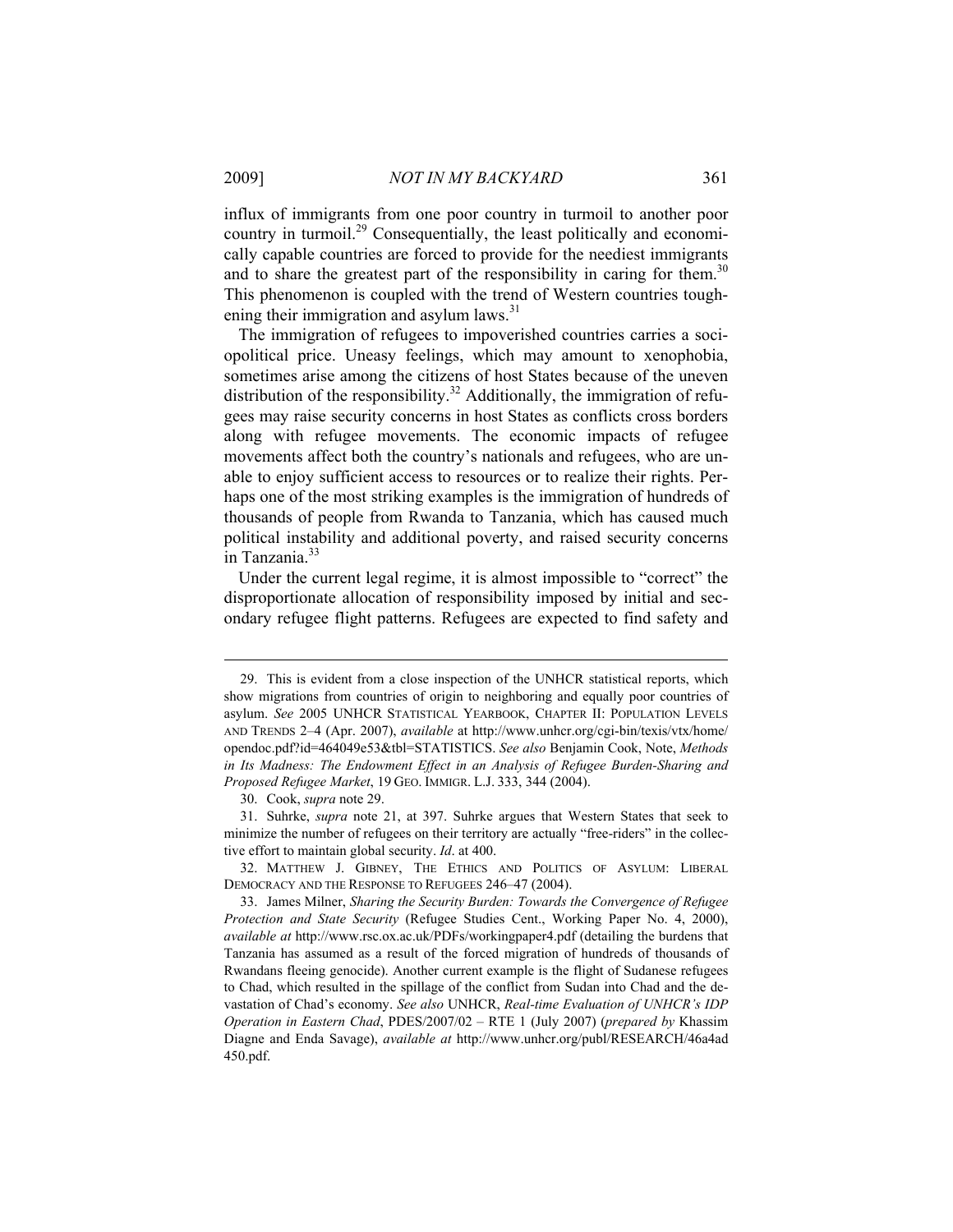settle in the first country to which they move.<sup>34</sup> The motivation behind this policy is to prevent refugees from "asylum shopping," the underlying assumption being that "shopping" for one's favorite country is inconsistent with the concept of a refugee: a person fleeing for his or her life would apply for asylum in the first available State.<sup>35</sup> Moreover, many wealthier nations employ policies preventing secondary flight in order to contain refugees in States neighboring their countries of origin, which are usually developing countries.<sup>36</sup> In many cases, refugees who move to a third country must justify why they did not seek permanent refuge in the last country, and risk being denied asylum on this basis.<sup>37</sup> Therefore, although immigrants initially seek refuge in State A for no morally compelling reason, States C and D are unlikely to assume responsibility in any way for the well-being of the immigrants flooding into State  $A<sup>38</sup>$ 

I would argue that the responsibility of protecting and providing for refugees must be solved through cooperation rather than allowing it to become the problem of a few random States. Responsibility for the wellbeing of refugees must be shared internationally.<sup>39</sup> Assuming a shared responsibility for refugee migration not only is fair and just, but also would be beneficial to world order and global security and help States to better plan their immigration policies. Moreover, this planning would benefit refugees, who could rely on a more organized and substantial system of protection. In the following sections, I will describe the relevant moral and legal bases for this argument.

 <sup>34.</sup> Kay Hailbronner, *The Concept of "Safe Country" and Expeditious Asylum Procedures: A Western European Prospective*, 5 INT'L J. REFUGEE L. 31, 35 (1993).

<sup>35</sup>*. See, e.g.*, Eiko R. Thielemann, *Why EU Policy Harmonisation Undermines Refugee Burden-Sharing* 9, 33 (Nat'l Europe Ctr. Paper No. 101, 2003), *available at* http://dspacedev.anu.edu.au/bitstream/1030.58/12325/2/Thielemann.pdf.

 <sup>36.</sup> Hailbronner, *supra* note 34, at 36–48.

 <sup>37.</sup> For more on the "Safe Third Country" policy in Europe and elsewhere, see, for example, *id.*

 <sup>38.</sup> Stephen H. Legomsky, *Secondary Refugee Movements and the Return of Asylum Seekers to Third Countries: The Meaning of Effective Protection*, 15 INT'L J. REFUGEE L. 567, 570–71 (2003) (explaining how, on the one hand, States C and D are unlikely to grant protection to immigrants from State A and, on the other hand, are unlikely to consider the scope of protection they receive in State A).

 <sup>39.</sup> Cook, *supra* note 29, at 337–38. For a discussion of the general need to institutionalize responsibility sharing with respect to other displaced persons, see generally J.P.L. Fonteyne, *Burden Sharing: An Analysis of the Nature and Function of International Solidarity in Cases of Mass Influx of Refugees*, 8 AUST. Y.B. INT'L L. 162 (1980).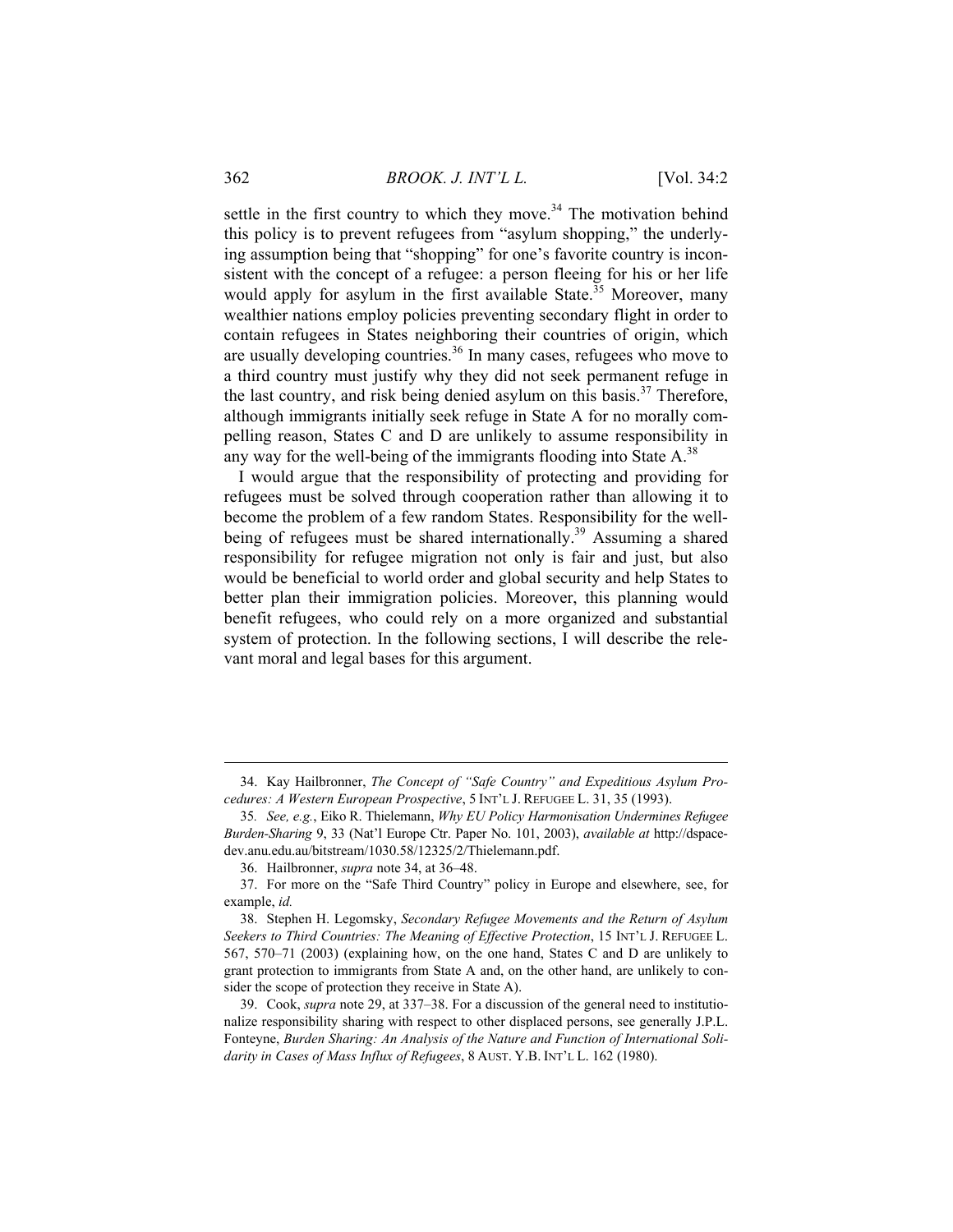II. THE MORALITY OF RESPONSIBILITY SHARING AMONG STATES IN THE CONTEXT OF REFUGEE MIGRATION

Despite innumerable moral discussions about the duty of States towards immigrants, there are relatively few and only brief discussions about the morality of responsibility sharing with respect to immigration. Most scholars discuss responsibility sharing among States in economic terms, as a collective action problem or a public goods distribution problem.<sup>40</sup> There seem to be two reasons for the lack of moral discussion on this issue. First, it is almost too obvious to assert that it is morally better and far fairer for States to cooperate and share responsibility instead of imposing costs on certain States in an arbitrary way. Second, States are disinclined to formalize a responsibility-sharing mechanism<sup>41</sup> and, therefore, discussing the morality of responsibility sharing is seen as irrelevant. Consequently, most schools of thought and scholars theorizing about justice in immigration have not dealt with the question. Extrapolating scholars' general position on this subject, however, we can develop a view of responsibility sharing that would conform to existing principles of migrant justice. In the following three Sections, I will explain the moral foundations of responsibility sharing according to several existing schools of thought.

#### *A. The Feminist Critique of International Law and the Ethics of Care*

The concepts of the feminist critique of international law shed light on the issue of responsibility sharing in refugee law. This school of thought argues that international legal concepts that appear gender neutral, such as States, boundaries, and sovereignty, are actually very male oriented and have a particularized impact on women.<sup>42</sup> As Charlesworth, Chinkin, and Shelley Wright observe:

A feminist account of international law suggests that we inhabit a world in which men of all nations have used the statist system to establish economic and nationalist priorities to serve male elites, while basic

<sup>40</sup>*. See, e.g.*, Cook, *supra* note 29; Fonteyne, *supra* note 39; Noll, *supra* note 19; Schuck, *supra* note 28; Suhrke, *supra* note 21; Eiko R. Thielemann, *Burden-Sharing or Free-Riding? Explaining Variations in States' Acceptance of Unwanted Migration*, *available at* http://aei.pitt.edu/423/01/EUSA2003-JRS-Thielemann.html.

<sup>41</sup>*. See, e.g.*, David Miller, *Immigration: The Case for Limits*, *in* CONTEMPORARY DEBATES IN APPLIED ETHICS 193, 203 (Andrew I. Cohen & Christopher Heath Wellman eds., 2005) ("[T]he best we can hope for is that informal mechanisms will continue to evolve which make all refugees the *special* responsibility of one state or another . . . .").

 <sup>42.</sup> Hilary Charlesworth et. al., *Feminist Approaches to International Law*, 85 AM. J. INT'L L. 613, 614–15 (1991).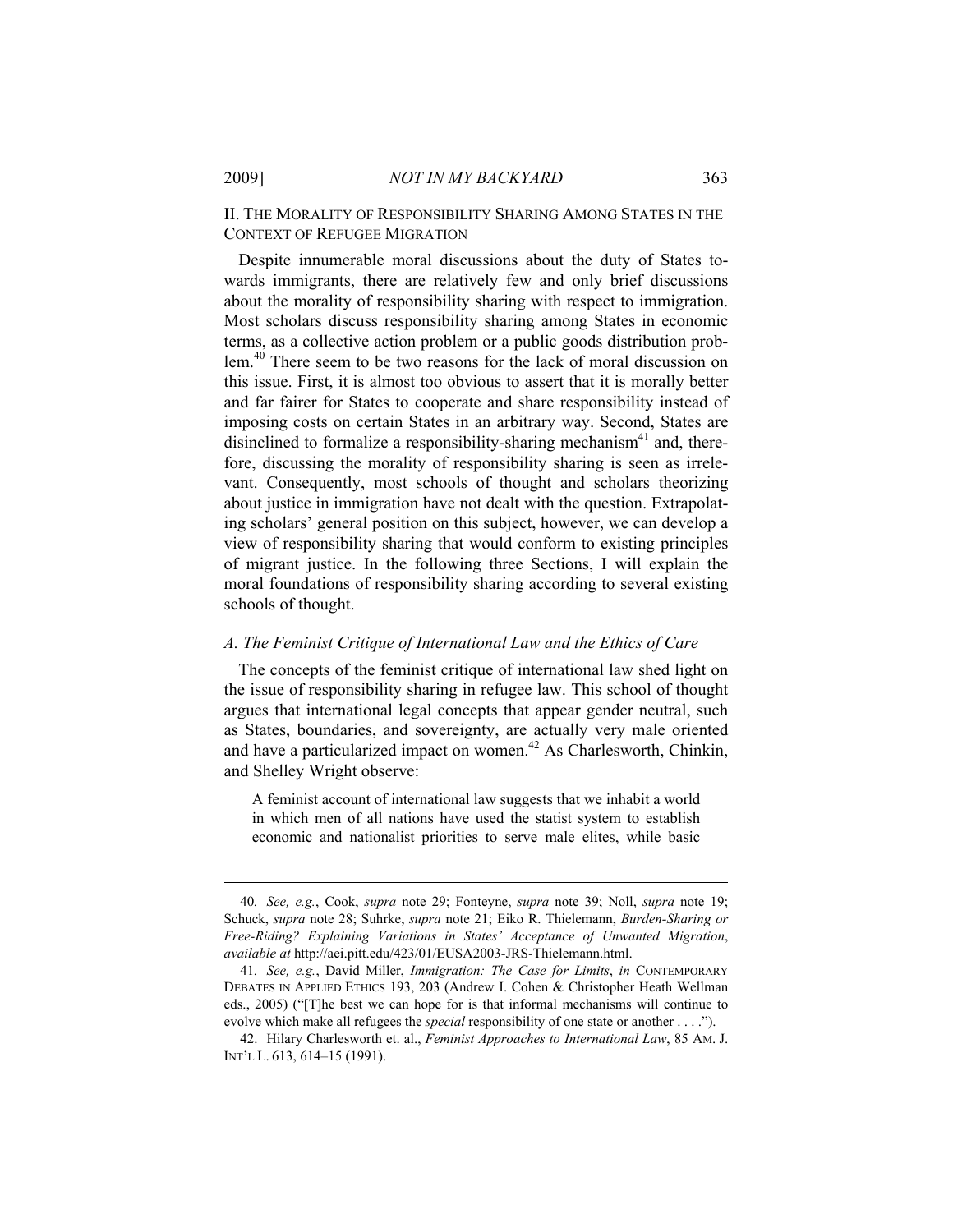human, social and economic needs are not met. International institutions currently echo these same priorities.<sup>4</sup>

Although the feminist critique of international law encompasses a wide variety of views, I specifically examine the ethics of care approach, as it is the most relevant to our discussion. The ethics of care approach is based on the psychological research of Carol Gilligan,<sup>44</sup> who analyzed the problem-solving attitudes of women and men in the hopes of determining whether women have a different "voice"—or approach—than men.45 Gilligan concluded that women apply an ethics of care approach and perceive things in terms of caring, context, communication, relationships, and responsibility.<sup>46</sup> Men, however, apply an ethics of rights or an ethics of justice approach, which leads them to conceive of problems in binary terms of right and wrong, or winners and losers, while applying logic and rationality, without taking into account context and relationships.<sup>47</sup>

The ethics of care approach also serves as a basis for the promotion of women's interests.<sup>48</sup> This theory recognizes the validity and potential of that "different voice," finding that the ethics of care approach, with its relational, flexible, and caring notions, is often more appropriate and more moral than the ethics of rights approach.<sup>49</sup> In the context of international law, the promotion of the former has far-reaching consequences with respect to not only women, including refugee women, but also other subordinate groups, thereby revolutionizing international law and its fundamental concepts.<sup>50</sup> Indeed, this approach has been used to critique and analyze various phenomena in international law and international relations: colonialism, international norms and the norm-making process, sovereignty, the treatment of Third World countries, and transnational institutions. $51$ 

<sup>43</sup>*. Id.* at 615.

 <sup>44.</sup> CAROL GILLIGAN, IN A DIFFERENT VOICE: PSYCHOLOGICAL THEORY AND WOMEN'S DEVELOPMENT (1982).

<sup>45</sup>*. Id.* at 1–3.

<sup>46</sup>*. Id.* 

<sup>47</sup>*. Id.* at 64–74, 164, 174.

<sup>48.</sup> *See Charlesworth*, *supra* note 42, at 618–19 (discussing this in terms of incorporating a feminist perspective into international law discourse).

<sup>49</sup>*. Id*. at 615–16

 <sup>50.</sup> For example, the feminist theory was applied to the context of third world countries and their populations. *Id.* at 618–19.

 <sup>51.</sup> For an overview of the "ethics of care" approach to international relations, see Fiona Robinson, *Methods of Feminist Normative Theory: A Political Ethic of Care for International Relations*, *in* FEMINIST METHODOLOGY FOR INTERNATIONAL RELATIONS 221 (Brooke A. Ackerly et al. eds., 2006).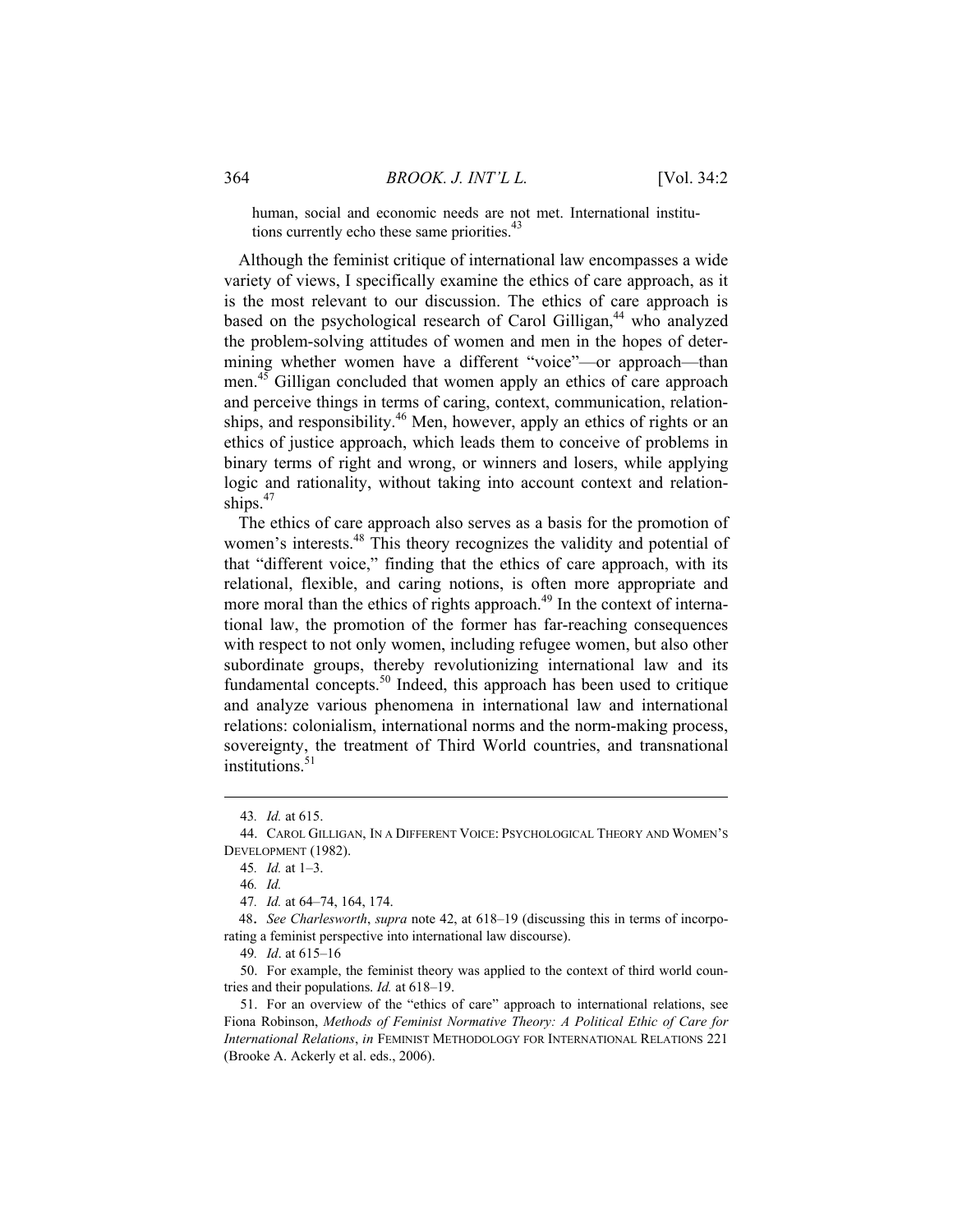With respect to immigration, the ethics of care approach diminishes the binary distinction between citizens and aliens, between "us" and "them." This approach rejects a strong understanding of sovereignty and nationalism and points to the fact that countries are interrelated and interconnected.<sup>52</sup> Embracing a more humanist-oriented approach, the ethics of care model supports a "relational" attitude to immigrants that opposes criminalizing many categories immigrants and that offers them protection, especially those who are vulnerable, such as refugees.<sup>53</sup> The ethics of care approach upholds these positions both as a general policy recommendation and in recognition that women constitute a large, and often unheard and undocumented, percentage of immigrants.<sup>54</sup>

The ethics of care approach acknowledges that much like children in certain circumstances, some immigrants cannot survive without care. In so doing, this approach challenges myths of self-sufficiency.<sup>55</sup> From this conclusion derives the responsibility of States to protect refugees and provide for them.

Feminist theorists adopting the ethics of care approach would perceive the responsibility-sharing debate in the context of refugees to be erroneous in that it maintains an "us" versus "them" distinction, rather than looking at the responsibilities of all States for all the world's immigrants. Such theorists argue for a "softer" perception of States as units for the redistribution of wealth.<sup>56</sup> In fact, they would claim that this discussion distances countries that receive immigrants, the North, from the immigrants' countries of origin, the problematic South, without acknowledging the North's complicity in the environmental, economic, and political

 <sup>52.</sup> J. ANN TICKNER, GENDER IN INTERNATIONAL RELATIONS: FEMINIST PERSPECTIVES ON ACHIEVING GLOBAL SECURITY 64–66 (1992).

 <sup>53.</sup> On the need for greater protection of women in refugee law, see, for example, Amy M. Lighter Steill, *Incorporating the Realities of Gender and Power into U.S. Asylum Law Jurisprudence*, 1 TENN.J.L. & POL'Y 445 (2005).

 <sup>54.</sup> Saskia Sassen, *Rätt väg?—Immigration I en Global Era* [*Is This the Way to Go?—Handling Immigration in a Global Era*] 4–5 ORD&BILD (2002), *translated in* 4 STAN. AGORA 1, 5 (2003) (constructively adopting the "ethics of care" approach). On the role of women in immigration law, see Nancy Ann Root & Sharyn A. Tejani, *Undocumented: The Roles of Women in Immigration Law*, 83 GEO. L.J. 605 (1994).

 <sup>55.</sup> Virginia Held explores this issue further in the context of counterterrorism policy. Virginia Held, Morality in International Relations (Feb. 1, 2007) (unpublished manuscript, on file with the author).

 <sup>56.</sup> For example, perhaps echoing this perspective, one theorist has argued for a "softer" perception of States as units for the redistribution of wealth. Robinson, *supra* note 51, at 236–39.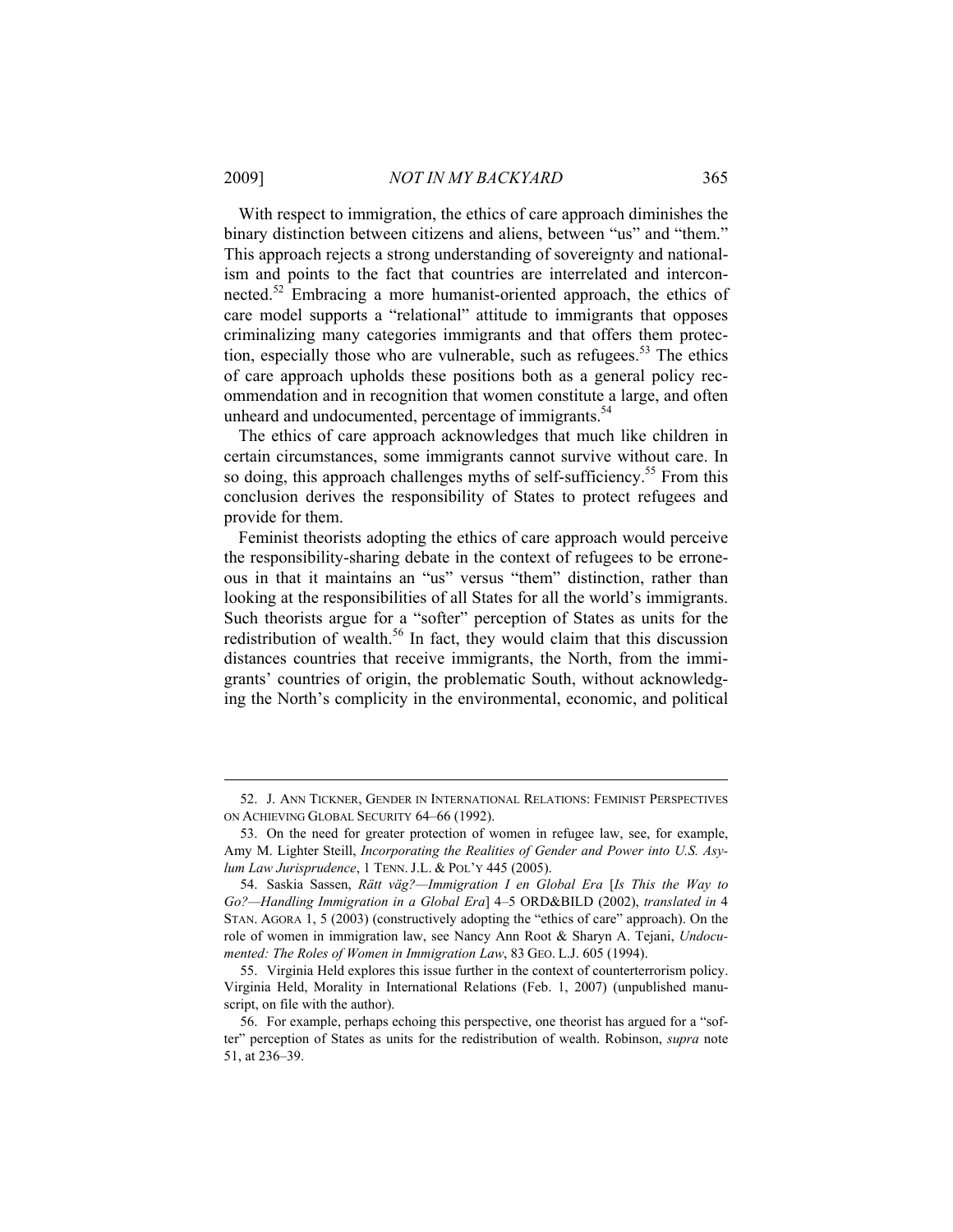destabilization of the South.<sup>57</sup> Responsibility, they would argue, need not be divided among States in a mathematical manner using set criteria, but rather should be shared by States in a more generous and flexible fashion.

#### *B. Utilitarianism*

Utilitarianism provides additional insights regarding the importance of responsibility sharing. The utilitarian point of view measures moral value according to whether it increases or decreases the total amount of benefit.58 Applying this school of thought, utility is likely to increase in the most significant manner if States cooperate with each other to share responsibility for protecting refugees.<sup>59</sup> In other words, cooperation could lead to a regime under which responsibility for each refugee would be borne by the State whose utility declines the least as a result.<sup>60</sup> Generally speaking, due to the principle of diminishing marginal utility, utility will, in fact, accumulate under a fairer regime of responsibility sharing in refugee protection.<sup>61</sup> This is also, as Joseph Carens puts it, because "the utilitarian commitment to moral equality is reflected in the assumption that everyone is to count for one and no one for more than one when utility is calculated."<sup>62</sup> Thus, utilitarianism seems to support responsibility sharing in the context of refugee protection based on the relative costs different States potentially face and their impact on the overall utility.

From a utilitarian point of view, one potential problem with immigration is "the tragedy of the commons."<sup>63</sup> If responsibility for the protection of refugees is shared, it may discourage a country from improving

 62. Carens, *Aliens and Citizens*, *supra* note 9, at 263. This commitment to principles of equality has led Howard F. Chang to conclude that discrimination between noncitizens and citizens is as morally unjust as, for example, discrimination between African Americans and whites. Howard F. Chang, *The Economics of International Labor Migration and the Case for Global Distributive Justice in Liberal Political Theory*, 40 CORNELL INT'L L.J. 11, 17 (2007) [hereinafter Chang, *The Economics of International Labor*].

<sup>57</sup>*. See, e.g.*, Nahla Valji, *Women and the 1951 Convention: Fifty Years of Seeking Visibility*, 19(5) REFUGE 25, 31 (2001), *available at* http://www.yorku.ca/crs/Refuge/ Abstracts%20and%20Articles/Vol%2019%20No%205/Valji.pdf.

<sup>58</sup>*. See generally* JOHN STUART MILL, UTILITARIANISM (1895).

<sup>59</sup>*. See* James L. Hudson, *The Philosophy of Immigration*, 8 J. LIBERTARIAN STUD. 51, 52–53 (1986).

 <sup>60.</sup> Thielemann, *supra* note 40.

 <sup>61.</sup> Economic research has been inconclusive regarding the economic effects of immigration. *See* George J. Borjas, *Introduction*, *in* ISSUES IN THE ECONOMICS OF IMMIGRATION 2 (George J. Borjas ed., 2000). The same is likely true if we consider the marginal utility of noneconomic factors, such as culture and national identity.

 <sup>63.</sup> For further reading on the concept of "tragedy of the commons," see Garrett Hardin, *The Tragedy of the Commons*, 162 SCIENCE 1243, 1244 (1968).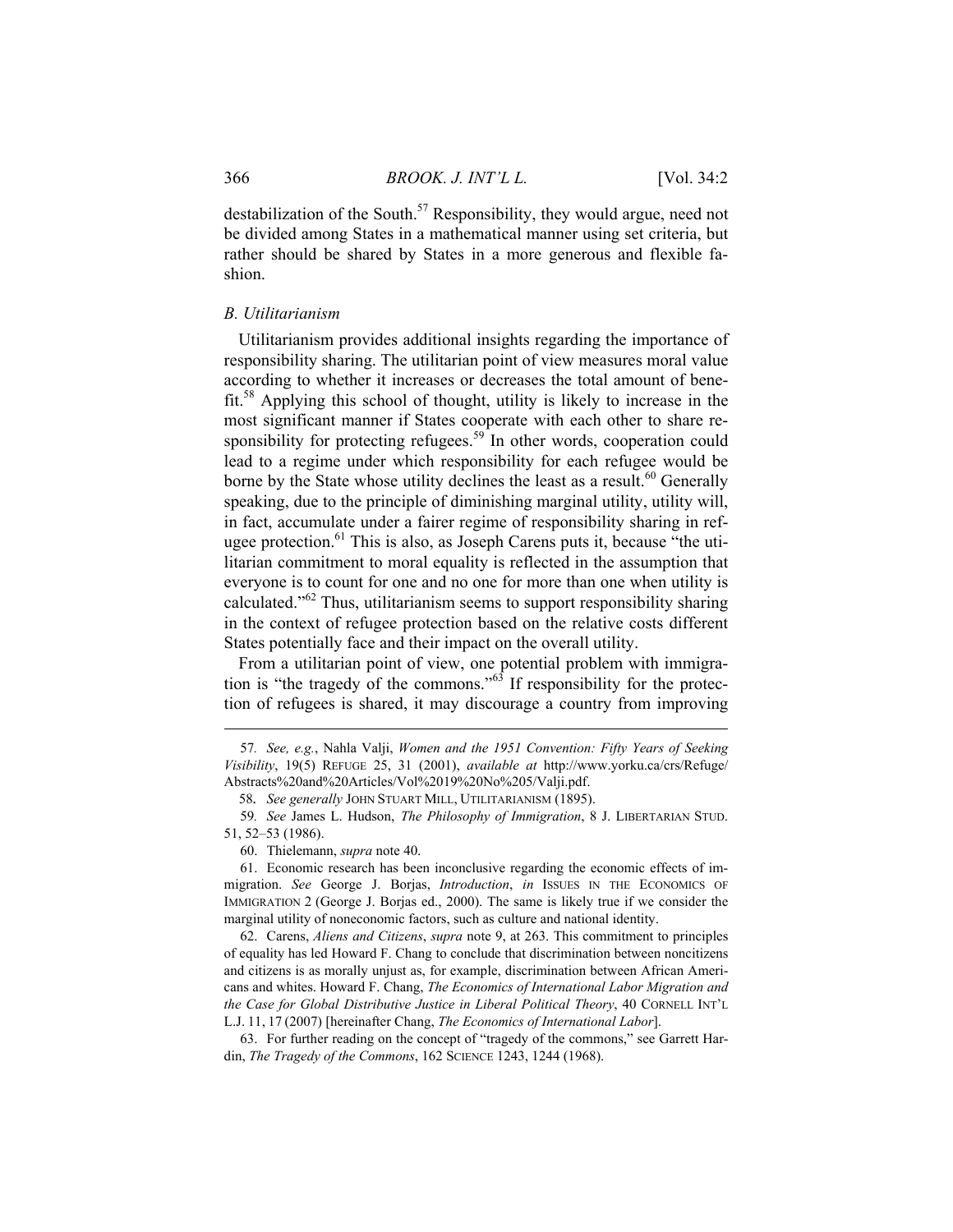its own economic situation; since such improvement may result in a more significant portion of the responsibility for refugees. This might affect the incentives of individuals to contribute to their State, which might, in turn, affect the utility. $64$  With respect to refugees, the most commonly expressed concern is that they cause a drop in national income, as they benefit from the good of a society to which they did not contribute. To some extent, national utility correlates with national income. It should be noted, though, that utility and income are not identical, since utility is comprised of nonfiscal parameters.

However, research has demonstrated that States will have incentives to increase their share of the responsibility because it may increase national income.65 Even without considering the income increase of new immigrants, there is reason to expect an income increase for the natives of the State to which these immigrants arrive.<sup>66</sup> The only negative economic effects of immigration are on the incomes of low-wage native employees, but these can be corrected through distributive measures, such as taxation.<sup>67</sup>

It should be noted that although maximizing utility is an important consideration in immigration debates,<sup>68</sup> other political and moral consid-

65*. See* Howard F. Chang, *Liberalized Immigration as Free Trade: Economic Welfare and the Optimal Immigration Policy*, 145 U. PA. REV. 1147, 1149 (1997) [hereinafter Chang, *Liberalization Immigration*].

 <sup>64.</sup> This is comparable to efficiency arguments made in the context of property law theory, particularly domestic takings law. With regard to takings law, it has been argued that full compensation is crucial in providing incentives for owners to invest in their property. The concern raised is that giving people a share of someone else's property through a taking without fully compensating the property owner will discourage people from investing in their private property, as they will fear losing it to others, who did not invest. However, research shows that full compensation fails to provide as much of an incentive as a progressive compensation regime does. *See* Hanoch Dagan, *Takings and Distributive Justice*, 85 VA. L. REV. 741, 748–56 (1999).

 <sup>66.</sup> Chandran Kukathas, *The Case for Open Immigration*, *in* CONTEMPORARY DEBATES IN APPLIED ETHICS 207, 212 (Andrew I. Cohen & Christopher Heath Wellman eds., 2005); Chang, *The Economics of International Labor*, *supra* note 62, at 4–5.

 <sup>67.</sup> A comprehensive discussion of the measures for redistributing income and other profits among high- and low-wage native employees and immigrants is beyond the scope of this Article. For such a discussion, see Chang, *Liberalization Immigration*, *supra* note 65. According to Chang, the concern sometimes raised that increasing the share of responsibility and admitting more immigrants will impose a greater burden of taxation can be refuted by the fact that immigrants will also be taxed on their income as soon as they are employed in their State of immigration. Additionally, the burden of taxation does not have to be increased if immigrants are not fully integrated into the State's welfare system. *Id.* at 1155.

<sup>68</sup>*. See* Robert W. McGee, *Essay: Some Thoughts on the Relationship Between Property Rights and Immigration Policy*, 42 CLEV. ST. L. REV. 495, 496–500 (1994).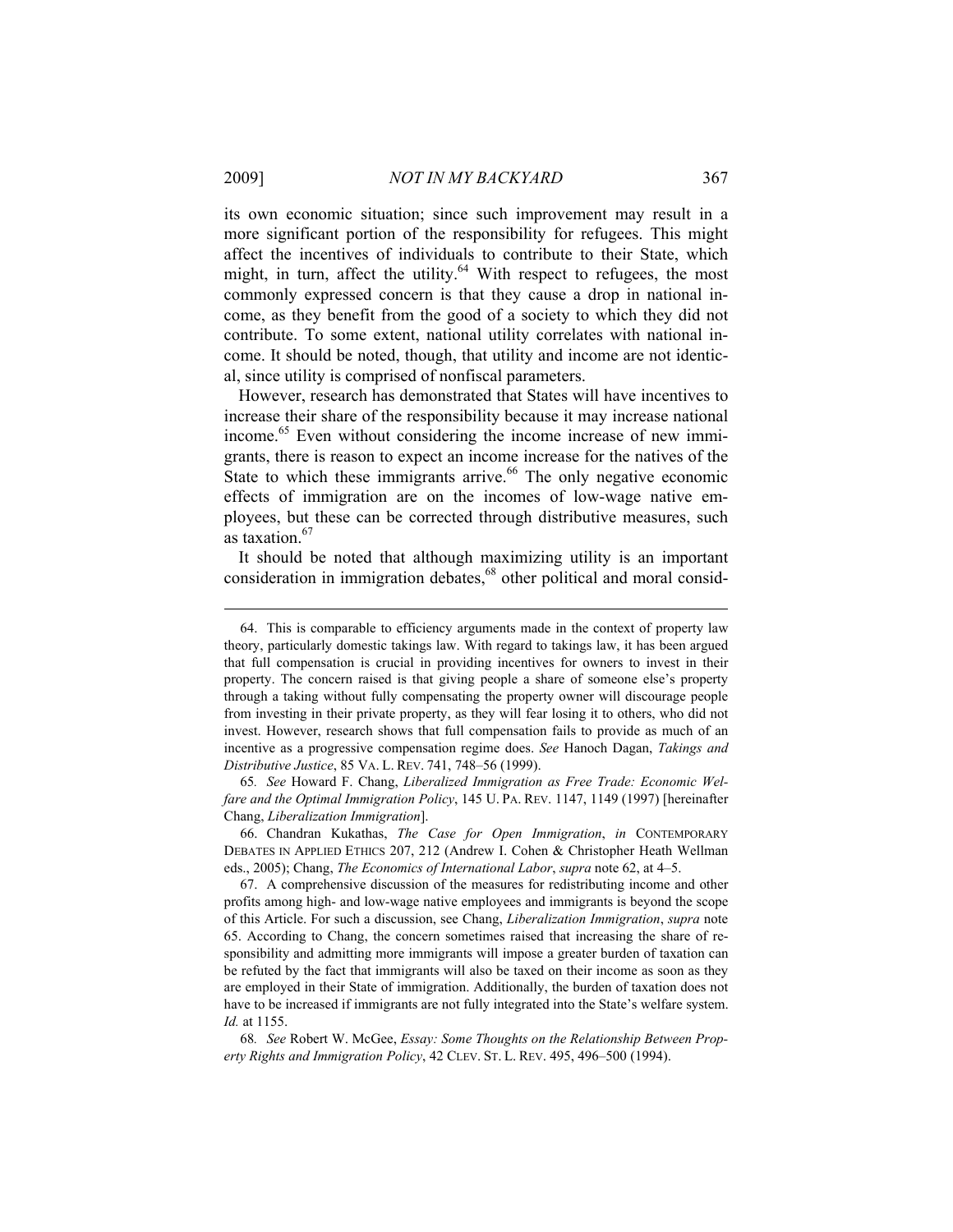erations should also be taken into account when forming immigration policies.

#### *C. Distributive Justice Theory*

Finally, distributive justice theory provides a more complex analysis of the significance of responsibility sharing with respect to refugees. Since there are countless discussions on immigration and distributive justice, I will focus on the analyses that are most substantially relevant to responsibility sharing. $69$ 

One interesting approach is that of "cosmopolitan egalitarianism," the roots of which can be traced back to the writings of John Rawls.<sup>70</sup> Rawls puts forth an original position on how to form just social institutions.<sup>71</sup> These institutions are characterized by the fact that their decisions should be made using "a fair procedure so that any principles agreed to will be just."<sup>72</sup> According to Rawls, parties should shield themselves behind "the veil of ignorance" so that they are unaware of their own traits and are not biased by self-interest when deciding which option is fairer.<sup>73</sup> The parties are to have no knowledge of morally arbitrary factors, such as ability, class, political situation, and social status.<sup>74</sup> They should know, however, the key characteristics of their society and culture, though not about the implications of these factors for themselves.<sup>75</sup> Rawls claims that these conditions would guarantee just resolutions.<sup>76</sup> In Rawls' hypothetical, parties choosing among options behind the "veil of ignorance" are expected to apply the "maximum rule for choice under uncertainty."<sup>77</sup> In other words, parties will adopt "the alternative . . . [according to which] the worst outcome  $\ldots$  is superior to the worst outcome of others."<sup>78</sup> As posited by Rawls, two principles of justice are bound to the result. The first position is that "each person is to have an equal right to the most

 <sup>69.</sup> For additional discussions on distributive justice aspects of immigration, which coincidentally touch upon responsibility-sharing issues, see, for example, SEYLA BENHABIB, THE RIGHTS OF OTHERS: ALIENS, RESIDENTS AND CITIZENS 9-12 (2004); WALZER, *supra* note 9, at 46–48; Coleman & Harding, *supra* note 9, at 38;

<sup>70</sup>*. See generally* JOHN RAWLS, A THEORY OF JUSTICE (1971) [hereinafter RAWLS, JUSTICE]; JOHN RAWLS, THE LAW OF PEOPLES (1999) [hereinafter RAWLS, PEOPLES].

<sup>71</sup>*. See generally* RAWLS, JUSTICE, *supra* note 70, at 136.

<sup>72</sup>*. Id.*

<sup>73</sup>*. Id.*

<sup>74</sup>*. Id.* at 136–37.

<sup>75</sup>*. Id.* at 137

<sup>76</sup>*. Id.* at 136–37.

<sup>77</sup>*. Id.* at 152.

<sup>78</sup>*. Id.* at 152–53.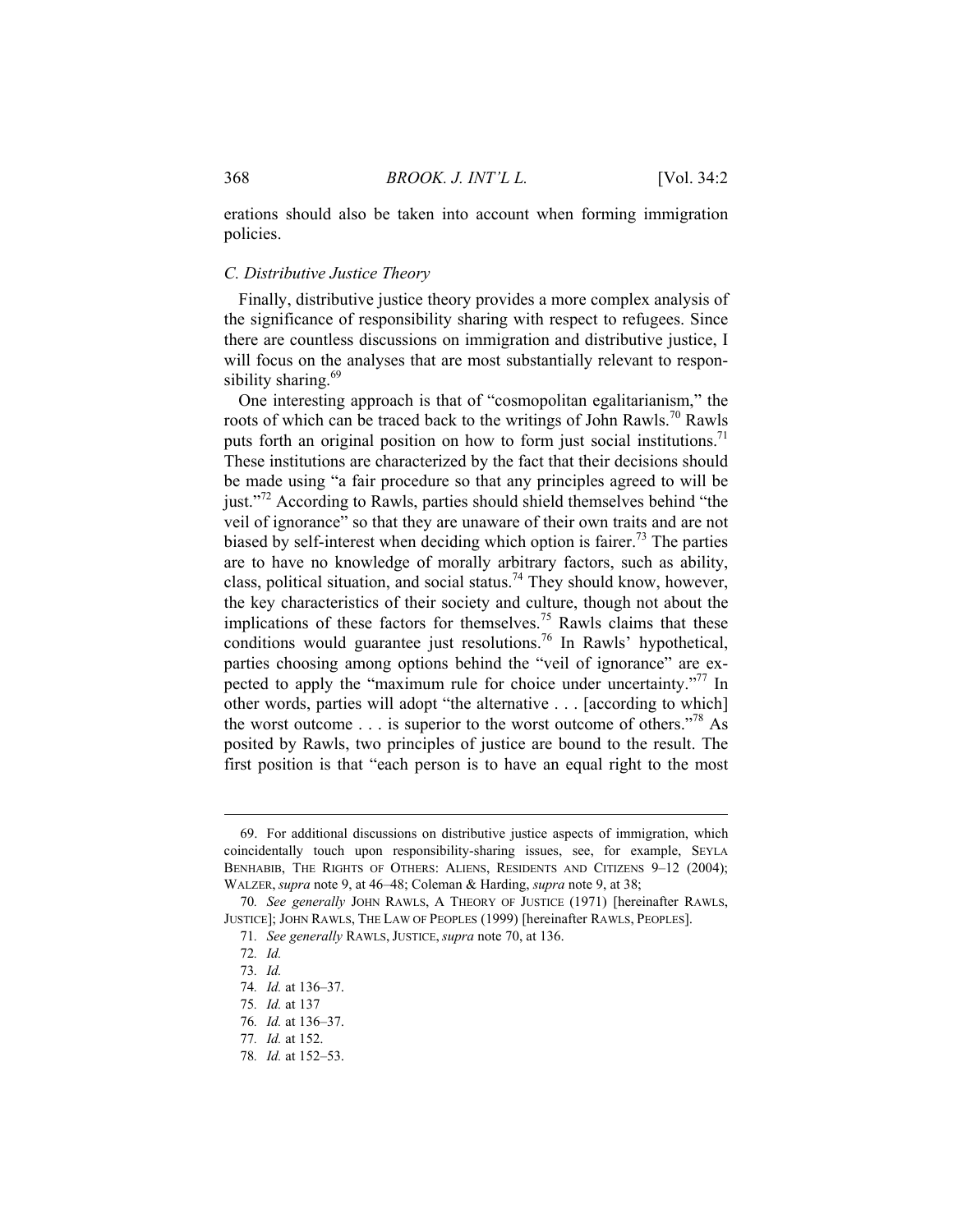extensive basic liberty compatible with a similar liberty for others."<sup>79</sup> The second position is that "social and economic inequalities are to be arranged so that they are both (a) reasonably expected to be to everyone's advantage, and (b) attached to positions and offices open to all."<sup>80</sup>

Although Rawls did not intend for this notion of justice to be applied internationally, $81$  his ideas were further developed by cosmopolitan egalitarians, $82$  who argue that since nationality is a morally arbitrary trait and therefore should remain behind "the veil of ignorance," States have the same compelling duty towards noncitizens as they have towards their own citizens.83 This theoretical paradigm can also ground claims for open borders. Such theorists claim that States interact in the most significant ways, especially in terms of participation in institutions, economy, and commerce, and are not independent of each other or isolated.<sup>84</sup> If, unlike Rawls seems to imply, States are not perceived as "selfcontained," then there is support for thinking of an international original

<sup>79</sup>*. Id.* at 60.

<sup>80</sup>*. Id.*

 <sup>81.</sup> Rawls applies his principles of justice within a "self contained national community," meaning a national community self-sufficient and territorially defined by borders. *Id.*  at 457. Rawls attempts to distinguish States from peoples in a manner that I find rather unconvincing, though I will not dwell upon this issue. It should be noted that Rawls seems to think that "peoples have a duty to assist other peoples living under unfavorable conditions that prevent their having a just or decent political and social regime." *Id.* at 37. Thus, "well-ordered societies have a duty to assist burdened societies in their attempt to" achieve order. Wilfried Hinsch, *Global Distributive Justice*, *in* GLOBAL JUSTICE 54, 62 (Thomas W. Pogge ed., 2001). It does not appear, however, that Rawls believes wealth should be transferred from richer to poorer societies. For a detailed critique of Rawls' position, see, for example, *id.* at 62–66. Other philosophers support Rawls' conclusion stated above. Nevertheless, much like Rawls, his supporters maintain that this duty should not be interpreted to support "ethical egoism," but rather assume the form of humanitarian assistance by governments or by international nongovernmental organizations to minimize global poverty, regardless of one's conception of justice. *See, e.g.*, Michael Blake, *Distributive Justice, State Coercion, and Autonomy*, 30 PHIL. & PUB. AFF. 257 (2001); Stephen Macedo, *What Self-Governing Peoples Owe to One Another: Universalism, Diversity and the Law of Peoples*, 72 FORDHAM L. REV. 1721, 1723 (2004); Thomas Nagel, *The Problem of Global Justice*, 33 PHIL. & PUB. AFF. 113, 118–19, 128, 132 (2005).

 <sup>82.</sup> I refer in the following paragraphs mostly to the ideas of the two most prominent scholars within this school of thought, Charles Beitz and Thomas Pogge. For others' discussions of the application of distributive justice in the global sphere, see, for example, Carens, *Aliens and Citizens*, *supra* note 9; Joseph Carens, *Immigration, Welfare and Justice*, *in* JUSTICE IN IMMIGRATION, *supra* note 9, at 1.

 <sup>83.</sup> Timothy King, *Immigration from Developing Countries: Some Philosophical Issues*, 93 ETHICS 525, 527 (1983).

 <sup>84.</sup> Charles R. Beitz, *Social and Cosmopolitan Liberalism*, 75 INT'L AFF. 515, 518– 21 (1999).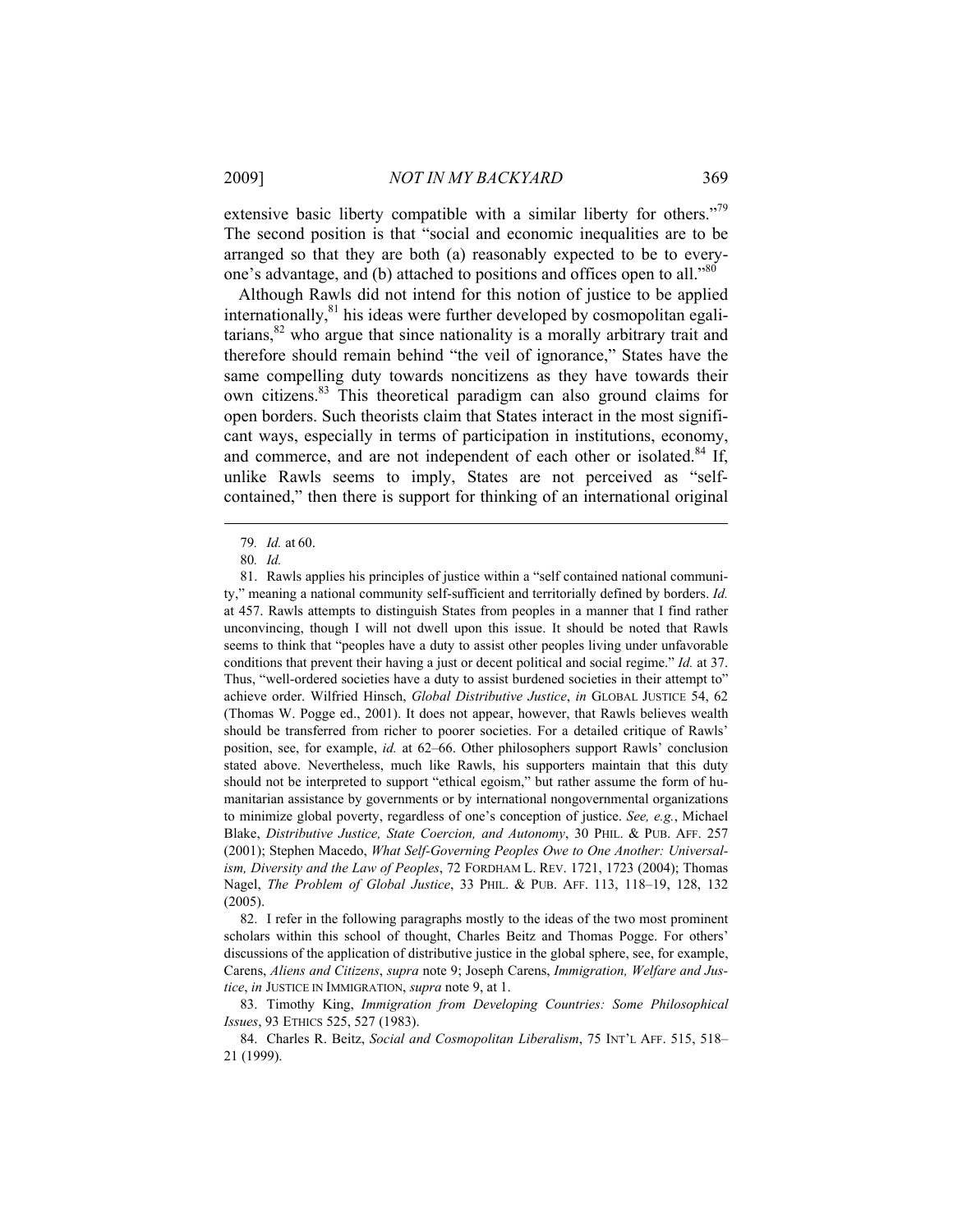position similar to the one described by Rawls above, where the same principles of justice apply.<sup>85</sup> In the international sphere, wealth would be distributed to maximize the benefit for the least well-off persons and States.<sup>86</sup> As such, this point of view is a sophisticated twist on egalitarianism, protecting substantial, rather than formal, equality.

By extension of the theories outlined above, cosmopolitan egalitarians would support a responsibility-sharing regime that works to the advantage of the least prosperous countries and the least prosperous refugees. According to this school of thought, if States remain behind the hypothetical "veil of ignorance" and do not consider the risks that they will incur as a result of disasters in other States, they will likely promote and contribute to a responsibility-sharing regime.<sup>87</sup>

David Miller offers a rather different take on responsibility sharing, presenting it as a distributive justice problem. Although his discussion is general and not specific to immigration, Miller offers rather concrete guidelines for responsibility sharing. Calling this a problem of "remedial responsibility" he argues that

agents should be held remedially responsible for situations when, and to the extent that they were responsible for bringing those situations about . . . . [W]e look to the past to see how the deprivation and suffering that concern us arose, and having established that, we are then able to assign remedial responsibility.<sup>88</sup>

 <sup>85.</sup> THOMAS W. POGGE, REALIZING RAWLS 241 (1989).

 <sup>86.</sup> CHARLES BEITZ, POLITICAL THEORY AND INTERNATIONAL RELATIONS 150–53 (1979).

 <sup>87.</sup> Compare this with the idea of insurance introduced by Dworkin. RONALD DWORKIN, SOVEREIGN VIRTUE: THE THEORY AND PRACTICE OF EQUALITY 331–40 (2000). Dworkin addresses the possibility of insurance as a substitute for welfare policies, although his discussion is entirely unconnected to immigration. The decision to take out insurance is made without awareness of the actual risk to one's employment, only with respect to one's fears and willingness to take risks. The idea of insurance can be applied at the international level, with each country deciding how willing it is to risk a mass influx of immigrants, without knowing the likelihood that such an influx will occur. Japan, which values its social homogeneity, would likely be willing to pay more to insure itself against migrants. Israel, which values its Jewish character, might do the same. Other countries might not. For further discussion on the concept of insurance in the context of responsibility sharing, see, for example, Thielemann, *supra* note 40.

 <sup>88.</sup> The rationales behind the principle of remedial responsibility are somewhat similar to those of tort law. David Miller, *Distributing Responsibilities*, 9 J. POL. PHIL. 453, 455 (2001).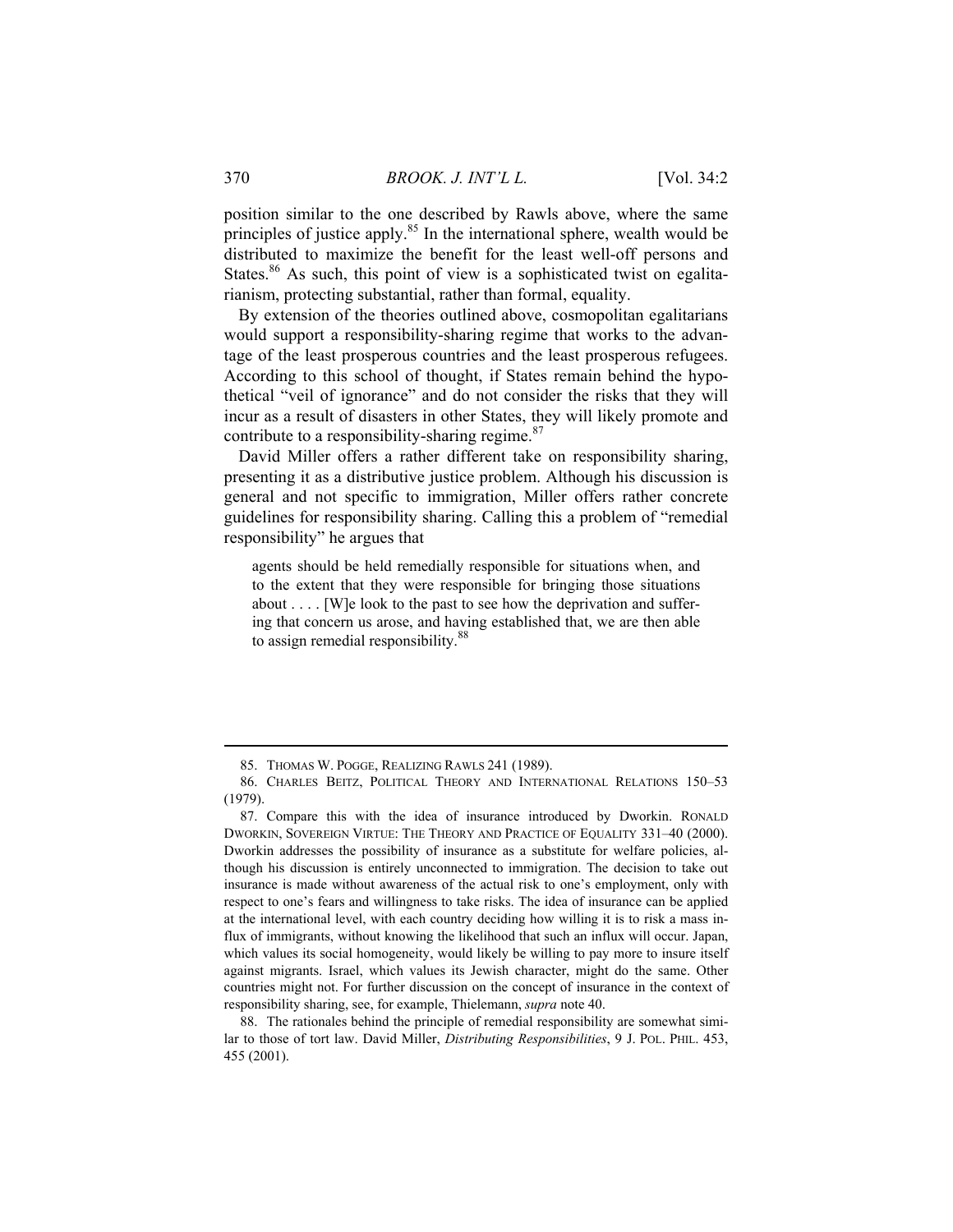Miller believes that moral responsibility, rather than merely causal responsibility, should affect the assignment of remedial responsibility.<sup>89</sup> For example, a specific State should assist refugees if its policies contributed to their situation, either by acting affirmatively or by refraining from taking positive action. $90$ 

Furthermore, Miller maintains that remedial responsibility should be assigned to a specific agent based on its superior capacity to end a morally concerning situation.<sup>91</sup> Miller would therefore argue that in the context of refugee policy, the most appropriate State to bear the responsibility of assisting refugees is the one that has the best capacity to do so. Since using State capacity as a criterion is both complex and problematic in creating disincentives,<sup>92</sup> Miller would suggest applying this principle only after identifying those agents that have a special responsibility for causing refugee flight. $93$ 

Miller offers an additional principle according to which responsibility should be assigned to a particular State. Under the communitarian principle, Miller assumes that agents feel a greater sense of responsibility towards those with whom they share communal ties as compared to those with whom they do not.  $94$  However, Miller recognizes that this principle cannot be used for all responsibility-distribution purposes because there may be circumstances where no specific agent has communal ties with the victim population and there may be occasions in which an agent with no communal ties is the only one in a position to assist.<sup>95</sup> Additionally, this principle does not help to determine which State within a community is in the best position to be held responsible.<sup>96</sup> So, in many occasions, applying the communitarian principle could prove to be not very useful. In order to determine which agent or agents should bear remedial responsibility, Miller suggests that, in any specific situation, we should weigh their capacity and their communal ties.<sup>97</sup>

As we can see, distributive justice literature contributes significantly to this discussion. While the principles of cosmopolitan egalitarianism provide general support for burden sharing, Miller's writing offers more

 <sup>89.</sup> Miller explains that the concept of moral responsibility is one of causal responsibility. *See id.* at 457.

 <sup>90.</sup> Often it is difficult to draw the line as to what constitutes moral responsibility. *See id.* at 457–59.

<sup>91</sup>*. Id.* at 460–61.

<sup>92</sup>*. Id.* at 460–62.

<sup>93</sup>*. Id.* at 462.

<sup>94</sup>*. Id.*

<sup>95</sup>*. Id*. at 462–64.

<sup>96</sup>*. Id.* at 463.

<sup>97</sup>*. Id.* at 468.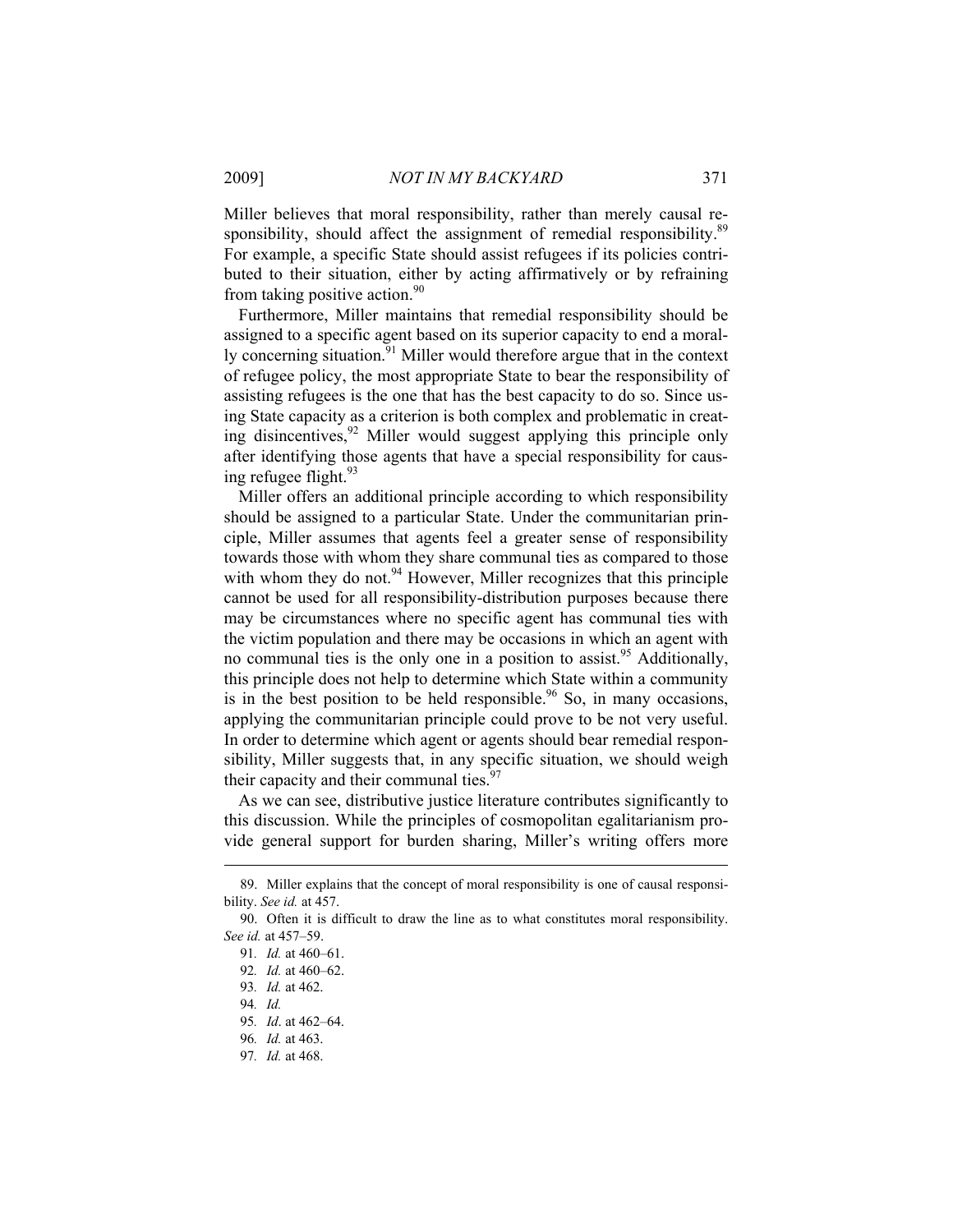concrete and specific factors. I will elaborate on these and other considerations in the following Part.

#### III. CRITERIA TO DETERMINE THE DIVISION OF THE RESPONSIBILITY

Given the above-mentioned moral considerations, in particular those discussed by David Miller, a critical question remains: how should responsibility be apportioned among States? Several criteria are relevant to this determination. This Part of the Article will review the main criteria, explaining why they should be the central considerations for responsibility sharing. Interestingly, these factors are very similar to those affecting the scope of States' duty to accept immigrants, as discussed in Part I.<sup>98</sup>

Perhaps the most important factor in determining responsibility sharing is what I would like to call a country's "absorption capacity," which is, by and large, a socio-economic criterion.<sup>99</sup> Here absorption capacity refers to a State's ability to endure additional responsibility in a way that, from a functionalist point of view, will not dramatically affect the State or will not radically influence its economy. This is an umbrella term that can be measured by assessing several indicators, such as a country's gross national product ("GNP"), average life expectancy, demand for employment, and land reserves. $100$  A country that lacks financial resources or suffers from low life expectancy, widespread unemployment, or scarcity of land resources is likely to be unable to provide for its own citizens, let alone for additional persons.<sup>101</sup>

In many cases, it is possible to draw a correlation between the general willingness of States to welcome immigration or to extend foreign aid, and their absorption capacity. Countries such as Canada or Australia, whose absorption capacities are high given their GNPs, strong demands

<sup>98</sup>*. See* Part I.

 <sup>99.</sup> This consideration links well to David Miller's capacity criterion, because a State's capacity to take in immigrants is closely connected to its economic capabilities. *See* discussion *supra* Part II.C. In some cases, absorption capacity may also be connected to the moral responsibility criterion if a GNP has risen as a result of the exploitation of refugees' States of origin and this exploitation caused their immigration. *See* discussion *supra* Part II.C.

 <sup>100.</sup> These are the economic criteria scholars often mention when considering factors that should inform responsibility sharing. However, they are certainly not exclusive. Other examples of economic criteria include "population density and the quality of the environmental infrastructure." *See* Jonathan Seglow, *The Ethics of Immigration*, 3 POL. STUD. REV. 317, 330 (2005).

 <sup>101.</sup> Grahl-Madsen has referred to this as the "refugee per GNP" criterion, suggesting that there should be a correlation between a country's economic situation and its share of responsibility for the protection of refugees. Atle Grahl-Madsen, *Ways and Prospects*, 21/30 AWR BULL. 278 (1983). *See also* Noll, *supra* note 19.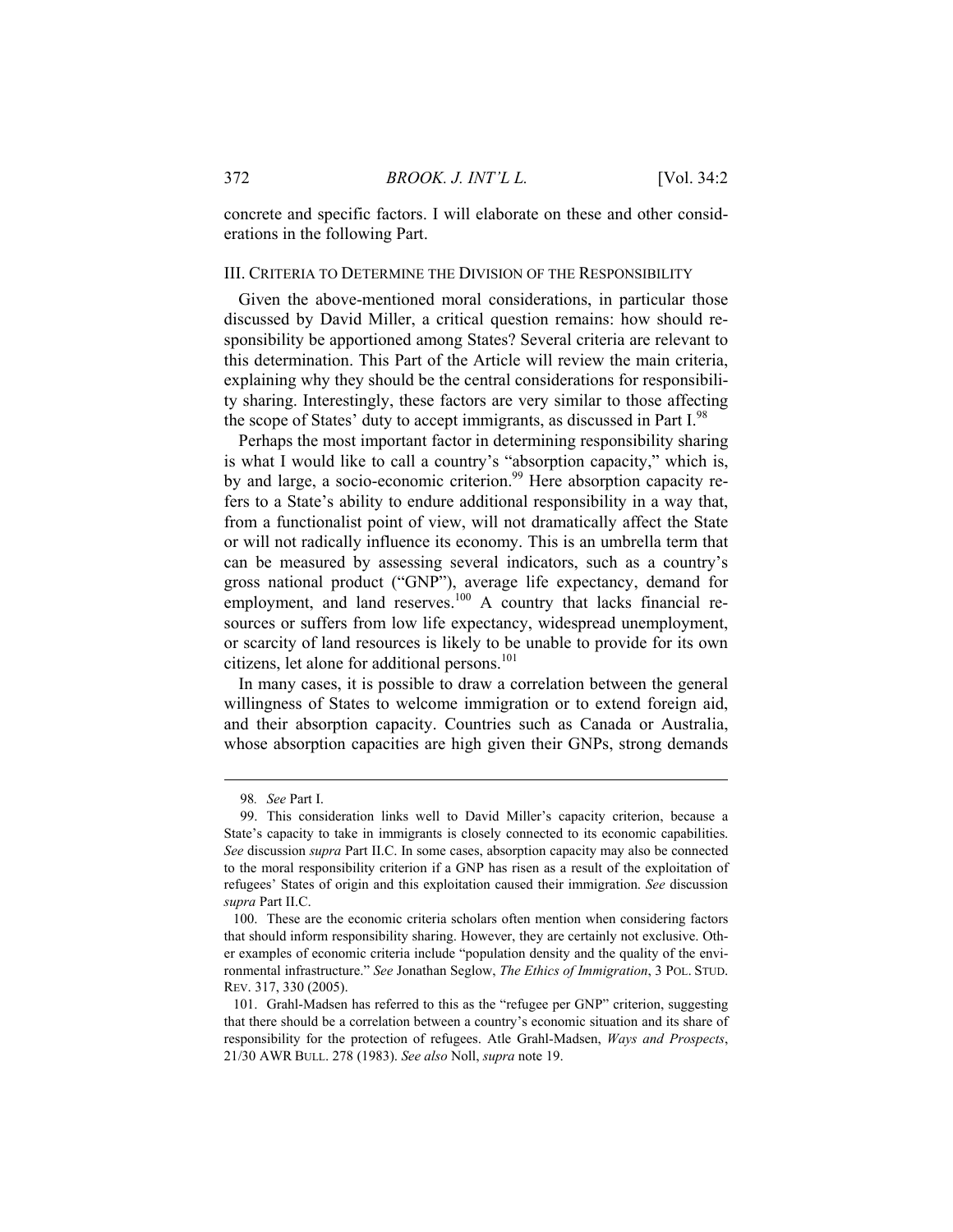for labor, and vast land reserves, have demonstrated interest in receiving additional immigrants.<sup>102</sup> Accordingly, they could be assigned a large share of the responsibility for the protection of refugees. $103$ 

Geographic proximity is currently one of the dominant considerations for deciding which country should bear such responsibility. This is because a geographically proximate country is likely to be the first country of asylum and, as such, will likely have to provide for the refugees who arrive at its borders. This practice in itself is not sufficiently morally justifiable. Geographical proximity is only a viable consideration if we assume that neighboring countries generally tend to have some sort of special solidarity bonds among them or to be particularly responsible for each others' situation. This assumption is oftentimes true, since in many cases neighboring countries are members of regional organizations and parties to regional covenants.<sup>104</sup> While proximity relates well to Miller's above-mentioned communitarian principle or remedial responsibility principle, $105$  this is not always the case.

The underlying logic behind this criterion is "special solidarity bonds." Special solidarity bonds do not always exist among neighboring countries, but may exist among geographically distant States. For example, these bonds may exist between former colonial powers and former colonies,106 States with strong financial or cultural ties, and countries that are

105*. See* discussion *supra* Part II.C.

 <sup>102.</sup> For more on the connection between Australia's economic situation and resettlement program, see Glenn Nicholls, *Unsettling Admissions: Asylum Seekers in Australia*, 11 J. REFUGEE STUD. 61 (1998).

 <sup>103.</sup> It should be noted that using a country's absorption capacity as a factor for apportioning responsibility should follow the same logic as implementing a relative or progressive taxation system.

 <sup>104.</sup> As I will demonstrate in the following sections, the issue of geographical proximity is central to the proposal made by Hathaway and Neve. *See* James C. Hathaway & R. Alexander Neve, *Making International Refugee Law Relevant Again: A Proposal for Collectivized and Solution-Oriented Protection*, 10 HARV. HUM. RTS. J. 115 (1997). It is not the case that all States share bonds of solidarity with neighboring countries. For example, the State of Israel is surrounded by enemy countries and does not belong to any of the region's bodies or covenants. In such cases, geographical proximity does not justify imposing responsibility on a State.

 <sup>106.</sup> Jürgen Habermas argues that First World States have an obligation to absorb Third World immigrants as a way of atoning for the evils of colonialism. Jürgen Habermas, *Struggles for Recognition in the Democratic and Constitutional State*, in MULTICUL-TURALISM: EXAMINING THE POLITICS OF RECOGNITION 107, 141 (Shierry Weber Nocholsen trans., Amy Gutmann ed., 1994). To the extent that colonial powers are morally responsible for the immigration of refugees, Habermas' position corresponds with Miller's moral responsibility criterion. *See supra* note 89 and accompanying text. The special connection of asylum seekers and former colonizers is also apparent from the example given in the introduction to this Article; many Eritreans flee to Italy, which colonized Eritrea.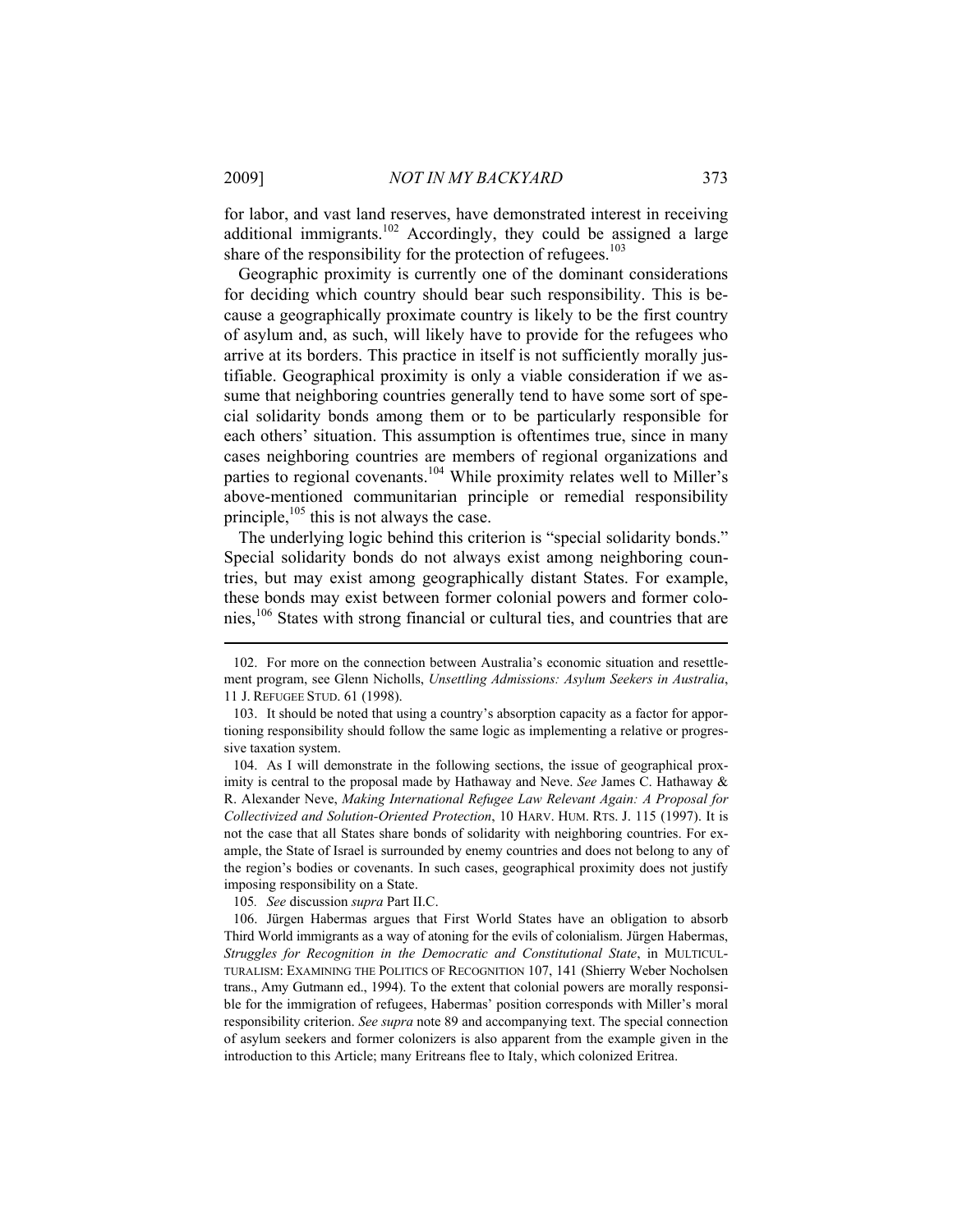otherwise in an alliance. This notion correlates with the ethics of care justification to responsibility sharing.<sup>107</sup>

Responsibility may also be attributed to a State when it has an exploitative relationship with the refugee's State of origin.<sup>108</sup> For example, one State may exploit the natural resources or work power of another, resulting in the immigration of refugees. Such a case would comport with Miller's argument on remedial responsibility's connection to moral and causal responsibility.109 If a State is responsible in some other way for the immigration of refugees, then it should also bear the responsibility of providing for them. The exploiting State would also internalize the costs of its exploitation. For instance, a State could be responsible for negligently polluting the air, water, or land of another State, prompting the immigration of persons in a refugee-like situation due to ecological damages. Much like the case of exploitation, the State should bear the costs of its actions by providing for the refugees. It should be observed that this consideration could be applied to impose responsibility on States of origin, when their own harmful, negligent, or oppressive policies cause refugees to flee to other countries.

In this context, it is also important to consider the effect of a responsibility-sharing regime on the incentives of countries of origin. For example, more generous protection policies, which may result from a better responsibility-sharing regime, could, in some sociopolitical circumstances, discourage a State of origin from adopting more efficient policies or more just rules of resource distribution. Thus, it could be argued that policymakers should consider the effects of responsibility-sharing modalities among receiving States on the incentives and behavior of States of origin. For example, these modalities could try to incorporate the State of origin as one of the States shouldering part of the costs and burdens involved.110 We might consider a related scenario, in which, under a generous protection regime, a State of origin might create policies designed to cause mass flight as a means of putting pressure on the receiving State(s). Responsibility-sharing mechanisms should create incentives to prevent such behavior.

Other relevant criteria relate to cultural and ethnic considerations. Countries resisting immigration may claim that they are culturally distinct; maintain a certain demographic structure; are too homogenous, resulting in a low assimilation rate for foreigners; or have special cultural

<sup>107</sup>*. See* discussion *supra* Part II.A.

<sup>108</sup>*. See* Miller, *Justice and Global Inequality, supra* note 9, at 204–09.

<sup>109</sup>*. See* discussion *supra* Part II.C.

 <sup>110.</sup> *See infra* Part V.E.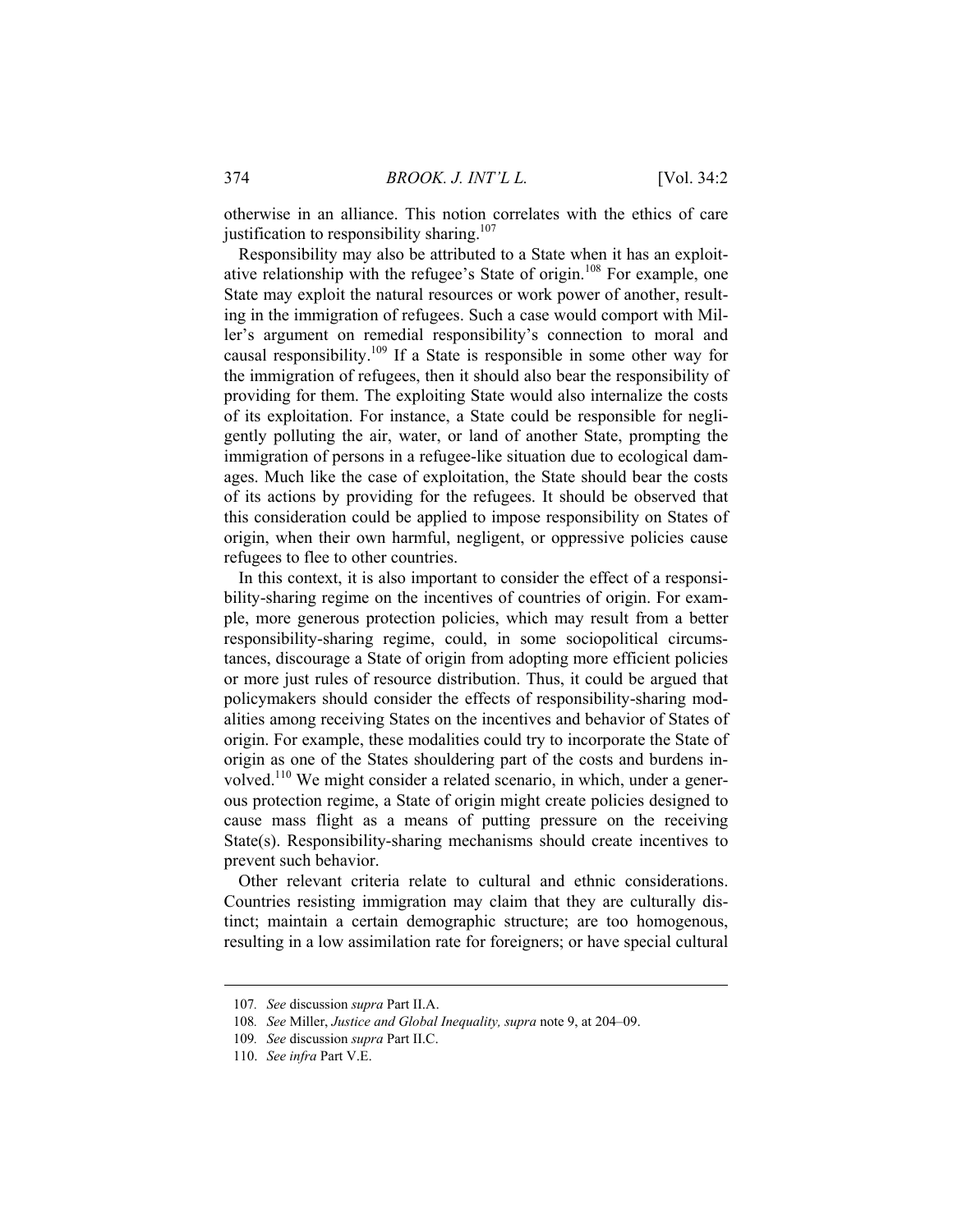2009] *NOT IN MY BACKYARD* 375

or ethnic characteristics that should be protected from foreigners.<sup>111</sup> These issues relate back to Miller's capacity criterion,  $112$  as the cultural and demographic profile of a State closely tracks its ability to assimilate incoming refugees. Comparing the capacities of different States is challenging, however, as capacity is a very abstract concept; accordingly, it is difficult to form policy recommendations based on this set of criteria. A theory should be developed to determine when a country's cultural or ethnic claim is justified and when it should be rejected,<sup>113</sup> though this is beyond the scope of my inquiry.<sup>114</sup> On the other hand, if a specific group of refugees has some cultural or ethnic affinity or other type of a relationship with a particular State, $115$  then it might be justifiable to require that State to take a larger share of the responsibility.<sup>116</sup> For example, it might make sense for Israel to take a larger share of the responsibility towards Jewish refugees, as it was designed to be a Jewish State and Jewish immigrant are most likely to fit into its society.

In sum, it seems that a fairer responsibility-sharing system using established criteria should replace the current, arbitrary distribution of responsibility. As mentioned above, in the majority of cases, the most important criterion according to which responsibility should be distributed is wealth related, since providing for refugees is mainly perceived as a serious economic burden. Yet, wealth is not the only consideration. I have attempted to offer a concise list of additional criteria that should be considered when forming a responsibility-sharing regime, elaborating on Miller's use of capacity and solidarity. Over all, wealthier countries with stronger absorption abilities should bear more responsibility than poorer countries. In addition, countries that have a specific bond of solidarity with countries of origin should bear more responsibility than those that do not. Finally, countries responsible for the immigration should be required to internalize some, if not all, of the costs of providing for the immigrants. As Miller concludes, these different considerations should

<sup>111</sup>*. See* Schuck, *supra* note 28, at 280.

<sup>112</sup>*. See* discussion *supra* Part II.C.

 <sup>113.</sup> This approach might contradict that of cosmopolitan egalitarianism, though. *See supra* Part II.C.

 <sup>114.</sup> Schuck uses the example of Japan in his writing, without morally judging its tendency to close its borders to refugees. *See* Schuck, *supra* note 29, at 274–75. The immigration policy of Israel, which almost exclusively allows only Jewish people to immigrate, has been the subject of much theoretical debate. *See, e.g.*, CHAIM GANS, THE LIMITS OF NATIONALISM (2004). *See also* DWORKIN, *supra* note 87.

<sup>115</sup>*. See* discussion *supra* Part II.A.

 <sup>116.</sup> Exploring cases where a State and immigrants share an ethnic affinity, Matthew Gibney argues that the State will not be as prone to barring immigrants to enter, even if it bears some economic price as a result. *See* GIBNEY, *supra* note 32, at 216–19.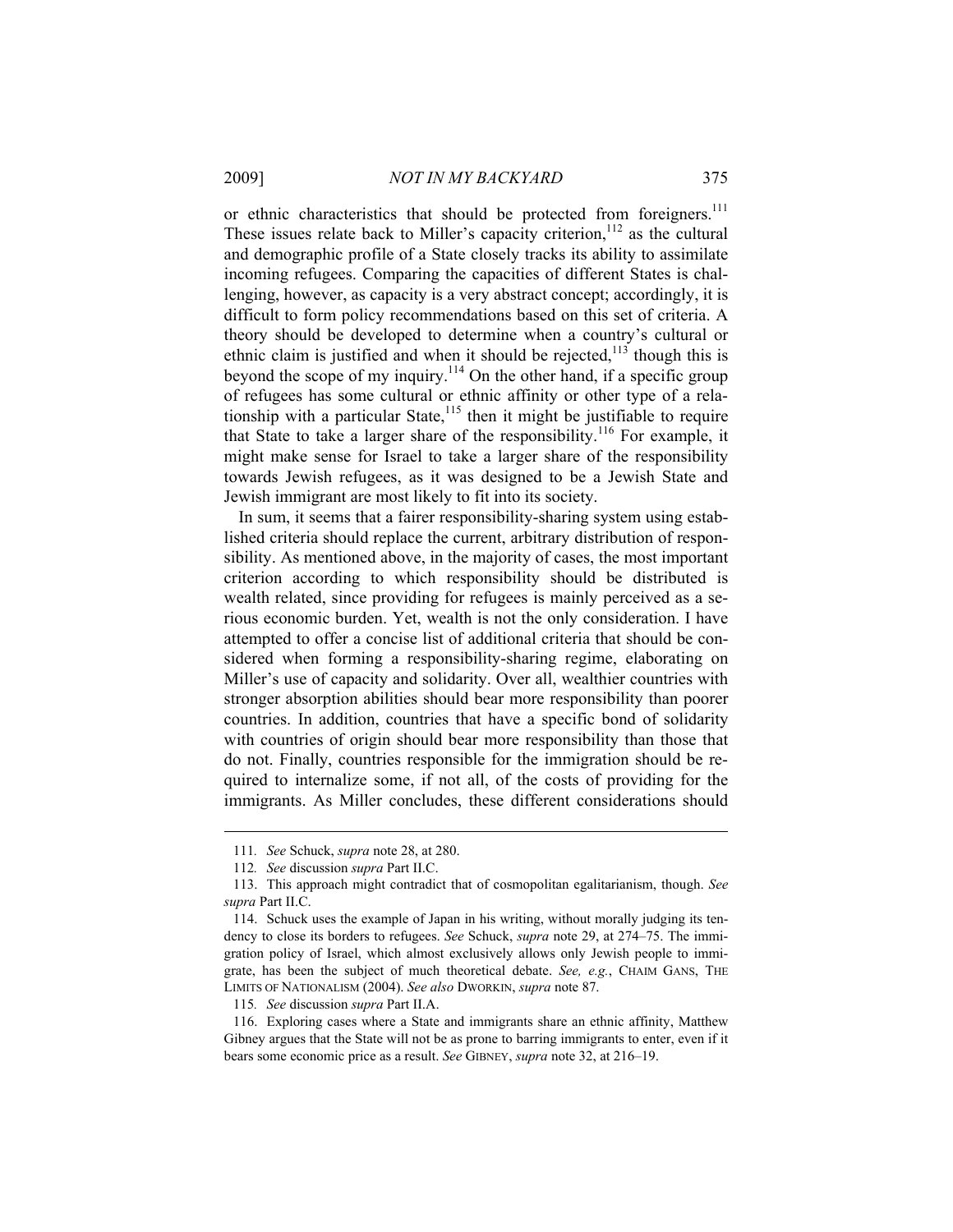be applied simultaneously and balanced against each other.<sup>117</sup> Criteria should be applied in a flexible and generous manner, through negotiation and discussion, rather than imposition or mathematics.<sup>118</sup>

## IV. RESPONSIBILITY SHARING IN INTERNATIONAL LAW AND INTERNATIONAL RELATIONS

This part of the Article moves beyond the moral issues raised by responsibility sharing to the more legal and practical aspects of the problem. While discussions on the moral issues of responsibility sharing are rare, international law does touch upon them, albeit in rather general terms. International law cites the need for responsibility sharing in addressing the problems of climate change, pollution, security, peacekeeping, and even immigration specifically.<sup>119</sup> International legal norms establish general principles of responsibility sharing, but almost always refrain from providing specifics, leaving it to the States to determine the important considerations and responsibility-sharing mechanisms.

Responsibility sharing as a general, fundamental principle in international law is reflected in Articles 55 and 56 of the Charter of the United Nations. Article 55 commits Member States to promote "higher standards of living, full employment and conditions of economic and social progress and development."<sup>120</sup> In Article 56, Member States also pledge "to take joint and separate action in co-operation with the Organization" in order to achieve these ends.<sup>121</sup> These principles are further elaborated in the 1970 Declaration on Principles of International Law Concerning Friendly Relations and Co-operation Among States in Accordance with the Charter of the United Nations,<sup>122</sup> the 1966 International Convention on Economic, Social and Cultural Rights,<sup>123</sup> and the 1986 Declaration on the Right to Development.<sup>124</sup>

The Convention Relating to the Status of Refugees also emphasizes the importance of international responsibility sharing. In its preamble, the

 <sup>117.</sup> Miller, *supra* note 88, at 467–68.

<sup>118</sup>*. See* discussion *supra* Part II.A.

 <sup>119.</sup> Eiko R. Thielemann & Torun Dewan, *Why States Don't Defect: Refugee Protection and Implicit Burden-Sharing* 2 (Apr. 14–18, 2004), http://www.essex.ac.uk/ecpr/ events/jointsessions/paperarchive/uppsala/ws16/Thielemann.pdf (paper prepared for presentation at European Consortium for Political Research's Joint Session of Workshops, Uppsala, Sweden).

 <sup>120.</sup> U.N. Charter art. 55.

<sup>121</sup>*. Id.* art. 56.

 <sup>122.</sup> G.A. Res. 2625 (XXV), 25 U.N. GAOR, Supp. No. 28 (Oct. 24, 1970).

 <sup>123.</sup> International Covenant on Economic, Social and Cultural Rights, Dec. 16, 1966, 993 U.N.T.S. 3.

 <sup>124.</sup> G.A. Res. 41/128, U.N. Doc. A/41/53 (Dec. 4, 1986).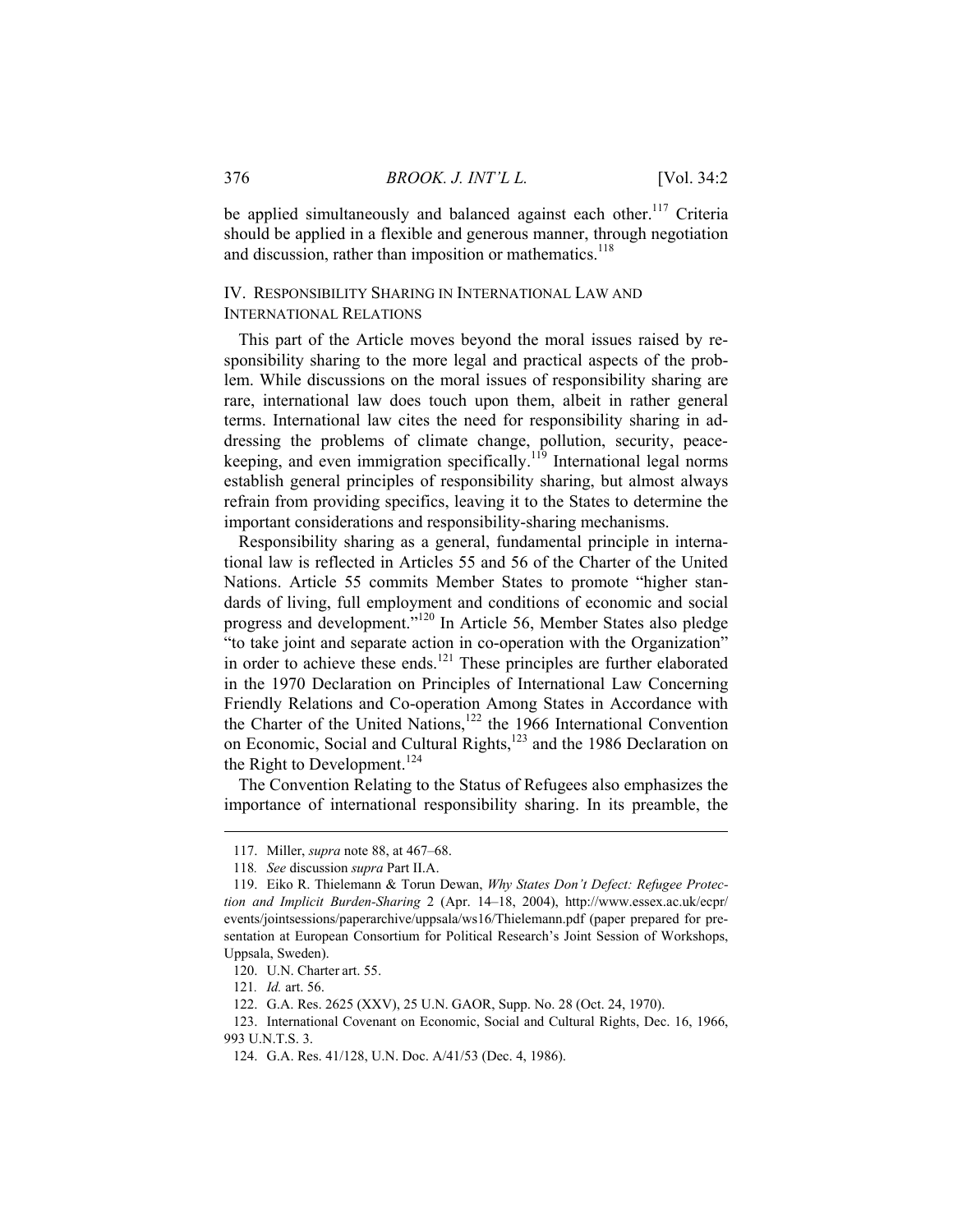Convention specifically recognizes the principle of responsibility sharing with respect to refugees.<sup>125</sup> Moreover, the key principle of the Convention, the principle of nonrefoulement,<sup>126</sup> prevents States from deporting persons to other countries where their lives, physical safety, or freedom would be at risk. This principle arguably forces States to negotiate responsibility sharing because it bars States from "dumping" refugees in other countries.127 Since 1951, there have been some efforts to promote additional agreements on responsibility sharing for specific refugee crises, however they were unsuccessful, as there were insufficient incentives to cooperate and the agreements were not enforced.<sup>128</sup> This seems to have been the result of the fact that, instead of cooperating with other States and sharing the responsibility, some countries prefer to adopt stricter asylum laws, which lower their responsibility for assisting refugees, thereby shifting it to other countries.<sup>129</sup>

Despite the rhetoric of many governments and international organizations,130 and the general norms of international laws that display a prima facie commitment to responsibility sharing,<sup>131</sup> the responsibility of providing for refugees remains unevenly distributed.<sup>132</sup> Some countries avoid accepting refugees in the hopes that other countries will assist them instead.<sup>133</sup> Ad hoc international responsibility-sharing efforts have been undertaken in the past, but historically, they have only been sporad-

 <sup>125.</sup> Convention, *supra* note 2, pmbl.

<sup>126</sup>*. Id.* art. 33. For an explanation of the principle of nonrefoulement, see Sir Elihu Lauterpacht & Daniel Bethlehem, *The Scope and Content of the Principle of Non-Refoulement: Opinion*, *in* REFUGEE PROTECTION IN INTERNATIONAL LAW: UNHCR'S GLOBAL CONSULTATIONS ON INTERNATIONAL PROTECTION 89 (E. Feller, V. Türk & F. Nicolson eds., 2003), *available at* http://www.unhcr.org/publ/PUBL/419c75ce4.pdf.

 <sup>127.</sup> Gerald L. Neuman, *Buffer Zones Against Refugees: Dublin, Schengen, and the German Asylum Amendment*, 33 VA. J. INT'L L. 503, 505 (1993).

 <sup>128.</sup> Suhrke offers the examples of the post-World War II resettlement program, the Vietnamese resettlement program, and burden sharing in Europe in the 1990s to illustrate ad hoc responsibility-sharing efforts. Suhrke, *supra* note 21, at 405. *See also* Schuck, *supra* note 28, at 272.

 <sup>129.</sup> Cook, *supra* note 29, at 342–43.

 <sup>130.</sup> Hathaway & Neve, *supra* note 104, at 117.

 <sup>131.</sup> For recent discussions on the need to share the responsibility of providing for refugees, see, for example, *EU 'Must Share Burden of Asylum*,*'* BBC NEWS, June 6, 2007, http://news.bbc.co.uk/2/hi/europe/6727637.stm (examining the issue of offering assistance to countries like Malta and Spain, which bear a disproportionate burden); Press Release, Human Rights Watch, US/Austrialia: Refugee Deal Trades Human Lives (Apr. 11, 2007), http://www.hrw.org/en/news/2007/04/17/usaustralia-refugee-dealtradeshumanlives.

 <sup>132.</sup> Schuck, *supra* note 28, at 246–47.

 <sup>133.</sup> Cook, *supra* note 29, at 342–43.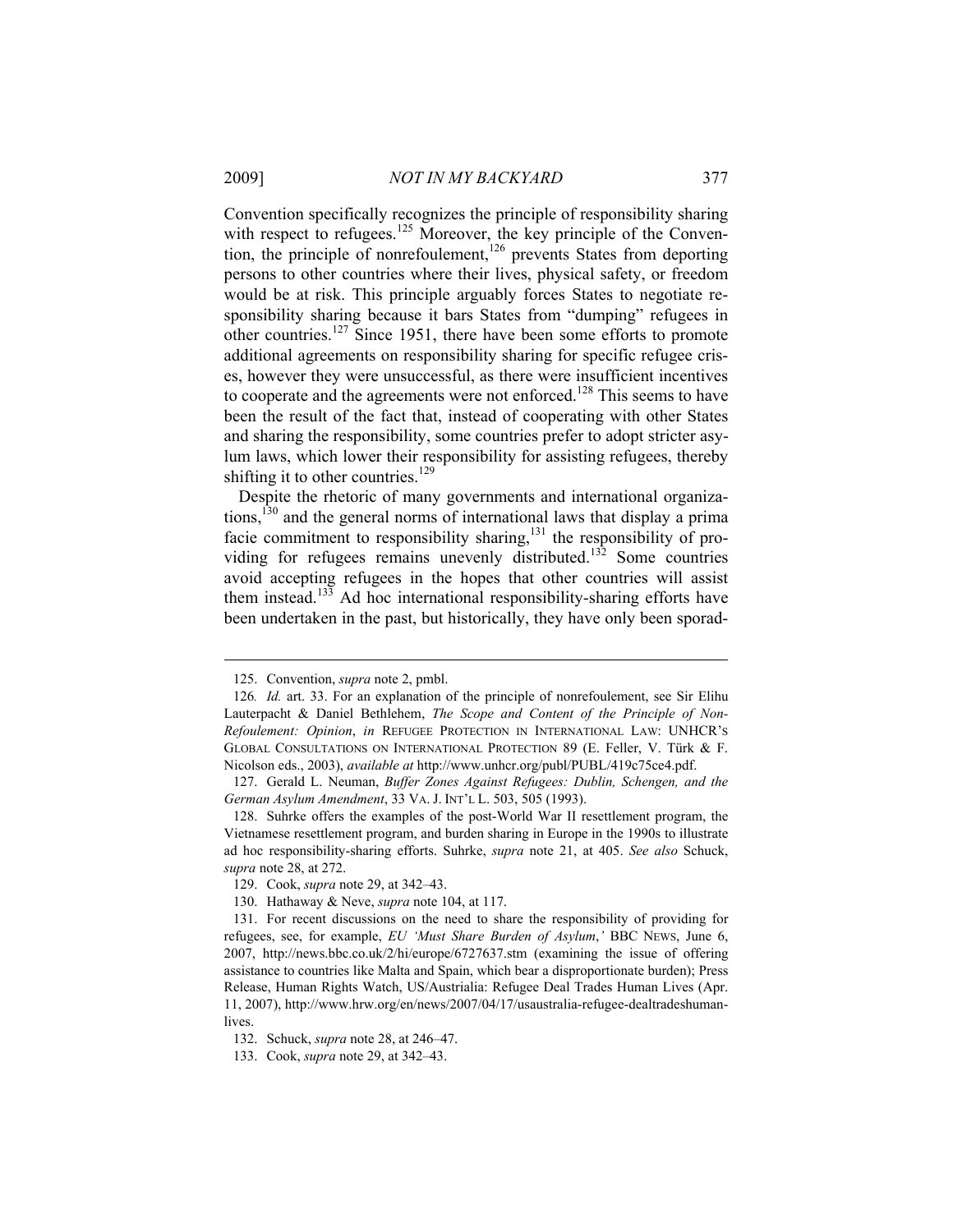ically successful because these efforts were not tied to a strong moral sense of duty.<sup>134</sup> Regional instruments, while playing a significant role in the geographic area of their parties, fail to offer a comprehensive resolution to the problem of responsibility sharing.<sup>135</sup> Therefore, international mechanisms based on the principles of need and equity must still be established.

#### V. MECHANISMS OF RESPONSIBILITY SHARING

Given that international law refrains from defining the specifics of responsibility sharing, this task is left to the States. The promise behind crafting responsibility-sharing mechanisms is that they will assist in allocating responsibility among the different States.<sup>136</sup> Developing such mechanisms is difficult, mostly because the States that do not presently bear their share of responsibility have little incentive to participate. Moreover, countries currently bearing a lesser burden are the developed countries, which tend to have a significant influence on the establishment of international institutes and regimes.

Nevertheless, several types of international responsibility-sharing mechanisms are possible. Generally, these mechanisms should seek to promote a more just distribution of responsibility, according to the moral principles outlined in Parts II and III of this Article. Some mechanisms would also aim to decrease the burden on host States by decreasing the number of refugees.<sup>137</sup> In the following Sections, I will first describe six possible responsibility-sharing mechanisms and illustrate the possible impacts on hypothetical States A, B, C, and D. Then, I will discuss how each of these options interrelates.

#### *A. Quotas per Country*

 $\overline{a}$ 

The first mechanism of responsibility sharing is for States to have quotas for refugees. This means that States C and D will have to absorb some of the refugees from State B who have reached State A. Under this regime, States A, C, and D will predetermine the specific percentage of refugees that they will each accept, irrespective of the tendency of the majority of immigrants to flee to State A. Essentially, this solution phys-

<sup>134</sup>*. See* Cook, *supra* note 29, at 340–41; Suhrke, *supra* note 21, at 397.

 <sup>135.</sup> The most notable regional instrument regulating responsibility sharing is the Convention Determining the State Responsibility for Examining Applications for Asylum Lodged in One of the Member States of the European Community, June 15, 1990, 30 I.L.M. 425 (1991) [hereinafter Dublin Convention].

<sup>136</sup>*. See* discussion *supra* Part II.C.

<sup>137</sup>*. See* discussion *infra* Part IV.E–F.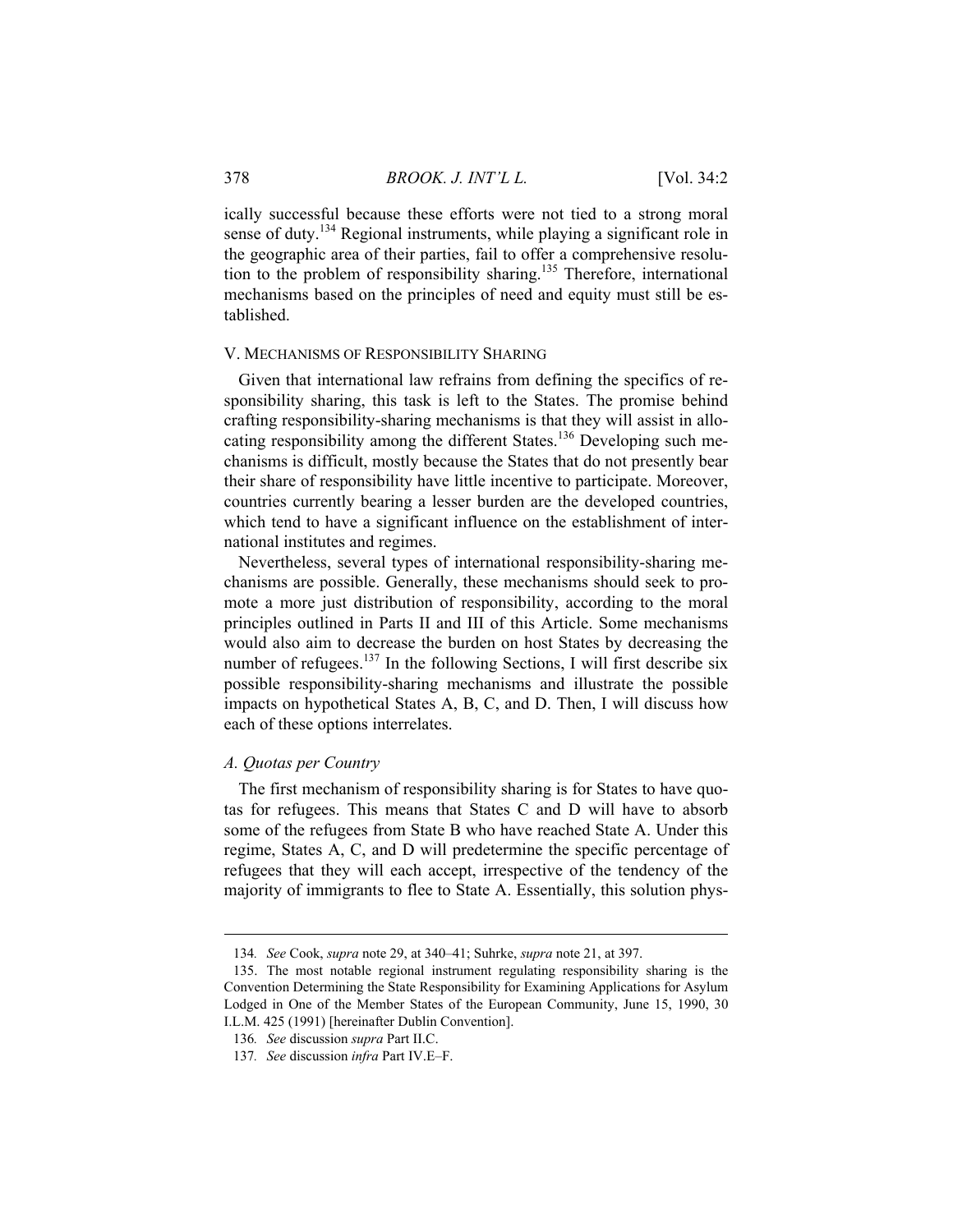ically redistributes the immigrants among the different countries in a fairer way.<sup>138</sup>

To some extent, this mechanism has already been implemented. Some countries allow the resettlement of refugees coming from a different first State of asylum.<sup>139</sup> However, these countries are few and far between, and they do so merely due to their sense of responsibility or for selfinterested reasons, and not due to any formal arrangement.<sup>140</sup>

This proposed solution, though, is somewhat problematic, as it requires uprooting persons from the countries to which they fled and exposing them to the trauma of a second migration. In fact, when systematically and bureaucratically applied, this mechanism could result in additional human rights violations in the form of institutionalized, large-scale forced removal.141 According to James Hathaway, this approach could be dangerous; it allows governments to move persons from one State to another without regard to the quality of protection they might receive.<sup>142</sup> Refuge quotas are likewise destructive to immigrant communities, which provide a huge source of comfort and assistance. These communities are shattered when the immigrants are distributed among different countries<sup>143</sup>

Additionally, it is unclear whether this proposed solution will eventually lead to an even distribution of responsibility. For example, although State C may receive a proportionate number of refugees from State B, depending on the education, skills, and wealth of the migrant population itself, the refugees may benefit and contribute to State C, rather than exhaust its resources. In this circumstance, State C absorbs a population that triggers fewer costs, while State A must still incur the costs of refugees unable to bring assets to the State. To the degree that it is possible, the distribution of immigrants should take into consideration the special characteristics of the persons and countries in a way that minimizes the responsibility and maximizes the efficiency. However, this optimization might be too complicated to actualize.

<sup>138</sup>*. See* Grahl-Madsen, *supra* note 101 (proposing a similar scheme for the European Community).

 <sup>139.</sup> On the scope and limitations of the U.S. resettlement program, see, for example, David A. Martin, *A New Era for U.S. Refugee Resettlement*, 36 COLUM. HUM. RIGHTS L. REV. 299 (2005).

 <sup>140.</sup> Suhrke, *supra* note 21, at 397–98.

 <sup>141.</sup> Joanne Thorburn, *Transcending Boundaries: Temporary Protection and Burden-Sharing in Europe*, 7 INT'L J. REFUGEE L. 459, 476–77 (1995).

 <sup>142.</sup> Hathaway & Neve, *supra* note 104, at 143–46.

 <sup>143.</sup> Under this regime, special care should be taken to ensure that family members are not separated from each other.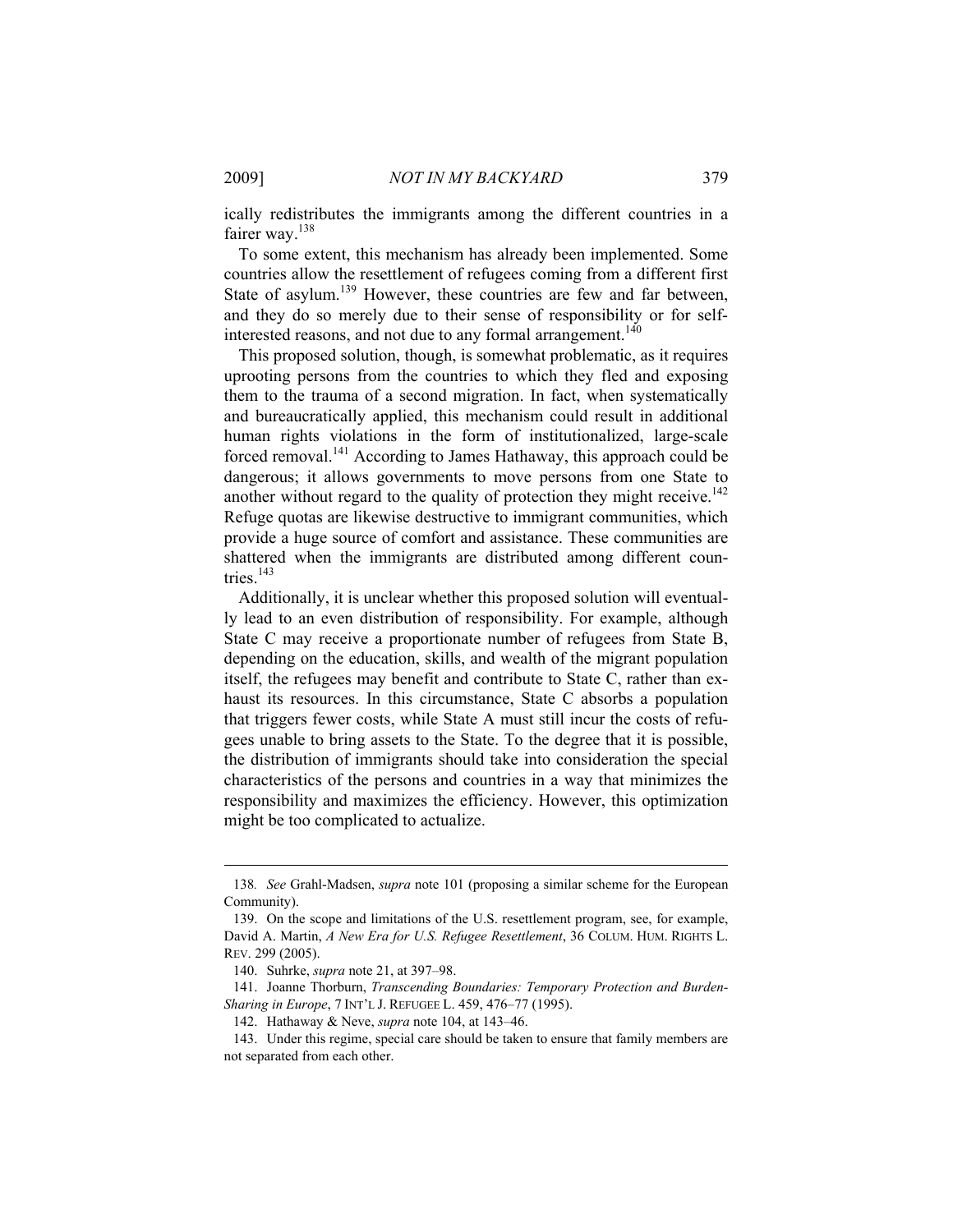#### *B. Regional or Group Responsibility-Sharing Solutions*

Hathaway and Neve argue that regional or group arrangements for responsibility sharing are the most effective solution.<sup>144</sup> They believe that the pattern of cooperation should be "common but differentiated responsibility."<sup>145</sup> Under this mechanism, each group of States will

agree in advance to contribute to protect refugees who arrive at the territory of any state member of the group. States will cooperate in a manner akin to participation in an insurance scheme . . . [and] minimize their particularized risks by joining with others to make protection feasible throughout the territories of all interest-convergence group member states<sup>146</sup>

Hathaway and Neve maintain that regional or group mechanisms would allow States to contribute honestly to the responsibility-sharing efforts according to each State's particular constraints and resources.<sup>147</sup> Cooperation within such groups could be achieved more easily through an international arrangement, mostly because smaller groups can better coordinate their efforts and have a greater incentive to do so, as the costs of refugee flight are felt more locally.<sup>148</sup> Also, this mechanism is more efficient in dissociating the site of first arrival from the place of asylum, creating an incentive for States to take an interest in the treatment of refugees in other countries.<sup>149</sup> This approach has been adopted in Europe, where, in 2000, the European Refugee Fund ("ERF") was formed to assist responsibility-sharing efforts among the European States.<sup>150</sup> Also, the

 <sup>144.</sup> Hathaway & Neve, *supra* note 104, at 143–46.

<sup>145</sup>*. Id.* at 144.

<sup>146</sup>*. Id.* at 145. This solution is offered by Hathaway and Neve with respect to the question of international responsibility sharing for temporary protection mechanisms, which they believe should be promoted. *Id.* However, regardless of the scheme of protection, this mechanism is worth considering. For a detailed explanation on the link between responsibility sharing and temporary protection, see Thorburn, *supra* note 141.

 <sup>147.</sup> Hathaway & Neve, *supra* note 104, at 143–46.

<sup>148</sup>*. Id.* at 187–212.

<sup>149</sup>*. Id.* at 150–51.

 <sup>150.</sup> Council Decision Establishing a European Refugee Fund, 2000 O.J. (L/596) 12, *available at* http://eurlex.europa eu/LexUriServ/site/en/oj/2000/l\_252/l\_25220001006en0 0120018.pdf. The resources of the European Refugee Fund support "reception, integration and voluntary repatriation of people in need of asylum and humanitarian protection." EUROPEAN COMM'N, THE EUROPEAN REFUGEE FUND: PROMOTING SOLIDARITY AND BURDEN-SHARING IN THE AREA OF EU ASYLUM POLICY 1, *available at* http://ec. europa.eu/justice\_home/key\_issues/refugee/refugee\_1104\_en.pdf ("The ERF aims to promote solidarity within the European Union in matters of asylum, by supporting and encouraging the efforts of Member States in receiving and bearing the consequences of accepting refugees and displaced persons. The first ERF, operating from January 2000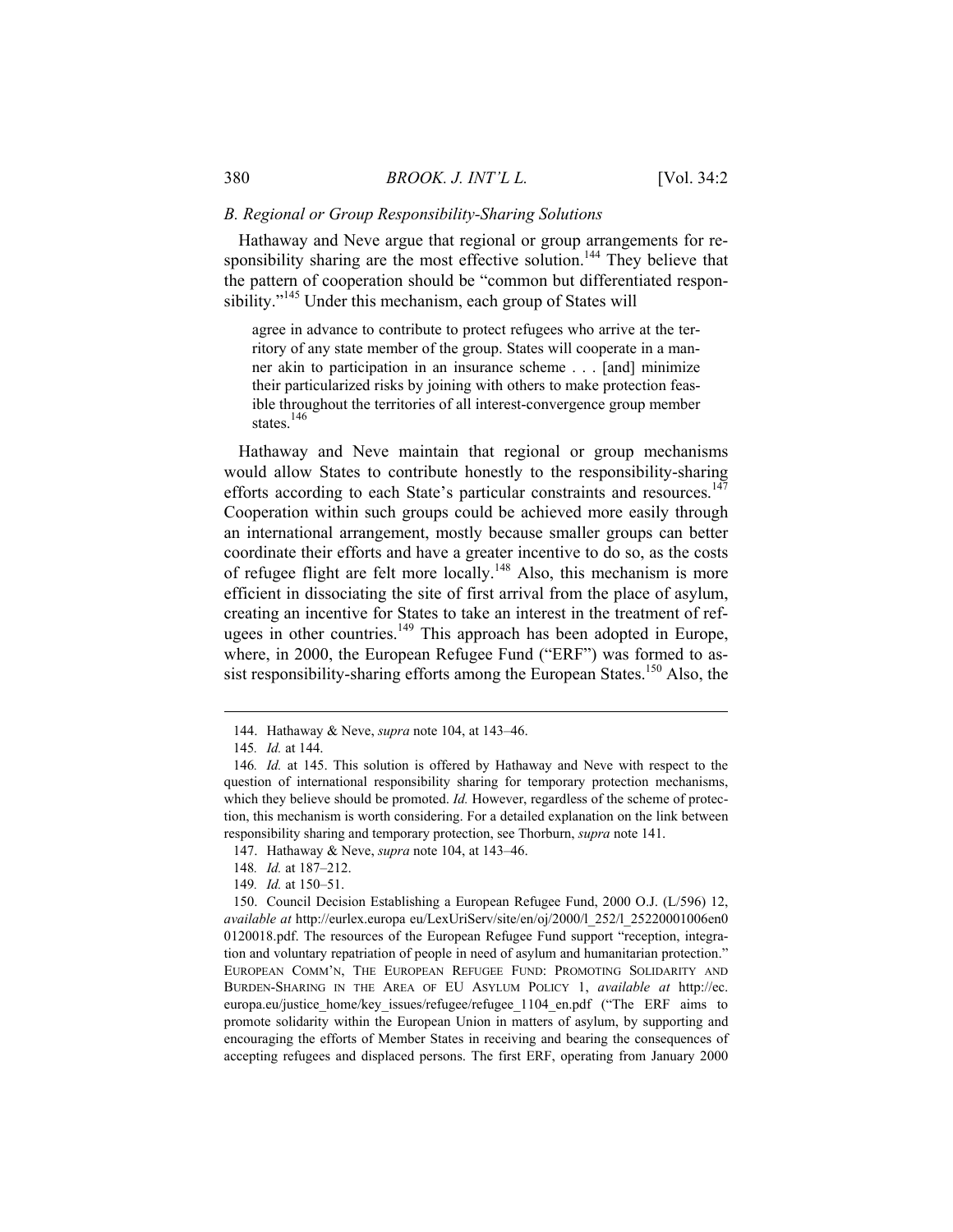Dublin Accord regulates responsibility sharing among members of the European Union.<sup>151</sup>

Although groups of States or neighboring States will sometimes have more incentive to cooperate regarding refugees, Hathaway and Neve are unable to explain why States would be willing to form these collective arrangements for responsibility sharing.<sup>152</sup> Moreover, they themselves criticize this mechanism for imposing additional burdens on developing nations.<sup>153</sup> It seems that this mechanism is, therefore, unlikely to redistribute the responsibility more fairly, and might even result in institutionalizing an unfair redistribution of responsibility.<sup>154</sup> The European example cited above only illustrates the point that although some countries are willing to form group responsibility-sharing mechanisms, they do so with countries that have similar economic resources and encounter a similar risk in having to protect and provide for refugees. We can anticipate that most countries will be reluctant to join group mechanisms with countries that face a larger risk or have lesser socio-economic resources.

#### *C. Funding Assistance or Global Taxation*

An alternative mechanism of international responsibility sharing simply accepts the fact that immigrants tend to favor certain countries. This mechanism seeks to facilitate a fairer division of the costs and responsibilities associated with refugees by transferring funds from one State to another. One way of implementing this idea is to have the States that bear a disproportionately small amount of the responsibility proportionally compensate the States that bear a disproportionately large percentage of the responsibility.155 This solution requires States to cover the costs of providing for refugees even if they did not receive any immigrants. Essentially, it is a mechanism for distributing the costs of providing for refugees through a system of global taxation.

Calculating these costs is somewhat difficult, as they should not only take into account the out-of-pocket money spent on needy migrants. The

until 31 December 2004, was allocated [EUR] 216 million. In June 2004, political agreement was reached on a Decision establishing a second phase of European Refugee Fund for the period 2005–2010.").

 <sup>151.</sup> Essentially, the Dublin Convention prevents the submission of asylum applications in several countries. The morality of this goal, though, is objectionable. *See* Dublin Convention, *supra* note 135.

 <sup>152.</sup> Deborah Anker et al., *Crisis and Cure: A Reply to Hathaway/Neve and Schuck*, 11 HARV. HUM. RTS. J. 295, 300–03 (1998).

 <sup>153.</sup> Hathaway & Neve, *supra* note 104, at 145–46.

 <sup>154.</sup> Anker et al., *supra* note 152, at 304–10.

 <sup>155.</sup> Noll, *supra* note 19, at 239–40.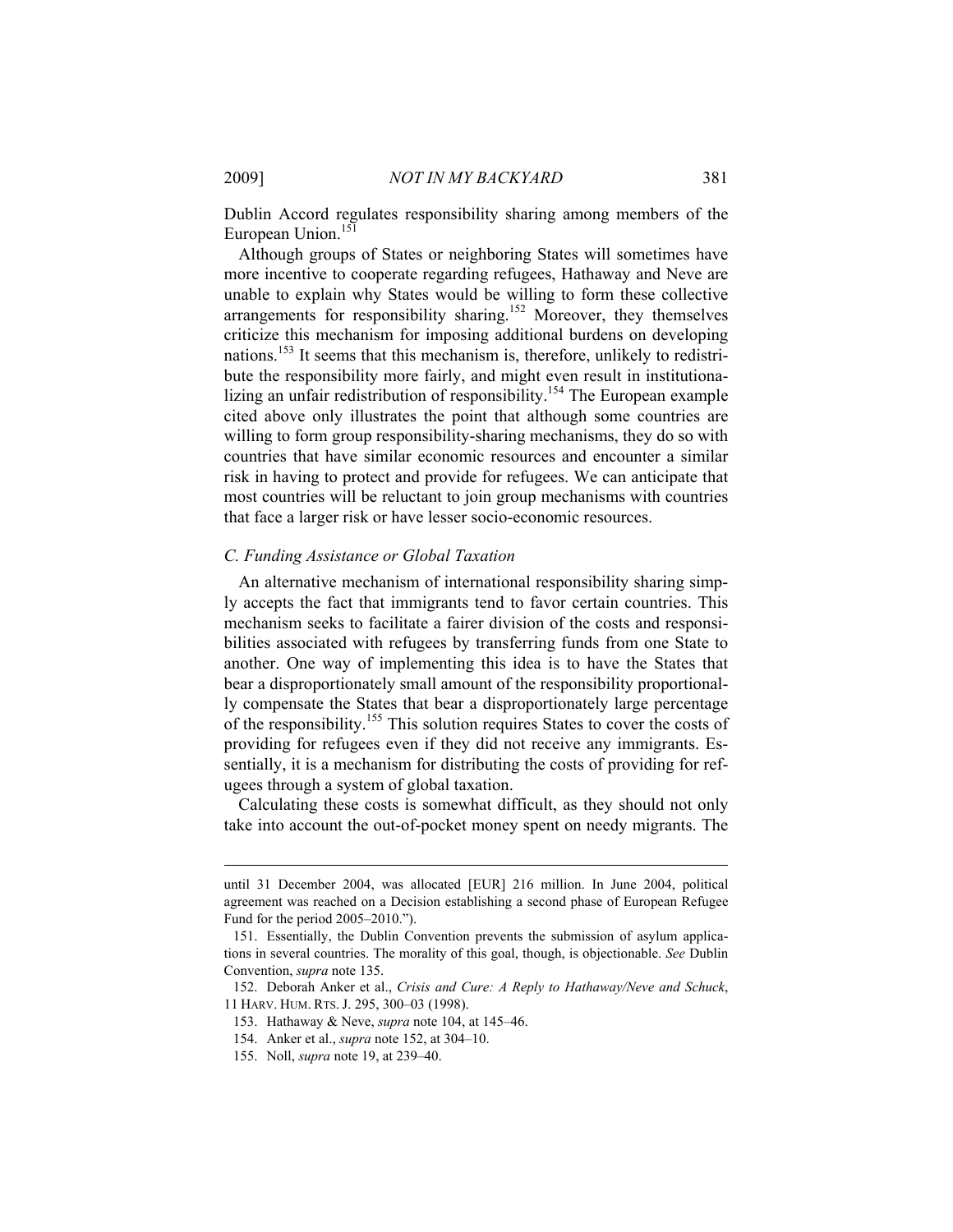calculation should also consider the social costs and indirect burdens, which include long-term and short-term costs as well as the benefits the host country will enjoy as a result of the refugees' immigration.<sup>156</sup> Otherwise, over- or under-compensation might occur. Due to the complexity of a compensation regime, it seems somewhat impractical. An additional variation of this mechanism, as offered by Schuck, is that assistance to refugee-hosting countries should not be limited to monetary contribution, but rather should include political assistance, transference of commodities, and so on.<sup>157</sup>

#### *D. The Trading of Quotas*

Schuck provides yet another possible mechanism for responsibility sharing, which, in one sense, is a combination of a few of the abovementioned solutions.158 This mechanism seems to be inspired by the Coase Theorem.159 The principles of the mechanism, as described by Schuck, are as follows:

(1) agreement by states in a region on a strong norm that all ought to bear a share of temporary protection and permanent resettlement needs proportionate to their burden-bearing capacity; (2) a process for determining the number of those who need such protection; (3) a set of criteria for allocating this burden among states in the form of quotas; (4) a market in which states can purchase and sell quota compliance obligations; and (5) an international authority to administer the quota system and regulate this market.<sup>160</sup>

The idea is that countries will determine proportional refugee quotas among themselves, and if they are unable or unwilling to assume their share of the responsibility, they can then trade it to another country.<sup>161</sup> Under this regime, countries that highly value cultural homogeneity, for example, might prefer not to accept refugees, but prefer to financially support refugee resettlement elsewhere.<sup>162</sup> Schuck makes the point that some countries have already adopted this solution to some extent, since

<sup>156</sup>*. See* Cook, *supra* note 29, at 337–38.

 <sup>157.</sup> Schuck, *supra* note 28, at 284.

<sup>158</sup>*. Id*.

<sup>159</sup>*. See* Ronald H. Coase, *The Problem of Social Cost*, 3 J. LAW & ECON. 1 (1960).

<sup>160</sup>*. Id*. at 270–71.

 <sup>161.</sup> Schuck, *supra* note 28, at 283–84.

 <sup>162.</sup> Schuck cites to the case of Japan, which, in order to preserve its homogeneity, may prefer to sell its quotas to other countries less concerned about their composition and more willing to receive refugees. *Id.* at 284.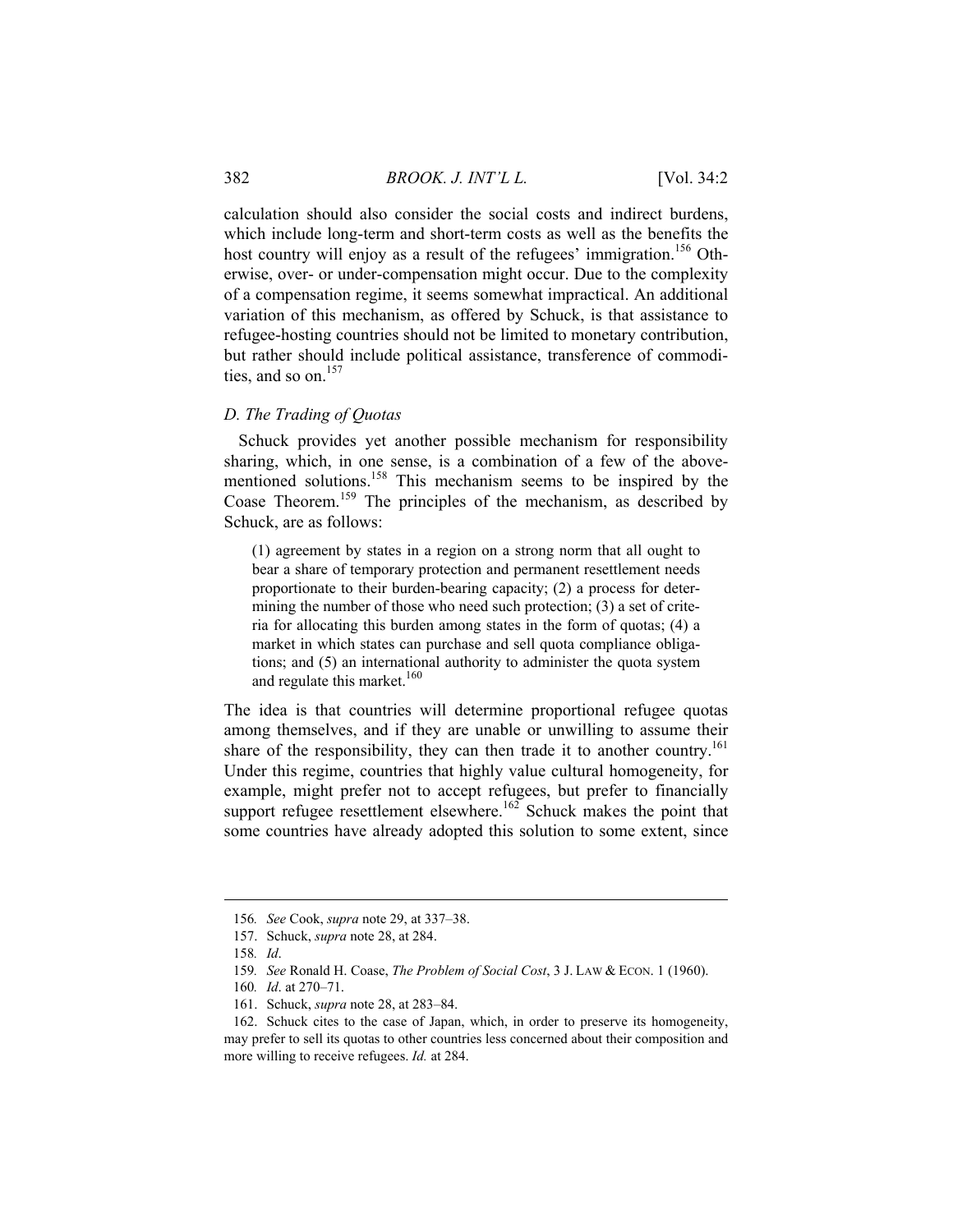in certain refugee crises States that do not wish to accept refugees have instead supported the countries of first asylum.<sup>163</sup>

The critics of this approach, namely, Anker, Fitzpatrick, and Shacknove, claim that this proposal is not feasible.<sup>164</sup> Furthermore, critics argue that this is yet another way of confining refugees to the developing States, not a meaningful opportunity for responsibility sharing.<sup>165</sup> The idea that States will be able to bargain effectively and equitably over quotas is unrealistic, given the imbalance of power among States.<sup>166</sup> Finally, this solution can be criticized for treating refugees like commodities<sup>167</sup> as well as for being derived from a utilitarian, rather than a distributive justice point of view.<sup>168</sup> Although Schuck has rejected or addressed these critiques, he admits that his proposal is somewhat problematic and that it should be given more thought. $169$ 

#### *E. State of Origin Liability*

Another approach of responsibility sharing proposes that the States of origin should be held liable for their externality, in the sense that refugees' host countries could demand compensation from them.<sup>170</sup> While hosting States provide only surrogate protection, this mechanism returns to the principle that a State's primary responsibility is towards its own nationals, a fundamental idea in international law.<sup>171</sup>

Scholars and experts in refugee law have previously recognized the need to hold States liable for the causes of refugees flight, arguing that refugees should receive compensation from their countries of origin.<sup>172</sup> Unfortunately, this idea, while receiving some attention during the 1980s and early 1990s, has since received little scholarly attention. At first, it was linked exclusively to the idea of repatriating refugees.<sup>173</sup> Eventually,

<sup>163</sup>*. Id.* at 285 (referencing the United States' willingness to pay other countries to grant temporary protection for 9000 refugees fleeing Cuba in the 1990s).

 <sup>164.</sup> Anker et al., *supra* note 152, at 300–03**.**

<sup>165</sup>*. Id*. at 303.

<sup>166</sup>*. Id*. at 305.

<sup>167</sup>*. See* Cook, *supra* note 29, at 349 (offering an economic critique of this issue).

 <sup>168.</sup> Anker et al., *supra* note 152, at 305.

 <sup>169.</sup> Peter Schuck, *A Response to the Critics*, 12 HARV. HUM. RTS. J. 385, 388 (1999).

 <sup>170.</sup> Luke T. Lee, *The Right to Compensation: Refugees and Countries of Asylum*, 80 AM J. INT'L L. 532 (1986) [hereinafter Lee, *Right to Compensation*].

 <sup>171.</sup> For an analysis of compensation schemes, see *id.* at 536–37. *See also* Int'l Law Comm'n [ILC], *Draft Articles on the Responsibility of States for Internationally Wrongful Acts*, U.N. GAOR. 56th Sess., Supp. No. 10, U.N. Doc. A/56/10 (2001) [hereinafter ILC, *Draft Articles on the Responsibility of States*].

<sup>172</sup>*. See* Lee, *Right to Compensation*, *supra* note 170.

<sup>173</sup>*. Id.* at 533–36.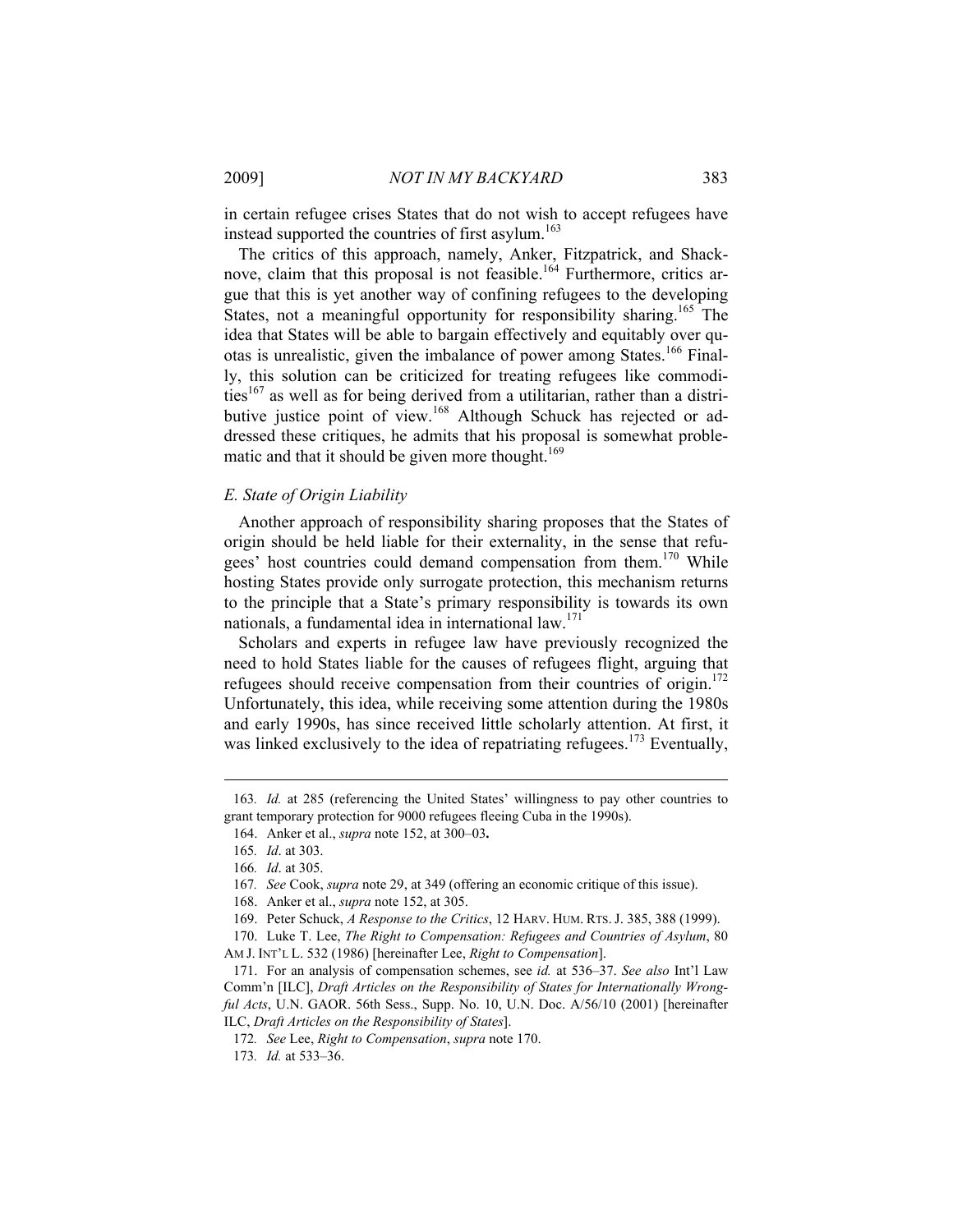it was also understood to be a notion supported by human rights norms in domestic and international laws.<sup>174</sup>

This proposal materialized when the International Law Association drafted the Cairo Declaration of Principles of International Law on Compensation to Refugees in 1992 ("Cairo Declaration").<sup>175</sup> The Cairo Declaration stipulates, *inter alia*, that "[a] state is obligated to compensate its own nationals forced to leave their homes to the same extent as it is obligated by international law to compensate an alien."<sup>176</sup> However, the framers were concerned that if refugees were given the right to seek compensation from their States of origin, then host Governments would be reluctant to assist them. Therefore, another principle of the Cairo Declaration specifies the following:

The possibility that refugees or UNHCR may one day successfully claim compensation from the country of origin should not serve as a pretext for withholding humanitarian assistance to refugees or refusing to join in international burden-sharing meant to meet the needs of refugees or otherwise to provide durable solutions, including mediation to facilitate voluntary repatriation in dignity and security, thereby removing or reducing the necessity to pay compensation.<sup>177</sup>

The idea that a State is also liable to other States that provide for its nationals compliments the aims of the Cairo Declaration to protect all refugees and negates the aforementioned risk that host Governments will be disinclined to aid immigrants. According to the Declaration's rationale, States of origin have a duty to refrain from acts that would cause injury or damage to persons or property situated in the territory of other States, in this case, host States.<sup>178</sup> Naturally, the States of origin should not be unfairly burdened; thus, governments should not be required to compensate both the host States and the refugees for the same damages. The concept of State of origin liability was implemented in the context of the Geneva Accord, a model peace agreement proposed to resolve the Israeli-Palestinian conflict.<sup>179</sup> Article  $7(3)$  of the Geneva Accord asserts that

<sup>174</sup>*. Id*. at 538–46.

 <sup>175.</sup> LUKE T. LEE, THE INTERNATIONAL LAW ASSOCIATION: REPORT OF THE SIXTY-FIFTH CONFERENCE 429 (1993).

 <sup>176.</sup> Luke T. Lee, *The Cairo Declaration of Principles,* 87 AM. J. INT'L L. 157, 158 (1993).

<sup>177</sup>*. Id.* at 159.

 <sup>178.</sup> Lee, *Right to Compensation*, *supra* note 170, at 553–54.

<sup>179</sup>*. See* Geneva Accord: A Model Israeli-Palestinian Peace Agreement, *available at* http://www.geneva-accord.org/mainmenu/english (last visited Mar. 25, 2009).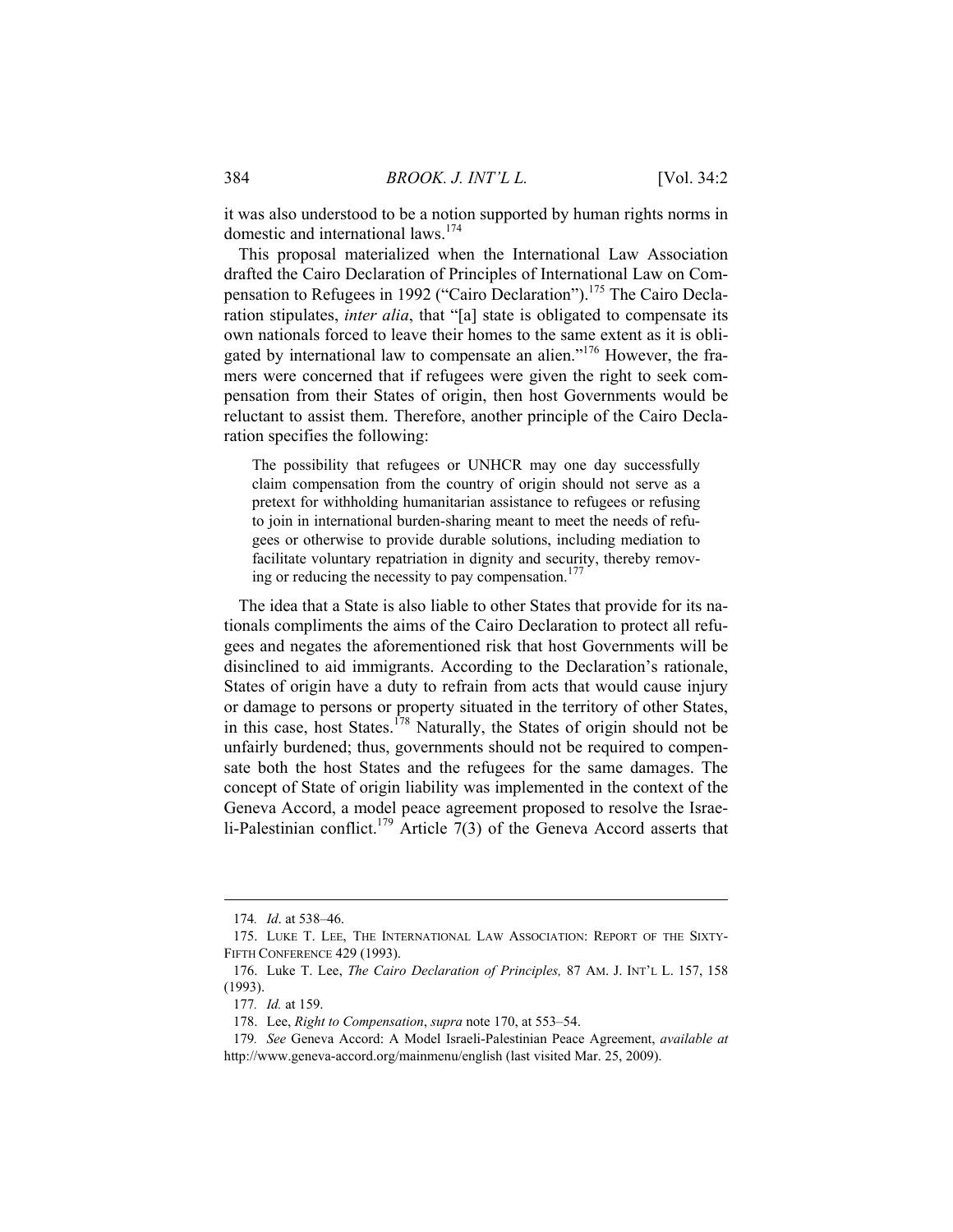"[t]he Parties recognize the right of states that have hosted Palestinian refugees to remuneration."<sup>180</sup>

Typically, in circumstances resulting in refugee flight, the State of origin is liable for the externality where the government fails to protect the refugee.181 However, some events causing refugee and refugee-like situations cannot be attributed to the State of origin, rather the immigration is the result of a *force majeure*. 182 This is the case, for example, with natural disasters, outside coercion or aggression like war or occupation, or conditions the State is unable to protect against.<sup>183</sup>

Generally speaking, though, the liability of the State of origin to the host State could be justified on several grounds. First, the country of origin has breached the sovereignty of the host State by forcing it, so to speak, to accept its nationals, as well as disrupting the "order" of nationality in the world.<sup>184</sup> Second, one could argue that a "quasi-contractual" relationship exists between the host State and the State of origin, which establishes grounds for compensation.<sup>185</sup>

Through a liability rule, the State of origin would internalize the cost of its externality, which cannot be accomplished through any of the other mechanisms proposed. It should be stressed that in this context a liability rule is necessary and that any other property allocation rules would be insufficient, since the transaction costs are immense and the parties are not necessarily rational.<sup>186</sup>

State of origin liability has several positive and negative aspects. Regarding the former, State of origin liability creates incentives for both host States and States of origin, thereby optimizing the protection of the rights of refugees. In particular, it seems that this mechanism would create the proper *ex ante* incentives for States of origin to prevent the flight of refugees. This could positively translate into increased efforts by these States to achieve economic growth and promote the just distribution of resources in order to provide for and ensure the adequate living

<sup>180</sup>*. See id.* art. 7(3). "Refugees shall be entitled to compensation for their refugeehood and for loss of property. This shall not prejudice or be prejudiced by the refugee's permanent place of residence." *Id.* art 7(2).

 <sup>181.</sup> This is accomplished in the Convention through the requirement of "well-founded fear of being persecuted." *See* Convention, *supra* note 2, art 1.

<sup>182</sup>*. Cf.* ILC, *Draft Articles on the Responsibility of States*, *supra* note 171, art. 23 (relating to the responsibility for wrongful acts that are a result of force majeure).

<sup>183</sup>*. See id.* arts. 18, 20–27.

 <sup>184.</sup> Lee, *Right to Compensation*, *supra* note 170, at 555–56.

<sup>185</sup>*. Id.* at 556–58. Lee argues that "[s]ince refugees are, by definition, those forced to leave their countries by their own governments, a quasi-contractual relationship exists between their governments and those of the countries of asylum." *Id.* at 557.

 <sup>186.</sup> Coase, *supra* note 159.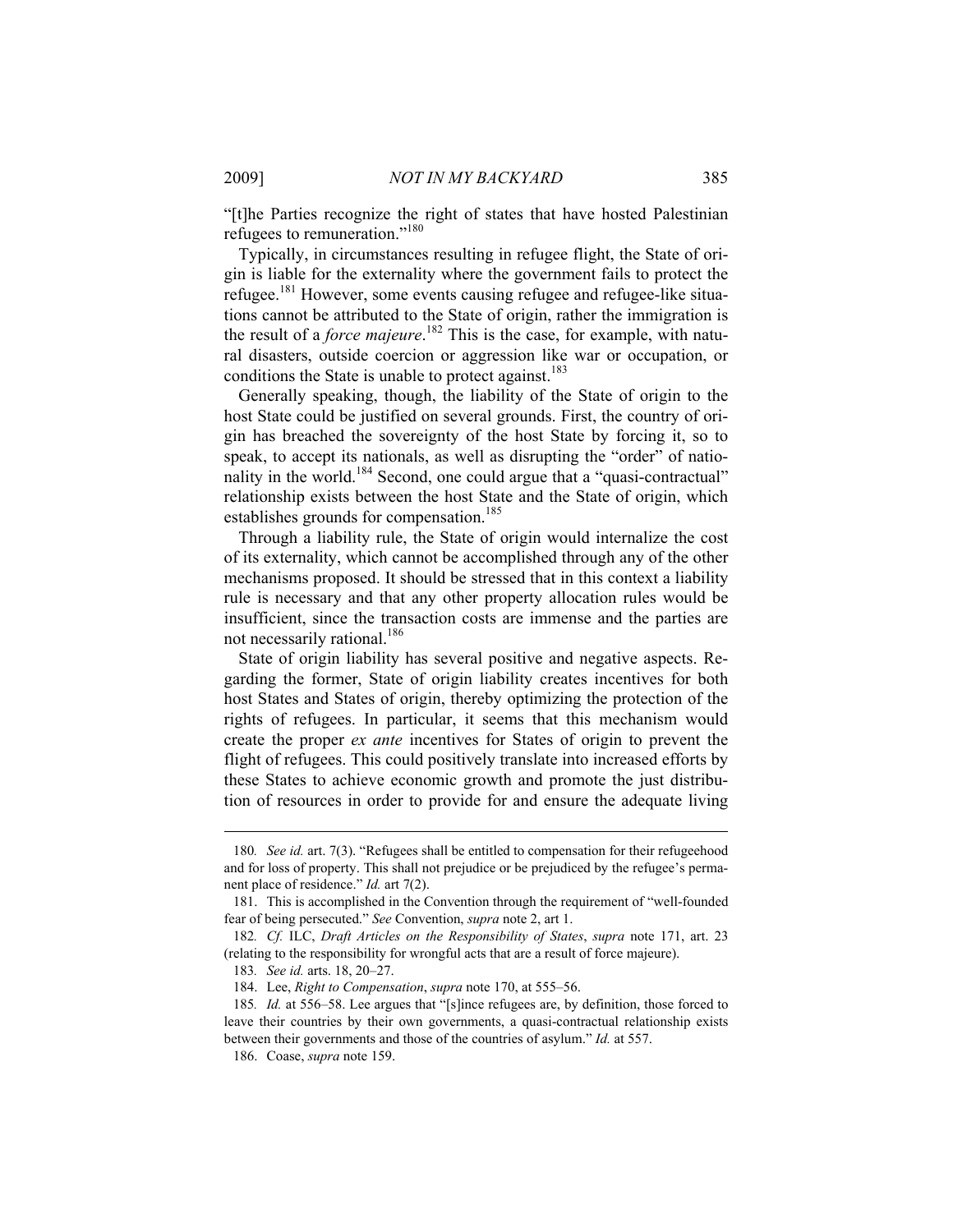conditions of their citizens, thereby discouraging immigration in a constructive manner. Hence, if applied correctly, the liability rule may not only distribute the responsibility of providing for refugees more fairly, but also decrease the number of refugees in the world. It is important to stress that, under this compensation regime, States of origin cannot excuse themselves from compensating host States by claiming that the host States could have applied stricter immigration policies. Such reasoning does not conform to the basic principles of human rights.<sup>187</sup>

While promising, the liability rule raises some questions. There is a risk that, in some cases, this mechanism could lead States to impose restrictions on the freedom of movement in order to prevent some individuals from emigrating. Consequently, this mechanism should be applied only if the right to exit a country is protected and there are serious sanctions for States that create such restrictions in an attempt to avoid liability.188

Enforcement could also be a difficult.<sup>189</sup> States of origin may be reluctant to be held liable. The ability to collect compensation from impoverished, developing countries is problematic, although there may be ways around this.190

Additionally, this compensation system could, in fact, serve as a means of preserving the unjust distribution of wealth, as the countries of origin would have to pay money to the host countries, which are frequently

 <sup>187.</sup> Lee, *Right to Compensation*, *supra* note 170, at 554–55.

 <sup>188.</sup> Although some of the totalitarian regimes in the early twentieth century infringed on this right, currently, the right to leave a country is relatively well recognized and protected. Many international treaties and declarations support the right to leave one's state. For example, Article 13(2) of the Universal Declaration on Human Rights provides that "[e]veryone has a right to leave any country, including his own." G.A. Res. 217A (III) art. 13(2), U.N. Doc A/810, at 71 (1948). This right is also included in the International Covenant on Civil and Political Rights. ICCPR, *supra* note 8, art. 12(2). Although it is subject to some restrictions, the right to leave a State is also considered a customary international norm. Yaffa Zilbershats, The Right to Leave a Country 17–26 (Jul. 7, 1991) (unpublished Ph.D. dissertation, on file with the Brooklyn Journal of International Law).

 <sup>189.</sup> Lee proposes how this liability regime should be applied. First, he argues that the host country should protest the fact that it has to deal with the immigrants of the State of origin. If its protest does not lead to resolution of the problem, then peaceful solutions under Chapter VI of the U.N. Charter should be sought, including diplomatic negotiations or judicial proceedings at the International Court of Justice. Finally, if all else fails, sanctions should be applied. Lee, *Right to Compensation*, *supra* note 170, at 560–65.

 <sup>190.</sup> For example, if a country of origin is unwilling to compensate the host State, its assets in foreign institutes could be confiscated or these institutes could withhold financial support.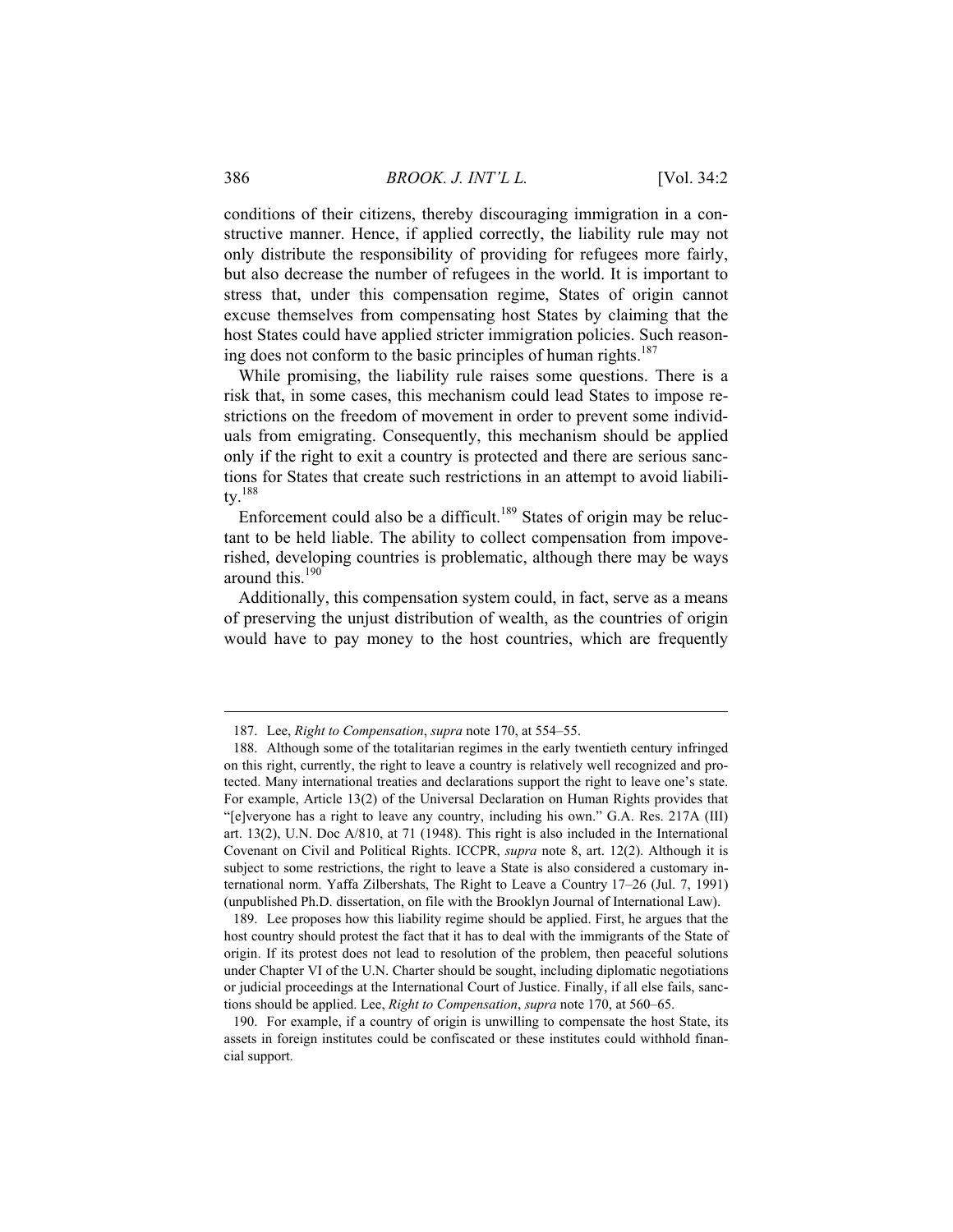wealthier.<sup>191</sup> Imposing additional financial obligations on countries of origin could cause their domestic situations to deteriorate further, which, in turn, could cause another mass outpouring of refugees. Therefore, this compensation mechanism should only be applied with care and after close consideration of each country of origin's situation and capabilities.

# *F. Addressing the Core of the Problem*<sup>192</sup>

The final responsibility-sharing proposal is to address problems in the countries causing the immigration of refugees and to offer assistance in resolving them.<sup>193</sup> This could be accomplished in various ways, including offering financial aid, transferring knowledge, providing military assistance, or engaging in humanitarian intervention.<sup>194</sup> Of course, some of these measures risk violating a State's sovereignty, but at times they might be more effective than attempts to regain control over a deteriorated situation. As each of these measures can be costly, they should be borne by the different countries in a proportionate manner.<sup>195</sup> Thielemann and Dewan suggest that this mechanism is most effective when it utilizes each country's competitive advantage. For example, a country with a strong military force could undertake military intervention or peacekeeping, whereas a country with a great deal of vacant land and a small population could absorb many immigrants, while a country with many investment resources could assist the country of origin in furthering development.196 In sum, countries can shield themselves from the responsibility of providing for refugees by directly assisting the countries of origin.

Although desirable, it is often very difficult to address the root causes of immigration. While this discussion is complex and beyond the scope of this Article, it suffices to say that, unfortunately, States have been relatively reluctant to offer foreign aid to countries of origin and the aid that has been offered has seldom been helpful.<sup>197</sup> Also, it is unclear whether improving conditions in the States of origin will have an impact

 <sup>191.</sup> This is likely due to the fact that internalizing the costs of immigrants from a specific country is not inherently a mechanism of redistribution.

 <sup>192.</sup> GIBNEY, *supra* note 32, at 247–49.

<sup>193</sup>*. Id.*; Schuck, *supra* note 28, at 261–63.

<sup>194</sup>*. See generally* AID IN PLACE OF MIGRATION? SELECTED CONTRIBUTIONS TO AN ILO-UNHCR MEETING (W.R. Bohning & M.L. Schloeter Paredes eds., 1994).

 <sup>195.</sup> Suhrke, *supra* note 21, at 401–02.

 <sup>196.</sup> Thielemann & Dewan, *supra* note 119, at 3.

 <sup>197.</sup> On the limited ability of aid, in its various forms, to solve problems in States of origin, see AID IN PLACE OF MIGRATION? SELECTED CONTRIBUTIONS TO AN ILO-UNHCR MEETING, *supra* note 194.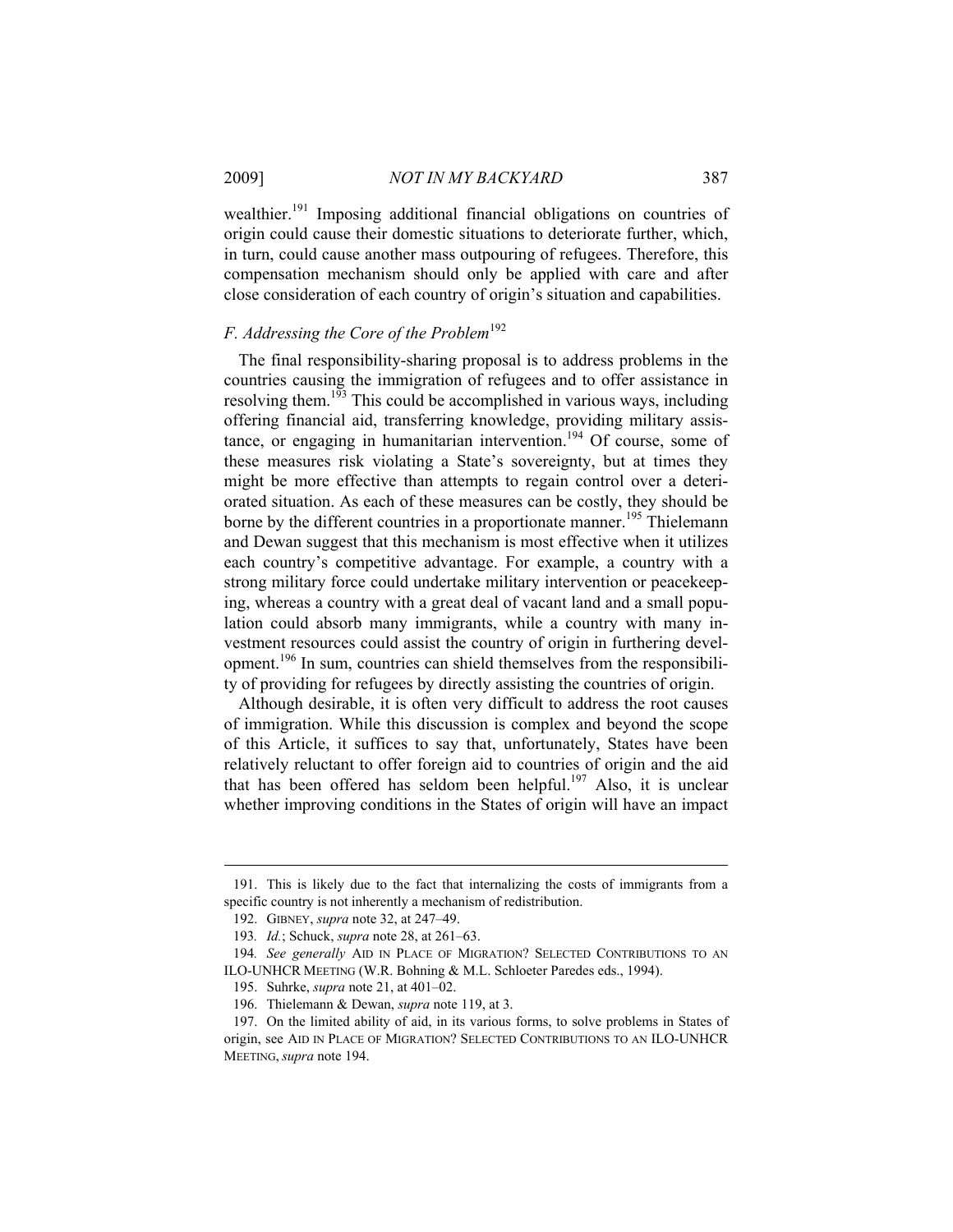on the migration figures, both in the short-term and long-term.<sup>198</sup> Therefore, while foreign aid is generally morally commendable, it may not always efficiently serve as a means of sharing responsibility for refugees.

#### *G. Choosing Among Mechanisms*

The mechanisms of responsibility sharing detailed above each offer costs and benefits. Ideally, a number of factors should be considered when choosing among these approaches. The first, and most important, consideration should be which mechanisms States are more willing to accept and apply, with respect to their political constraints and preferences.<sup>199</sup> Feasibility is particularly critical. A State's ability to adopt one mechanism over another may change over time, depending on various constraints, including the preferences of its citizens. Therefore, there should be some flexibility allowing States to utilize different mechanisms at different times. Another consideration is the extent to which the chosen mechanism protects the human rights of the refugees. Finally, responsibility should be assigned in a manner that is sensitive to the different, and often contradicting, moral considerations discussed in Parts II and III of this Article.

#### *H. Applying Several Responsibility-Sharing Mechanisms*

It is possible to apply more than one responsibility-sharing mechanism simultaneously. For instance, in some parts of the world, one mechanism may provide the answer to the responsibility-sharing problem, whereas another mechanism may be preferable elsewhere. Mechanisms can also overlap to some extent. For example, state of origin liability could generally apply in conjunction with another mechanism of responsibility sharing serving as a backup in cases where the State of origin cannot be held liable. Again, the key in combining the different mechanisms should be feasibility as well as the human rights of the refugees.

Instead of establishing one mechanism to fit all immigration crises, it is advisable to develop a general understanding among States that there is an international responsibility to solve these crises through cooperation and to fit the particular responsibility-sharing mechanism(s) with the specific characteristics of a given refugee crisis. The need to foster such understanding is supported, for example, by the position of some scholars that States are wary of long-term cooperation regimes.<sup>200</sup>

<sup>198</sup>*. But see* Helena Gaytan-Fregoso & Sajal Lahiri, *Foreign Aid and Illegal Immigration*, 63 J. DEV. ECON. 515, 526 (2000).

 <sup>199.</sup> Schuck, *supra* note 28, at 271.

 <sup>200.</sup> Suhrke, *supra* note 21, at 402.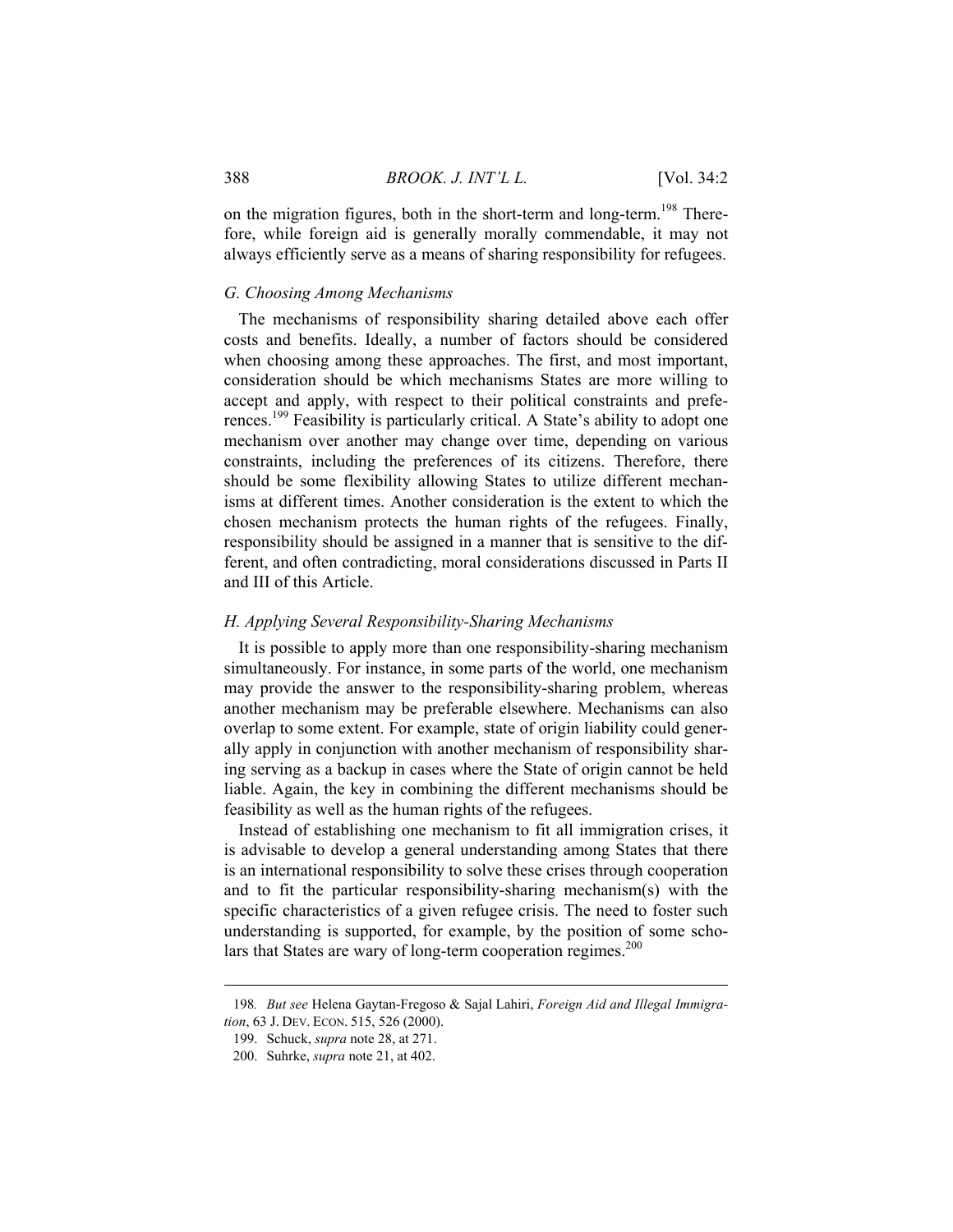There are several disadvantages to a policy of tailoring a responsibility-sharing mechanism to a specific immigration crisis. Defining the scope of responsibility and assigning it on an individual basis takes time and involves substantial transaction costs, as it requires studying the patterns of migration and their causes, and estimating the costs of protecting refugees. As mentioned above, the duty of nonrefoulement affords time to evaluate the situation and develop an appropriate burden-sharing mechanism.<sup>201</sup> Nevertheless, due to the complexity of refugee crises, it is necessary to match a specific solution to a specific crisis, while taking into account the criteria discussed in Parts II and III. For example, with each new refugee crisis, responding States would have to determine which countries have sufficient wealth and solidarity with the State of origin, as well as which countries possibly bear moral responsibility for the crisis.

## VI. COORDINATING THE EFFORTS OF INTERNATIONAL RESPONSIBILITY SHARING

An outstanding question is who should select and implement the chosen responsibility-sharing mechanism(s). Efforts to coordinate responsibility sharing tend to be complicated and costly. While States play an important role in negotiating and tailoring them, they are usually unwilling to assume further liabilities and responsibilities. As we cannot rely on individual States to switch voluntarily to a more just responsibilitysharing regime, it is important that this effort be coordinated by an international organization like the United Nations.

The United Nations and its subordinate organizations are the most appropriate bodies to determine which responsibility-sharing mechanisms best fulfill the above-mentioned moral obligations. The United Nations is comprised of many States, each with different constraints and priorities, and therefore, it constitutes the most suitable forum in which to make such decisions. In addition, the United Nations is the appropriate authority to monitor the application of burden-sharing mechanisms. This is true for a number of reasons, including, as stated above, the fact that, in several legal documents, the United Nations has embraced the principle of promoting and improving economic stability through international assistance.202 If the United Nations were in charge of coordinating responsibility sharing, then States would have a duty to comply with responsibility-sharing efforts as a part of their good-faith duty to cooperate and sup-

 <sup>201.</sup> Neuman, *supra* note 127, at 505.

<sup>202</sup>*. See* discussion *supra* Part V.E.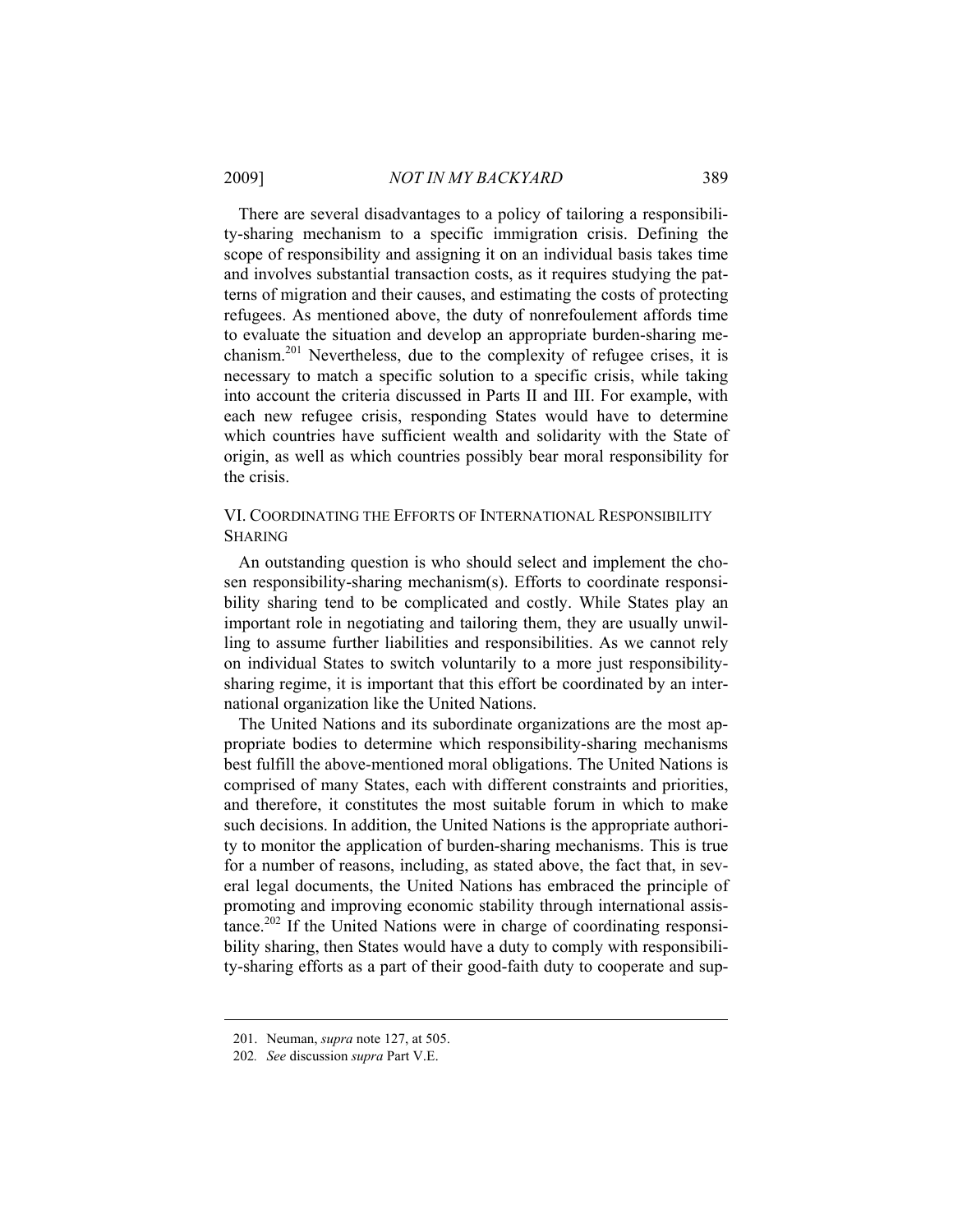port the actions of the United Nations.<sup>203</sup> In fact, the UNHCR already facilitates responsibility-sharing mechanisms in the context of refugees and displaced persons.<sup>204</sup> The UNHCR collects donations from States and private donors and uses these resources to provide for such persons around the world, thus implementing a model of responsibility sharing.

Defined according to its statute as a nonpolitical, humanitarian, and social body, the UNHCR has substantive expertise and an apolitical character that make it the most appropriate entity to oversee the distribution of responsibility.205 Some may be skeptical that the UNHCR, which is comprised of representatives from different States, would remain strictly apolitical and humanitarian. This concern is unfounded when one considers that all U.N. Member States are represented in the UNHCR, including those that have an interest in actualizing a fairer responsibility-sharing regime. Moreover, under some of the proposed mechanisms, the States would have incentives to cooperate and strengthen the UNHCR.<sup>206</sup>

It should be noted, however, that presently the UNHCR system for distributing resources does not necessarily resolve the unfairness of the current responsibility-sharing situation. In fact, due to various financial constraints, resources are disproportionately used to assist refugees in the European countries, which are usually better off and receive fewer refugees than Africa and Asia.<sup>207</sup> The UNHCR itself has expressed concern on several occasions that responsibility is currently not fairly distributed,<sup>208</sup> and has made efforts to harmonize immigration norms in the hopes of increasing cooperation.<sup>209</sup> Nonetheless, discussions within the UNHCR about responsibility sharing fail to account for moral considerations in a conscientious manner.

Some scholars have proposed increasing UNHCR involvement such that refugees could only seek protection in "international territories of asylum," areas that do not belong to any specific country, but are leased

 <sup>203.</sup> Fonteyne, *supra* note 39, at 180.

 <sup>204.</sup> For example, the UNHCR participated in responsibility-sharing efforts that responded to the refugee crisis during the civil war in the former Yugoslavia. *See* Suhrke, *supra* note 21, at 406–08.

 <sup>205.</sup> Statute of the Office of the United Nations High Commissioner for Refugees, G.A. Res. 428 (V), ¶ 2, U.N. Doc. A/1775 (Dec. 14, 1950), *available at* http://www. unhchr.ch/html/menu3/b/o\_unhcr.htm.

 <sup>206.</sup> Schuck, *supra* note 28, at 288.

<sup>207</sup>*. See, e.g.*, UNHCR GLOBAL APPEAL 2006, WESTERN EUROPE: RECENT DEVEL-OPMENTS 332–35 (2006), *available at* http://www.unhcr.org/publ/PUBL/4371d19f0.pdf (revealing how a lot of the donations received by the UNHCR are earmarked to be spent on the Western-European region).

 <sup>208.</sup> Legomsky, *supra* note 38, at 588.

<sup>209</sup>*. Id*. at 603–06.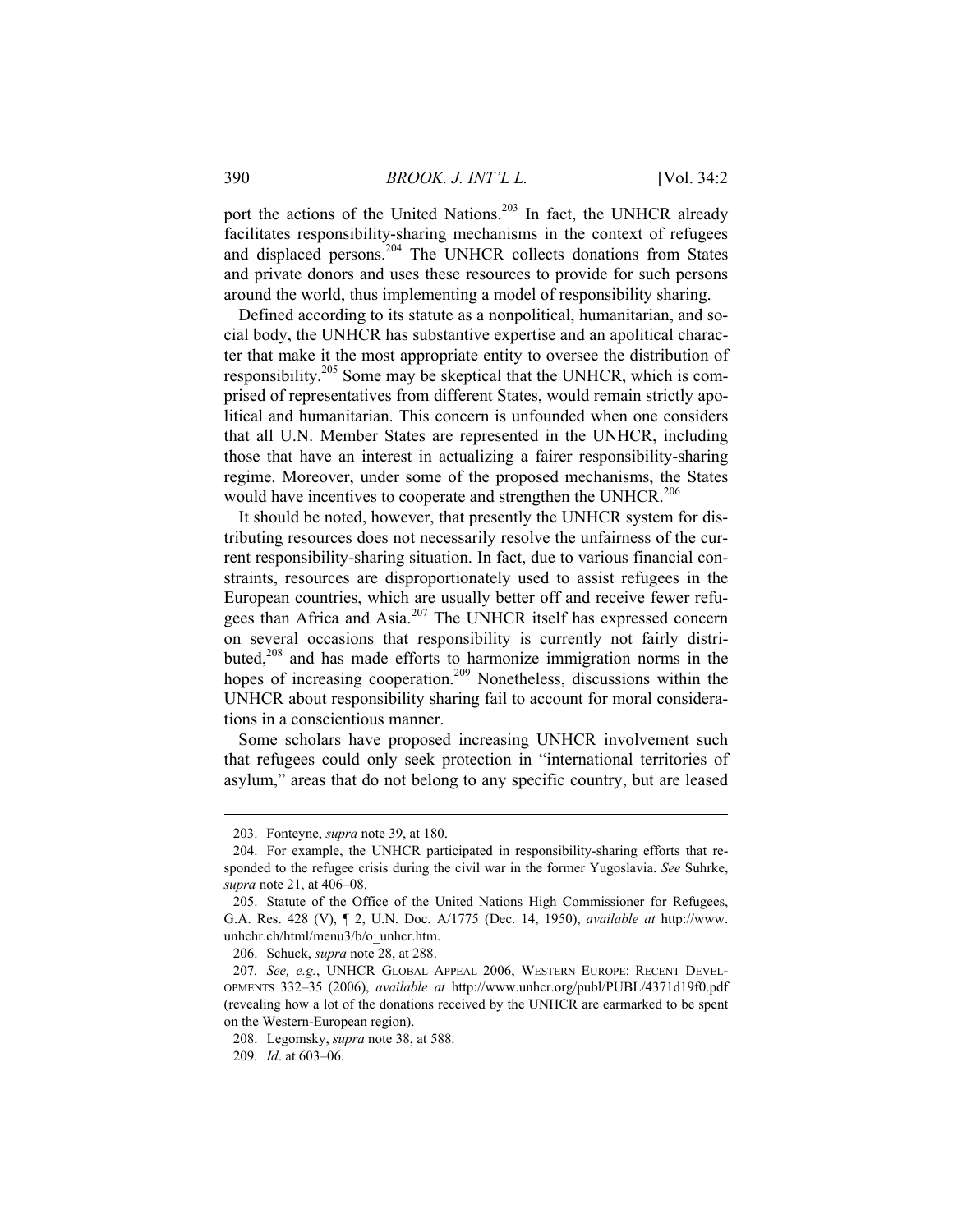by the UNHCR.<sup>210</sup> Although this proposal may avoid the difficulty of assimilating refugees in specific States, it is a highly problematic approach. It is likely that the UNHCR would be unable to provide a territory of asylum accessible to all immigrants, and this scheme runs the risk of creating "ghettos" of refugees around the world. These problems demonstrate the consequences of ignoring the moral considerations that must be an element within any responsibility-sharing regime.

A detailed description of how the UNHCR should or could implement responsibility-sharing mechanisms to handle refugee crises is beyond the scope of this Article. However, it is nevertheless important to describe, in general terms, the main roles the UNHCR would have in applying the aforementioned responsibility-sharing mechanisms. Generally, with respect to any approach, the UNHCR would have to facilitate the process of weighing the different considerations outlined in Parts II and III to determine which responsibility-sharing mechanism is most appropriate, delineate its specifications, and enforce the agreement. For example, with respect to the option of setting quotas and establishing regional agreements or trading quotas, the UNHCR would oversee the process of establishing these options and see that countries fulfill their responsibility. If the options of trading quotas, taxation, or compensation were preferred, then the UNHCR would determine the appropriate amount of money that should be transferred. With respect to State of origin liability, the UNHCR would facilitate compensating the host countries. Efforts to claim the compensation could be made either directly by the host country or through the UNHCR.<sup>211</sup>

Regardless of the particular role the UNHCR would play in a future responsibility-sharing regime, it would have to develop a stronger political presence in international relations<sup>212</sup> to establish and enforce the mechanism(s). In order to be effective, the UNHCR would have to gather information about the needs of asylum seekers, state capacity, and compliance, all of which fall well within its province. Moreover, it would need to assume the authority to enforce the agreed-upon norms.<sup>213</sup>

In addition to the UNHCR, international and domestic courts could play a significant role in coordinating and supervising responsibility sharing. When reviewing individual cases of asylum seekers or principle cases of asylum policy, courts could examine each States' restrictive migration policies within the broader context of global migration trends,

 <sup>210.</sup> Terje Einarsen, *Mass Flight: The Case for International Asylum*, 7 INT'L J. REFUGEE L. 551, 551–52 (1995).

<sup>211</sup>*. See also* Lee, *Right to Compensation*, *supra* note 170, at 563–65.

 <sup>212.</sup> Schuck, *supra* note 28, at 288–89.

<sup>213</sup>*. Id.* at 288.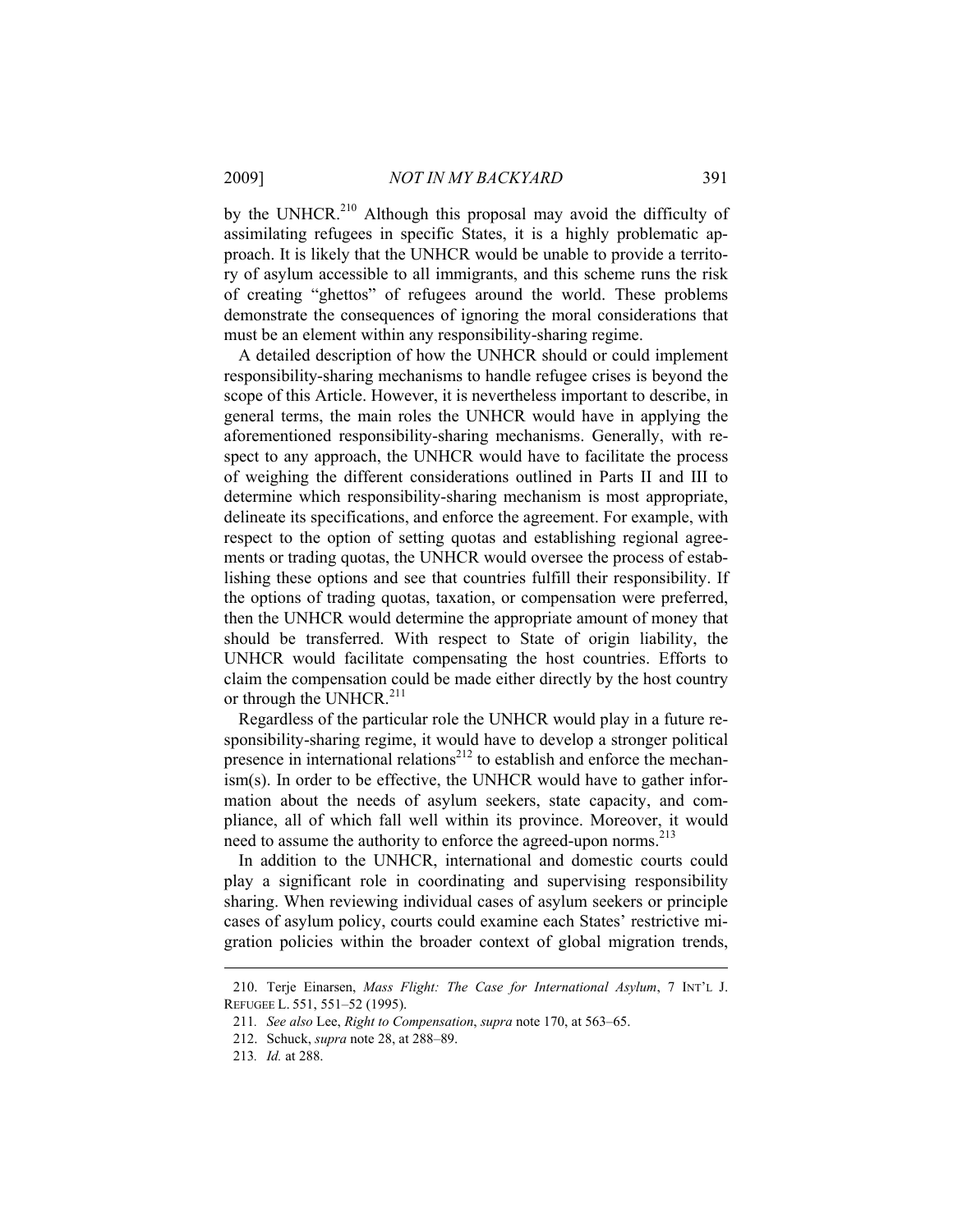rather than viewing the immigration of refugees to the country as an isolated event. Evidence of the willingness of some courts to take general migration patterns into consideration can be found in domestic court decisions already handed down.214 Additionally, domestic and international courts could have jurisdiction to review responsibility-sharing agreements among States. Although these agreements are diplomatic in nature and courts often refrain from examining them, because they touch heavily upon human rights issues and constitutional questions, courts in jurisdictions well versed in these subjects may be well-equipped to consider them.215

In addition, it is possible to expect some cooperation among courts in unifying protection standards and preventing government attempts to evade them by overburdening other States. As Eyal Benvenisti recently noted in a different context, domestic courts might be willing to "join forces to offer meaningful judicial review of government action, even *intergovernmental action.*"<sup>216</sup> In other words, courts could work together to provide coordinated judicial review over questions of responsibility sharing brought before them, considering each others' decisions and creating a unified standard of protection. Despite the substantive difficulties in coordinating such actions, recent decisions in refugee law indicate that courts might be willing to resist their own States' policies in favor of a unifying judicial principle. $217$ 

#### **CONCLUSION**

 $\overline{a}$ 

Host countries must allocate resources to provide for refugees. There is no moral justification for these costs to be disproportionately borne by some countries and not others. Yet, there have not been enough incentives for States to create fair responsibility-sharing mechanisms. This is primarily the result of the fact that the countries that bear the majority of

<sup>214</sup>*. See, e.g.*, HCJ 4542/02 Kav Laoved Workers Hotline v. Gov't of Israel [2006] IsrLR 1 260 (considering general information on immigration patterns, costs, and risks, in deciding matters related to Israel's immigration policy).

 <sup>215.</sup> An interesting, current example is the 2007 case where a Canadian court intervened in a responsibility-sharing agreement between Canada and the United States and essentially struck it down as unconstitutional. Canadian Council for Refugees v. Canada [2007] F.C. 1262, *available at* http://www.canlii.org/en/ca/fct/doc/2007/2007fc1262/2007 fc1262.pdf.

 <sup>216.</sup> Eyal Benvenisti, *Reclaiming Democracy: The Strategic Uses of Foreign and International Law by National Courts*, 102 AM. J. INT'L L. 241, 243 (2008).

 <sup>217.</sup> The importance of coordinating judicial policy on and promoting independent judicial review of refugee law matters was recognized with the founding of the International Association of Refugee Law Judges. For more on this subject and for examples of well-coordinated national court decisions on refugee law issues, see *id.* at 262–67.